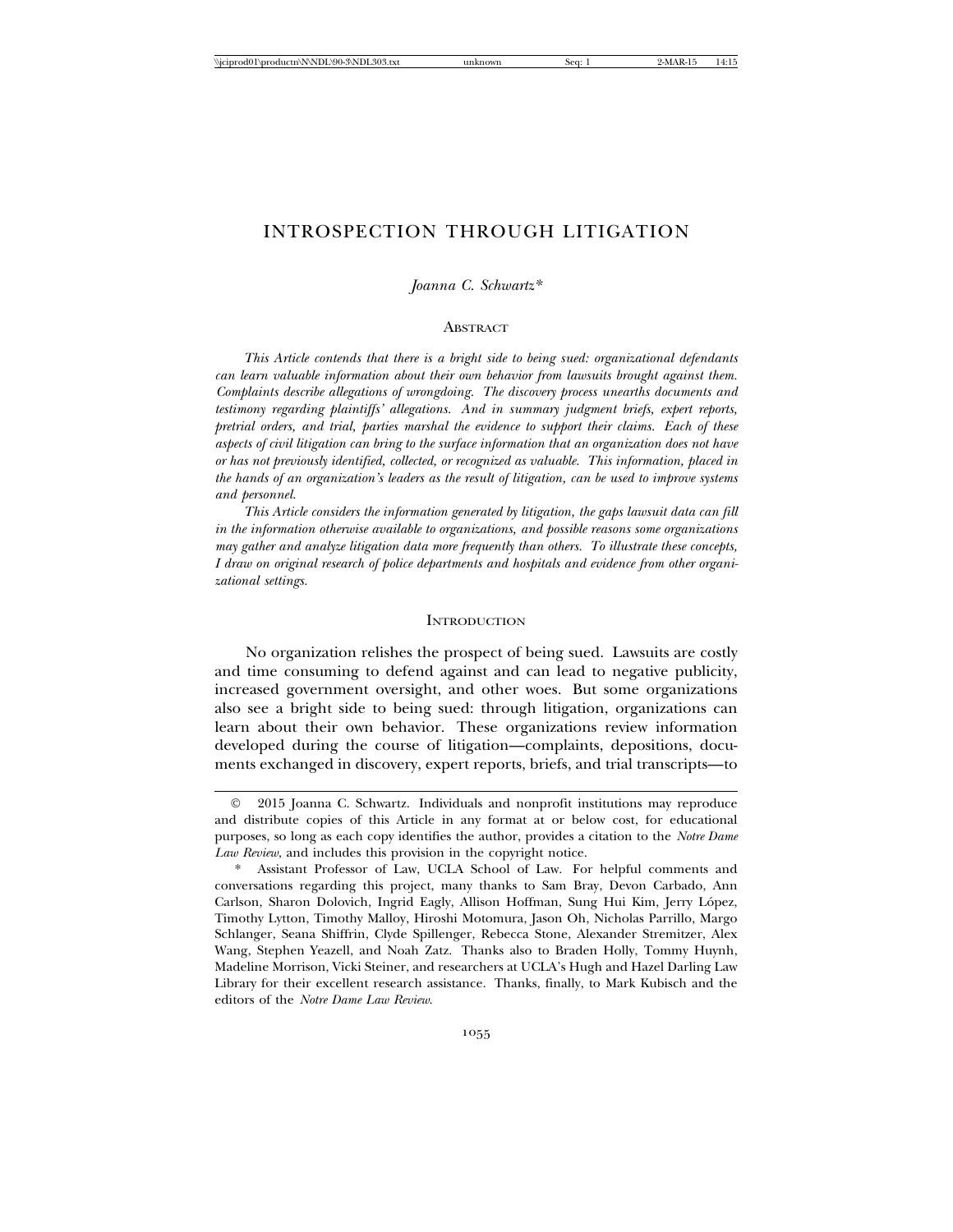better understand weaknesses<sup>1</sup> in personnel, training, management, and policies. The process of organizational learning through information generated in lawsuits is what I call introspection through litigation.

Although introspection through litigation has not received sustained attention by scholars,<sup>2</sup> it operates at the intersection of two well-established concepts. The first is that organizations must understand their strengths and weaknesses in order to operate effectively and improve—a process that has been referred to as "organizational introspection."3 Organizations may gather information about their own performance<sup>4</sup> but also often seek out information from outsiders through customer surveys, audits, and manage-

2 A handful of scholars have observed that defendants may learn something about their own behavior in the process of defending a suit, but have not paid sustained attention to this idea. *See, e.g.*, TIMOTHY D. LYTTON, HOLDING BISHOPS ACCOUNTABLE: HOW LAWSUITS HELPED THE CATHOLIC CHURCH CONFRONT CLERGY SEX ABUSE 14–17 (2008) (noting that bishops learned about some allegations of clergy sex abuse through lawsuits); Mark S. Hochberg et al., *Perspective: Malpractice in an Academic Medical Center: A Frequently Overlooked Aspect of Professionalism Education*, 86 ACADEMIC MED. 365, 367 (2011) (suggesting that malpractice cases be used for medical training); Margo Schlanger, *Operationalizing Deterrence: Claims Management (in Hospitals, a Large Retailer, and Jails and Prisons)*, 2 J. TORT L. 1, 31–35 (2008) (describing how researchers and hospitals review medical malpractice claims files as a means of improving performance).

See, e.g., PAUL GLEN, LEADING GEEKS 88 (2003) (describing "organizational introspection" as the process of "understand[ing] honestly the capabilities of one's own organization, including its technical and managerial strengths and weaknesses"); MICHAEL POWER, THE AUDIT SOCIETY 54 (1997) ("Gatekeeping mechanisms like auditing, and record keeping and disclosure requirements become important as ways of connecting the different layers and of encouraging a certain kind of organizational introspection." (citations omitted)).

4 Organizations may conduct this internal analysis voluntarily. *See, e.g.*, Schlanger, *supra* note 2, at 20–23 (describing a large retailer's claims management procedures that require employees to report and investigate accidents and possible wrongdoing both to manage claims and to improve performance). Regulatory requirements can also force organizations to gather information about their performance. *See generally* Louis Lowenstein, *Financial Transparency and Corporate Governance: You Manage What You Measure*, 96

<sup>1</sup> For the purposes of this discussion, I use the term "errors" to refer to those events that may lead to litigation and "weaknesses" as those characteristics of personnel, training, management, and policies that may cause errors to occur. I use the term "performance improvement efforts" to refer to steps taken to reduce errors and weaknesses. I use these terms as a sort of shorthand, but recognize several ways in which they could be contested. First, organizations' leaders will not always agree with these definitions and will differ in the ways that they understand their strengths and weaknesses. One police chief might consider a rise in lawsuits alleging the unconstitutional "stop and frisk" of pedestrians to be a troubling sign that his officers are exceeding the bounds of their constitutional authority, while another might view the same rise in suits as a positive sign that his officers are engaged in aggressive policing. *See infra* notes 183–85 and accompanying text (describing this possibility). In addition, the definitions are overly narrow to the extent that some cases without legal merit may nevertheless reveal information of interest and use to organizational leaders. *See infra* note 114 (describing this possibility). Finally, I recognize that suits do not always reveal useful information, and I describe the limitations of lawsuits as a source of information in Section I.D.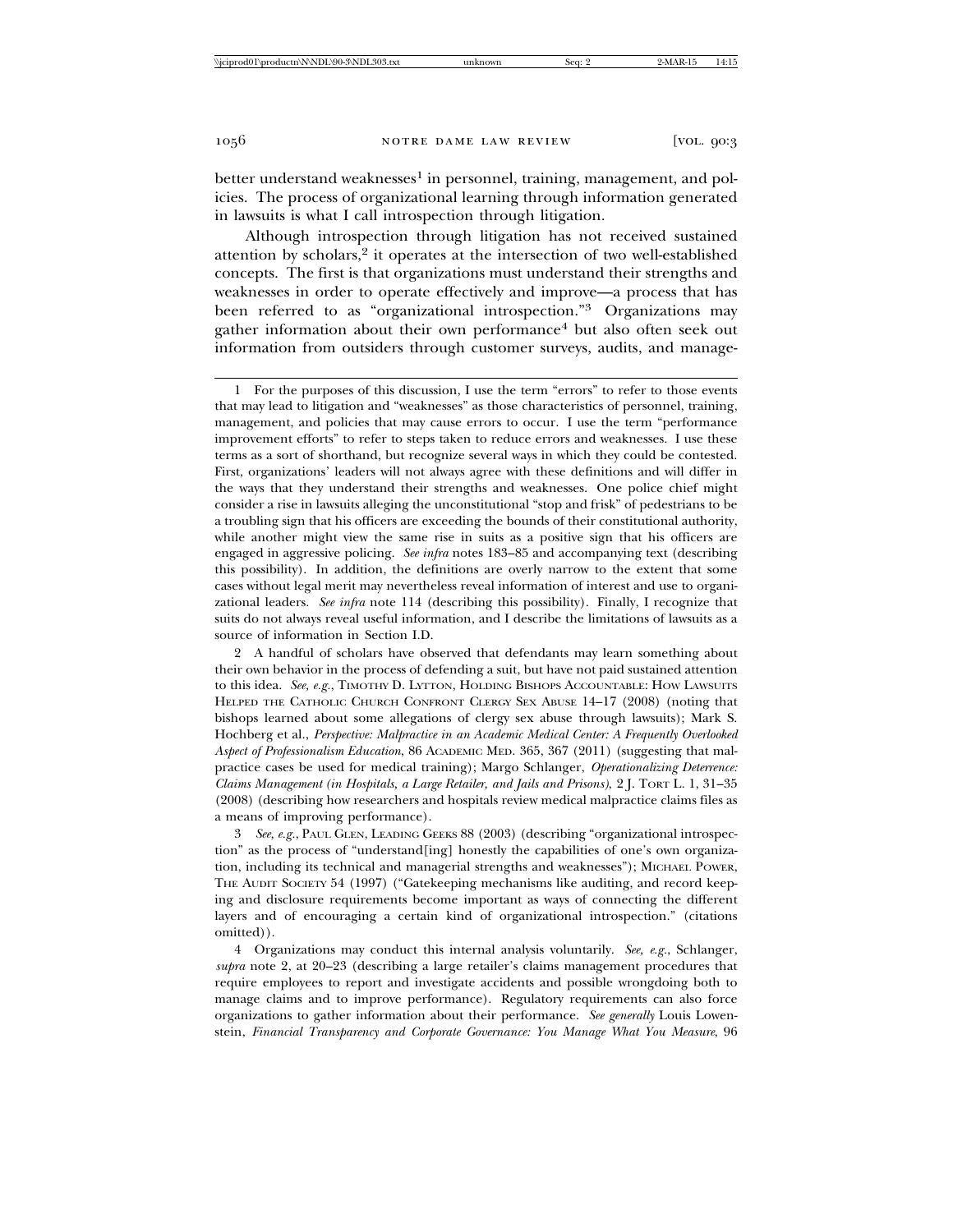ment consultants.<sup>5</sup> Outsiders are believed to offer valuable insights because they have fresh perspectives, are disengaged from organizations' internal politics, and are not predisposed in favor of existing personnel and practices.6

The second is that lawsuits can unearth information about misconduct that organizations have hidden from regulators and the public at large.<sup>7</sup> Outside auditors or regulators may not have the authority, tools, or motivation to pry the information from corporate executives' white-knuckled grip.<sup>8</sup> But plaintiffs' attorneys, unencumbered by allegiances to the industry and driven by the financial and other associated benefits of a win, are highly motivated to seek out information supporting their claims. Liberal discovery rules, including rules empowering courts to compel production of evidence and sanction those who do not comply, pressure defendants to turn over information that they would prefer to keep secret.

Introspection through litigation combines the recognized value of organizational introspection with the observed power of litigation to unearth information. For organizations interested in learning about their performance, lawsuits are, in essence, unsolicited audits by deeply dissatisfied custom-

COLUM. L. REV. 1335, 1342–45 (1996) (describing how financial and environmental regulatory disclosure requirements cause organizations to pay closer attention to their behavior).

5 *See, e.g.*, CHRISTOPHER D. MCKENNA, THE WORLD'S NEWEST PROFESSION: MANAGE-MENT CONSULTING IN THE TWENTIETH CENTURY (2006) (describing widespread use of management consulting by corporations); Christopher Meyer & Andre Schwager, *Understanding Customer Experience*, HARV. BUS. REV., Feb. 2007, at 116 (describing the importance of understanding customer experiences and methods of collecting and measuring customer satisfaction); Stephen Wagner & Lee Dittmar, *The Unexpected Benefits of Sarbanes-Oxley*, HARV. BUS. REV., Apr. 2006, at 133, 136 (observing that outside auditors have helped corporations get better information about their performance).

6 *See, e.g.*, THOMAS A. LIMONCELLI ET AL., THE PRACTICE OF SYSTEM AND NETWORK ADMINISTRATION 308 (2d ed. 2007) (recommending outside audits of an organization's information systems because outsiders have "distance from the work that is going on, and their approach will be unaffected by expectations and inside knowledge"); Marty Parker, *Know Thyself: Corporate Culture Begins with Introspection*, FIN. POST (Feb. 7, 2012, 12:28 PM), http://business.financialpost.com/2012/02/07/know-thyself-corporate-culture-beginswith-introspection/ (advising that "[c]ultural assessments [of an organization] are best carried about by a third party who is sure to be objective, and will be perceived as such").

7 For scholarship examining how lawsuits publicly reveal useful information, see, for example, TOM BAKER, THE MEDICAL MALPRACTICE MYTH 162 (2005) (observing that highprofile medical malpractice lawsuits reveal information that may "energiz[e] government agencies to discipline doctors or order hospitals to take corrective action"); Timothy D. Lytton, *Using Tort Litigation to Enhance Regulatory Policy Making: Evaluating Climate-Change Litigation in Light of Lessons from Gun-Industry and Clergy-Sexual-Abuse Lawsuits*, 86 TEX. L. REV. 1837, 1843–58 (2008) (describing information revealed in gun litigation and clergysexual-abuse litigation); Wendy Wagner, *When All Else Fails: Regulating Risky Products Through Tort Litigation*, 95 GEO. L.J. 693, 711–27 (2007) (showing how gun litigation and breast implant litigation have unearthed previously unknown information and thereby supplemented regulatory efforts).

8 *See* Wagner, *supra* note 7, at 696–97 (describing information costs associated with agency regulation).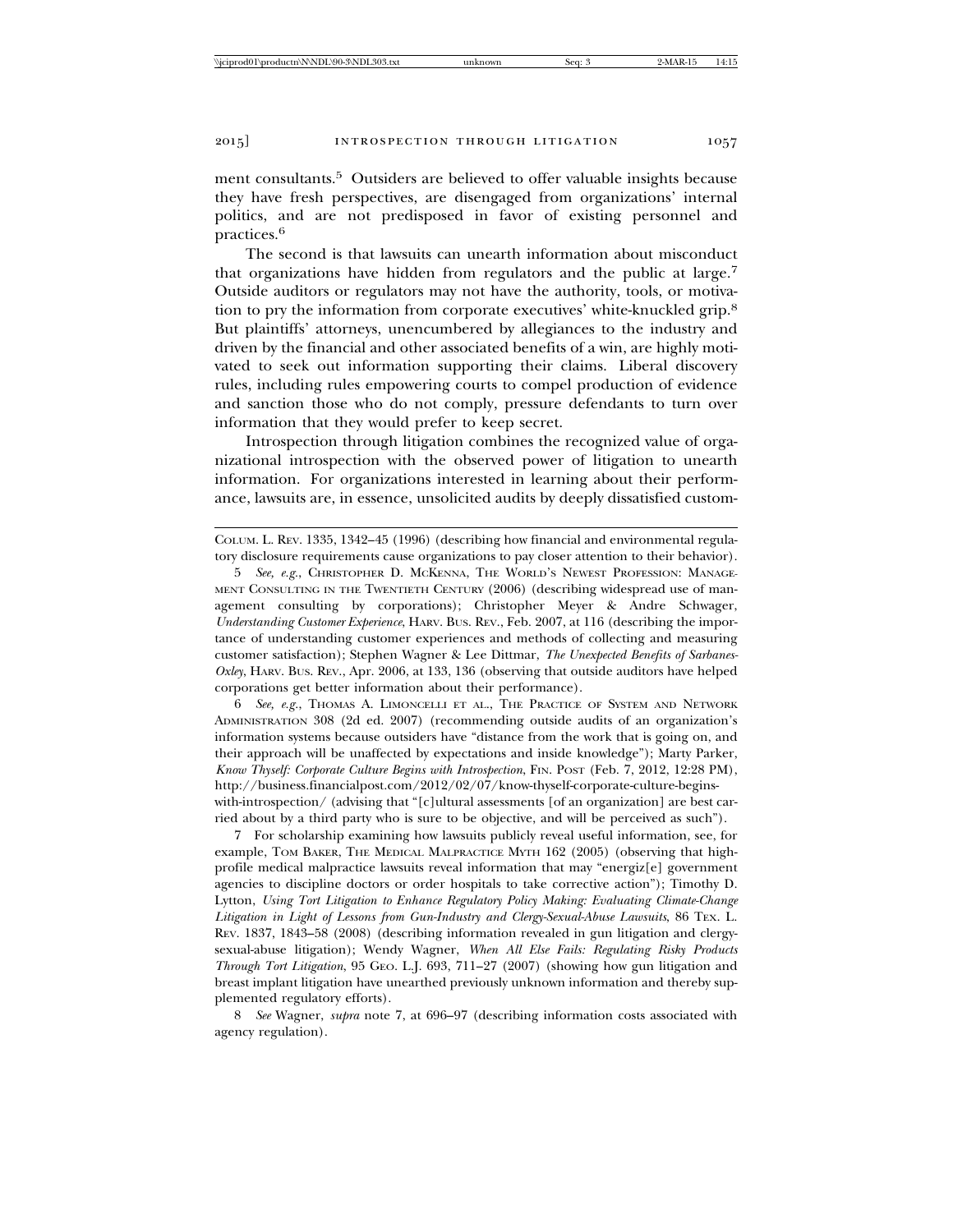ers who are highly motivated to describe their claims in the strongest terms, uncover all evidence relevant to their case, and present that evidence in the most compelling light. Hearing from a deeply dissatisfied, highly motivated customer may be an unpleasant experience, but it can also be illuminating.<sup>9</sup> Just as lawsuits can publicly reveal information hidden by corporate executives from outsiders, lawsuits can surface information that employees have purposefully or negligently failed to provide to management.

In prior work, I have studied the ways in which police departments and hospitals gather and analyze information from lawsuits brought against them and what both types of organizations learn from litigation data.10 This Article draws on my studies of police departments and hospitals—as well as evidence about information generated through litigation against airlines, auto manufacturers, correctional facilities, and the Catholic Church—to offer generalizable observations about this phenomenon.

Part I considers what organizations can learn from the lawsuits brought against them. Although organizations gather information about their performance from multiple sources, lawsuits can surface information that has fallen through the cracks of organizations' other information systems. Complaints may describe allegations of wrongdoing that employees never reported to their supervisors. During discovery, lawyers may unearth details about the plaintiff's allegations that other investigators did not have the time or fortitude to seek out. And in complaints, summary judgment briefs, expert reports, pretrial orders, and trial itself, parties marshal the evidence meaning they interpret, organize, and present information to support their claims—in ways that may prove illuminating. Each of these aspects of civil litigation can draw attention to previously unknown or underappreciated information and insights that organizations can use to identify and correct weaknesses in personnel, training, management, and policies.

<sup>9</sup> Of course, hearing from a deeply dissatisfied customer through a lawsuit can also be unpleasant and *un*illuminating. I discuss the limitations of lawsuits as a source of information in notes 109–25 and accompanying text.

<sup>10</sup> In two articles, I studied the frequency with which police departments gather and analyze information from suits brought against them and their employees, and the ways in which litigation-attentive departments use lawsuit data to improve performance. *See* Joanna C. Schwartz, *Myths and Mechanics of Deterrence: The Role of Lawsuits in Law Enforcement Decisionmaking*, 57 UCLA L. REV. 1023 (2010) [hereinafter Schwartz, *Myths and Mechanics*] (studying the practices in twenty-six law enforcement agencies across the country and finding that law enforcement officials rarely collect information about lawsuits brought against their department and officers); Joanna C. Schwartz, *What Police Learn from Lawsuits*, 33 CARDOZO L. REV. 841 (2012) [hereinafter Schwartz, *What Police Learn*] (examining the practices in five law enforcement agencies that review lawsuits for lessons). In a third article, I examined the use of litigation data in hospital performance improvement efforts. *See* Joanna C. Schwartz, *A Dose of Reality for Medical Malpractice Reform*, 88 N.Y.U. L. REV. 1224 (2013) [hereinafter Schwartz, *A Dose of Reality*] (studying whether—and how—hospitals gather and analyze litigation data, based on thirty-five in-depth interviews and a survey of more than 400 risk managers and patient safety personnel).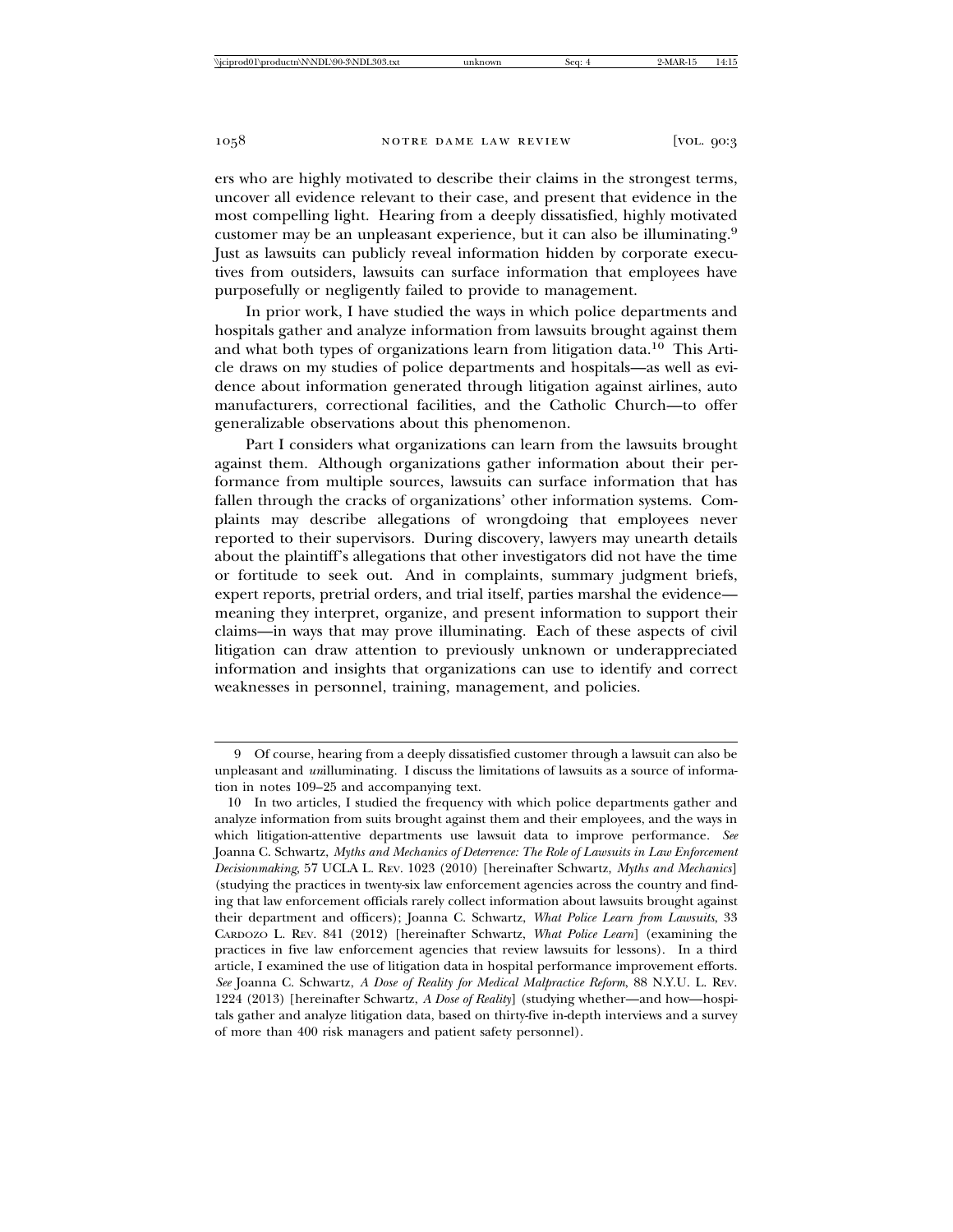To be sure, information generated during the course of litigation is flawed in several respects. Because very few people who have been harmed ever sue and damages awards are calculated based on the severity of the plaintiff's injury rather than the degree of the defendant's wrongdoing, lawsuit filings and outcomes are a poor indicator of the frequency and severity of organizational misconduct.11 The adversarial nature of litigation can also cause parties to overclaim or shade the truth in their pleadings, briefs, and testimony.12 These flaws do not, however, disqualify lawsuits as a source of useful information. All information is impacted by the manner in which it is produced, the interests of those producing the information, and its intended use. Organizations that engage in introspection through litigation do so in ways that take account of these limitations while still benefitting from the insights lawsuits can provide.<sup>13</sup>

Organizations that review lawsuits for lessons have learned about personnel and policy weaknesses and have used that information to prevent similar events from recurring in the future. Yet some organizations do not take advantage of the litigation information at their disposal. In my research, I found that most hospitals make some effort to learn from the lawsuits brought against them, but few police departments do so. Part II considers why some organizations might engage in introspection through litigation more often than others. It seems reasonable to assume that an organization will engage in introspection through litigation only if the organization wants to understand and improve its performance, views lawsuits as a source of valuable information about organizational errors and weaknesses, and has the infrastructure and personnel in place to analyze lawsuits for lessons. Hospitals generally meet each of these conditions, as do the few law enforcement agencies that analyze information from lawsuits. Most other law enforcement agencies, it seems, do not have the incentives, personnel, or favorable view of lawsuits as a source of information that would lead to introspection through litigation. By comparing the incentives and systems in place in hospitals and police departments, this Article identifies a variety of ways in which regulatory mandates, financial incentives, personnel, and evidentiary rules might be used to encourage police departments and other organizations to pay closer attention to the information in lawsuits.

## I. WHAT ORGANIZATIONS CAN LEARN FROM LAWSUITS

The notion that an organization could learn anything about its behavior through the litigation process may be counterintuitive. After all, the organization, through its employees, engaged in the alleged misconduct and orga-

<sup>11</sup> *See infra* notes 109–11 and accompanying text (describing the limitations of the volume of cases filed and the amount paid to plaintiffs as sources of information about organizational behavior).

<sup>12</sup> *See infra* notes 113–16 and accompanying text (describing distorting effects of the adversarial system).

<sup>13</sup> *See infra* notes 121–25 and accompanying text (describing the ways that organizations analyze lawsuit information).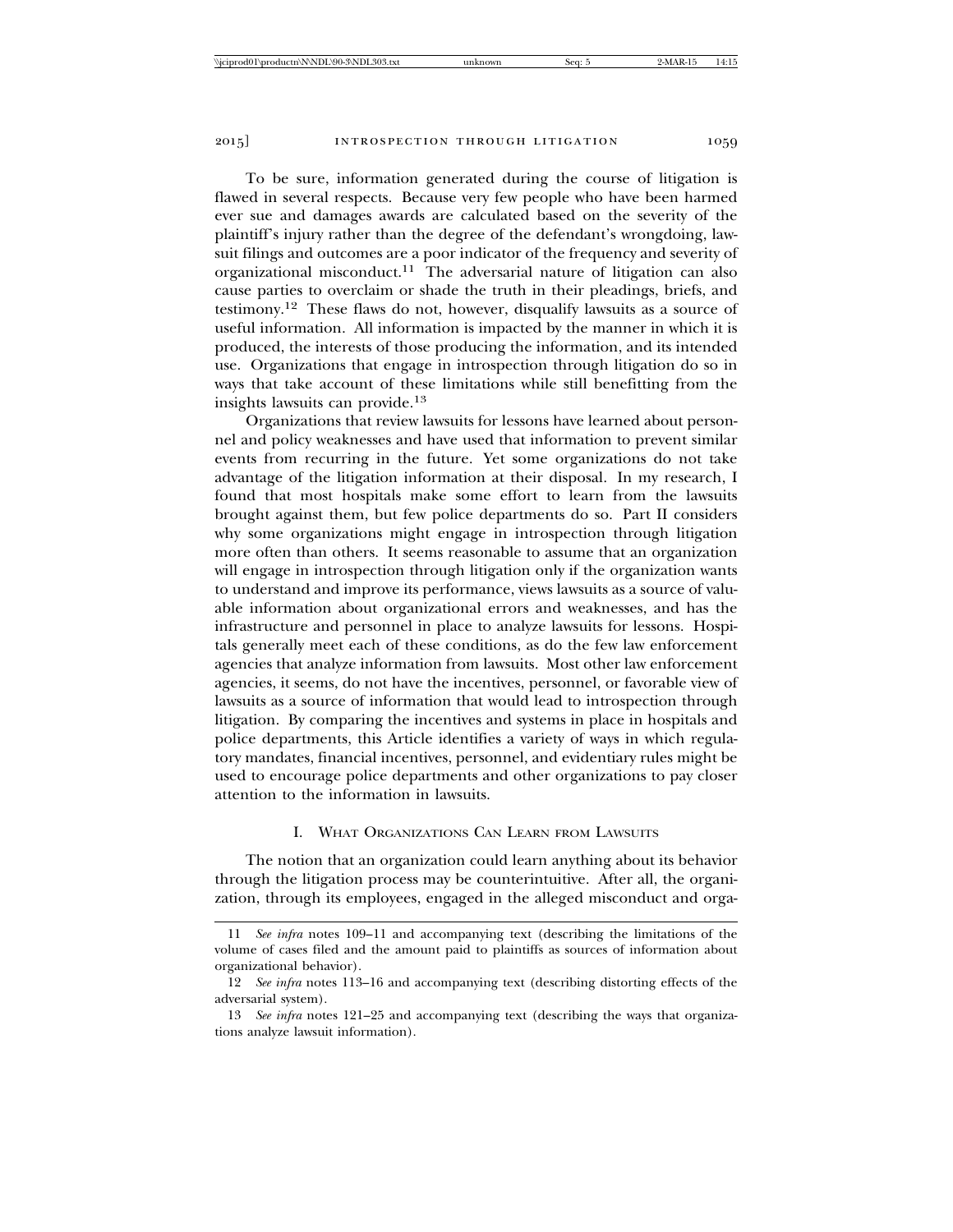nizational leaders will, one presumes, have access to the documents and witnesses that may prove revelatory. But that presumption ignores the facts of institutional life.

In complex organizations, information is decentralized and held by a number of different people and entities. It is the low- and mid-level employees who often have the most direct and immediate exposure to valuable information.14 Police officers or their direct supervisors may be the first to learn of an allegation of excessive force.15 Nurses attending to their patients may be the first to learn of medical errors.16 Store managers may be the first to learn of customer reactions to new products.17 In these settings, claims of possible wrongdoing will not come to a decisionmaker's attention unless she is somehow informed.18 Complex organizations may fashion systems to carry critical information from these front-line employees to higher levels of management, but gaps in design and implementation can frustrate information collection efforts.19 For any number of reasons, those at the highest levels of governance may not learn about incidents of wrongdoing or critical details of those incidents.

16 *See, e.g.*, Shuh-Jen Sheu et al., *Using Snowball Sampling Method with Nurses to Understand Medication Administration Errors*, 18 J. CLINICAL NURSING 559, 560 (2008) ("[N]urses are aware of more medication errors from private or colleagues' communications than nursing management is aware of from filed incident reports.").

17 *See, e.g.*, Jane E. Dutton et al., *Reading the Wind: How Middle Managers Assess the Context for Selling Issues to Top Managers*, 18 STRATEGIC MGMT. J. 407, 407 (1997) ("It is often middle managers rather than the top managers who have their hands on the 'pulse of the organization' . . . .").

18 *See* Langevoort, *supra* note 14, at 119 ("One subject on which there is substantial agreement over the full range of organization studies is that 'upward' information flow poses a challenge for coherent corporate decisionmaking.").

19 These have been referred to as the problems of information acquisition, transmission, and aggregation. John Ferejohn, *The Lure of Large Numbers*, 123 HARV. L. REV. 1969, 1984 (2010) (book review). For foundational descriptions of these information problems, see, for example, ARROW, *supra* note 14, at 53 ("The information has to be coordinated if it is to be of any use to the organization. More formally stated, communication channels have to be created within the organization."); RICHARD M. CYERT & JAMES G. MARCH, A BEHAVIORAL THEORY OF THE FIRM 109–10 (1963) (describing "routing rules" and "filtering rules" governing the communication of information in large organizations).

<sup>14</sup> *See, e.g.*, Donald C. Langevoort, *Organized Illusions: A Behavioral Theory of Why Corporations Mislead Stock Market Investors (and Cause Other Social Harms)*, 146 U. PA. L. REV. 101, 119–20 (1997) ("Information is highly decentralized in business organizations. Especially when we focus on information and inferences that are not readily quantifiable—for example, customer reactions to new products, how well products are proceeding through the research and development pipeline—relatively low- or mid-level managerial personnel will have the most immediate access to useful information."); *see also* KENNETH J. ARROW, THE LIMITS OF ORGANIZATION 33–43 (1974) (discussing organizations and the flow of information).

<sup>15</sup> *See* Wesley G. Skogan, *Why Reforms Fail*, 18 POLICING & SOC'Y 23, 24 (2008) ("Most police officers work alone or with a partner, and the top brass know little about what they do out there except what they report on pieces of paper that they sometimes fill out to document their activities.").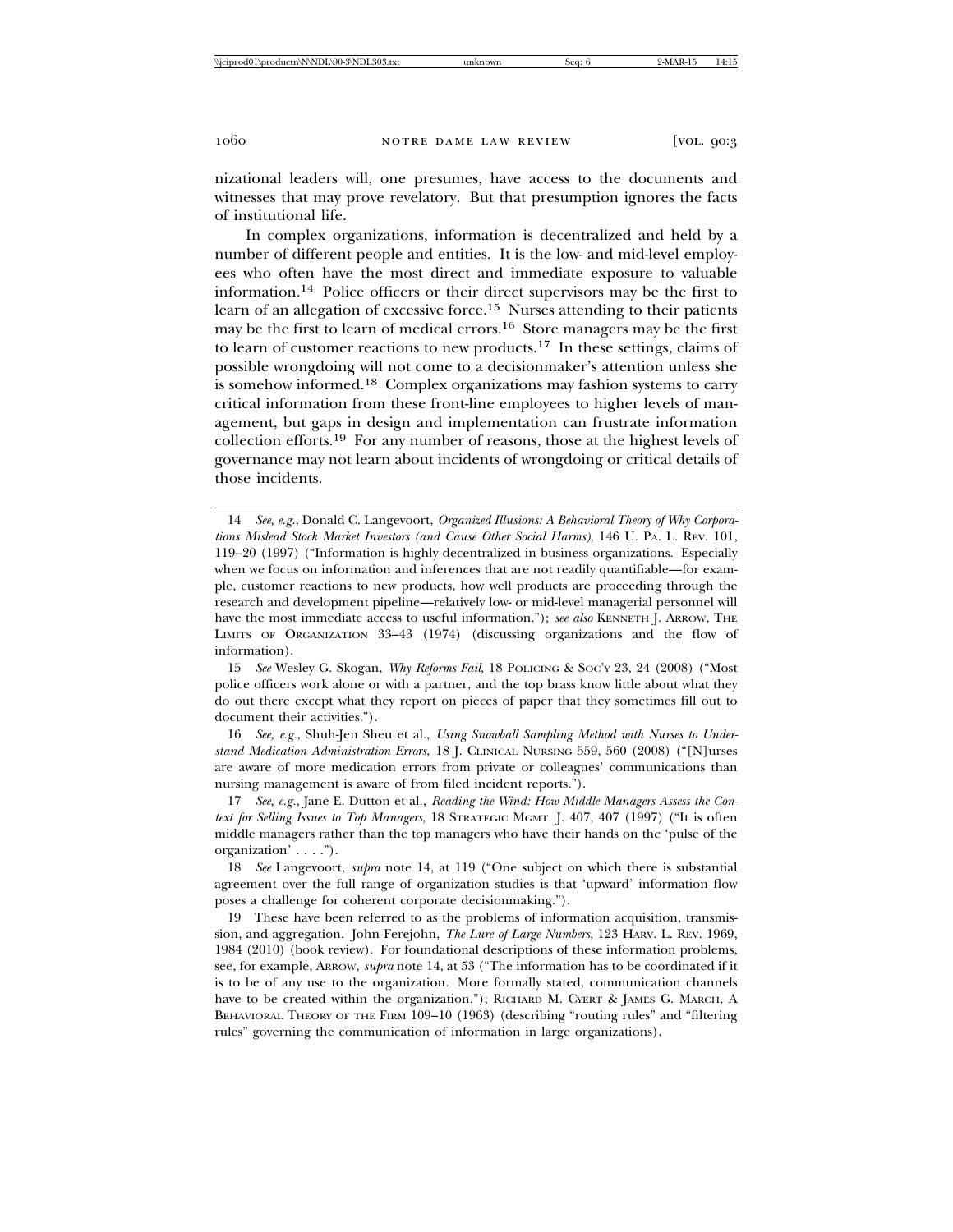Lawsuits produce three types of information that can fill the gaps in organizations' other information systems. First, plaintiffs' complaints may announce allegations of wrongdoing that internal reporting systems did not collect. Second, during discovery, lawyers may unearth details about plaintiffs' claims that an organization's internal investigators did not search for or find. Third, throughout litigation, parties marshal the evidence—meaning they interpret, organize, and present information—in ways that may prove illuminating.

In Sections I.A–C, I show how information can be announced, unearthed, and marshaled during litigation with examples from suits against several different types of large organizations—police departments, hospitals, correctional facilities, the Catholic Church, airlines, and an auto manufacturer. My contention is not that organizations have learned from lawsuits in all of the examples I offer; in Part II, I describe the very limited information that is available about what organizations actually do with lawsuit information. Instead, my focus here is on the types of information that lawsuits generate that may be of use to organizations. In Section I.D, I describe the limitations of lawsuits as a source of information about organizational performance and the ways in which organizations learn from lawsuits despite these limitations. Section I.E concludes with observations about the value of lawsuit data to organizations interested in understanding and improving their performance.

## *A. Announcing Harms*

Lawsuits may notify organizations about allegations of wrongdoing. When there is a high-profile event, such as a police shooting or an airplane crash, lawsuit complaints are likely unnecessary to notify an organization's leaders that the event occurred. The defendant named in the suit will almost certainly know a great deal about the case from the press and its employees long before a lawsuit is filed. Moreover, when alleged wrongdoing was committed or orchestrated by those at the very highest levels of governance, lawsuits are unnecessary to bring information about the event to organizational leaders' attention.20 But there are many other types of incidents committed by low-level actors that do not garner press attention. Although organizations often have systems to capture information about harms when they

<sup>20</sup> For example, information about products' dangers—the effects of asbestos, tobacco, and the Dalkon Shield—may well be known by those at the highest levels of corporate decisionmaking. *See, e.g.*, PAUL BRODEUR, OUTRAGEOUS MISCONDUCT: THE ASBESTOS INDUSTRY ON TRIAL 117–19 (1985) (describing efforts by manufacturers to keep information about asbestos dangers from the public); PHILIP J. HILTS, SMOKESCREEN: THE TRUTH BEHIND THE TOBACCO INDUSTRY COVER-UP (1996) (describing efforts to hide the damaging effects of tobacco); MORTON MINTZ, AT ANY COST: CORPORATE GREED, WOMEN, AND THE DALKON SHIELD (1985) (describing efforts to hide information about the damaging effects of the Dalkon Shield). Lawsuits may reveal useful and previously unknown information about those decisions to the public. *See supra* note 7. Lawsuits will not, however, be illuminating to the executives who made those decisions.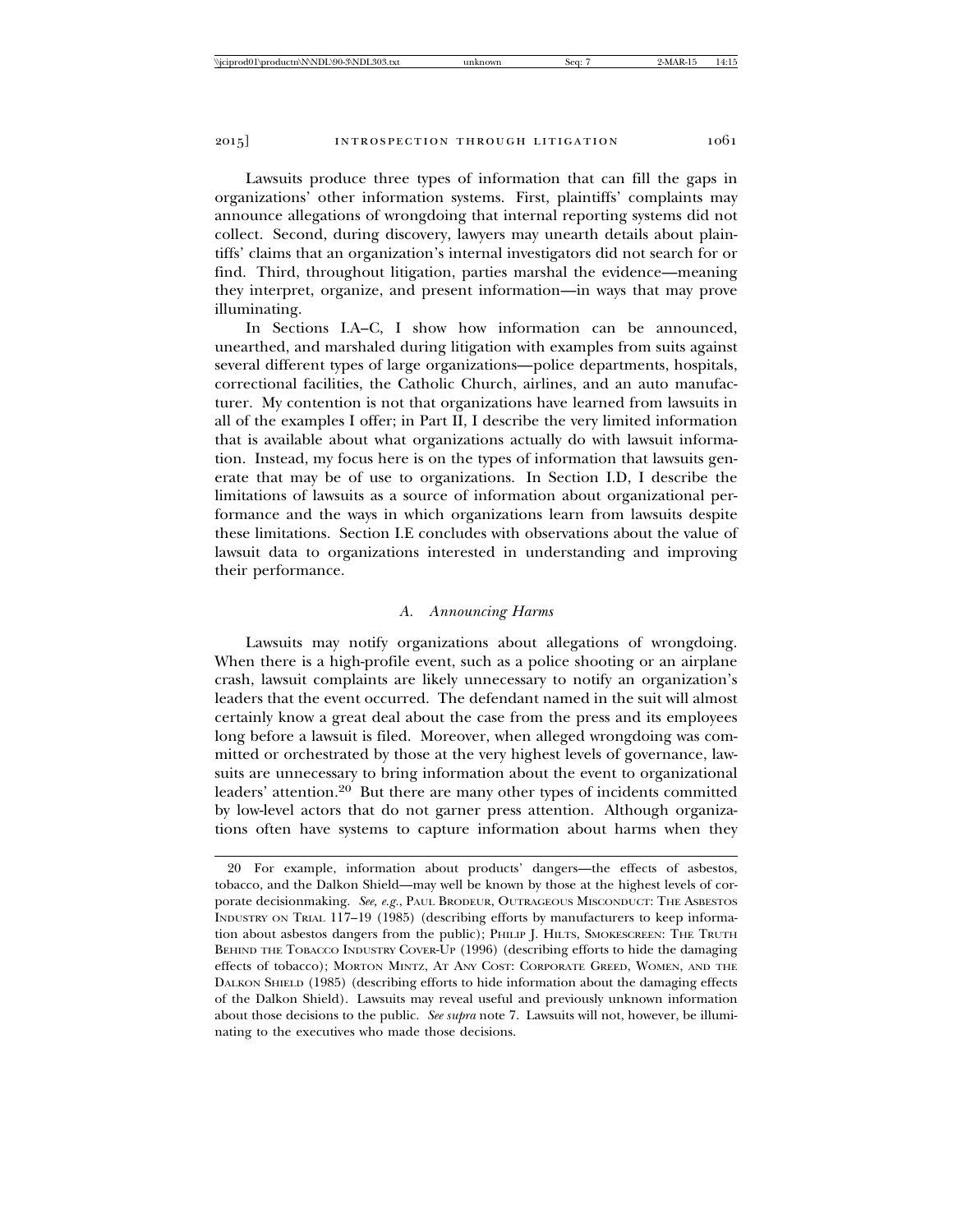$\mathrm{occur}$ <sup>21</sup> allegations of wrongdoing may fall through the gaps of these information systems.

Some gaps are the result of design flaws: internal reporting systems may not be suited to collect information about certain types of allegations that result in litigation. For example, almost all police departments require officers to file reports when they have used force.22 Yet departments generally do not require officers to report incidents that do not involve force illegal searches or warrantless home entries, for example—that can be the basis for constitutional claims. Moreover, some departments do not require their officers to report all types of force; an officer will most likely be required to file a report after firing their gun, but may not need to fill out a report after handcuffing someone, striking someone with their flashlight, or assaulting someone with a police dog.23 By reviewing lawsuits, police departments have learned of allegations of misconduct that officers were not required to report, including claims that officers engaged in improper vehicle pursuits, warrantless home entries, and illegal searches.<sup>24</sup>

Hospitals have more comprehensive reporting systems than police departments: through incident reports, reports to risk management, patient complaints, and executive walk rounds, hospital information systems are designed to gather information about all types of errors as soon as they occur.25 Yet hospitals' reporting systems are not well designed to capture information about incidents of medical error that are not immediately observable. Missed diagnoses, delayed diagnoses, and treatment errors may only be apparent months or years after a doctor has provided medical care. If, for example, a doctor misreads a chest x-ray as normal, neither the doctor nor the patient will know of that error until the patient develops lung cancer.26 If a doctor fails to remove a sponge during surgery, no one may know

24 *See* Schwartz, *What Police Learn*, *supra* note 10, at 869–70 (describing allegations of police misconduct revealed through litigation). Departments could also learn about these types of incidents through civilian complaints. Yet a Bureau of Justice Statistics survey found that very few people who believe they have been mistreated file civilian complaints. *See id.* at 862–63 (describing civilian complaint policies and evidence that people infrequently file civilian complaints even when they believe they have been mistreated by the police).

25 *See* Schwartz, *A Dose of Reality*, *supra* note 10, at 1235 (discussing hospital data collection practices).

26 *See id.* at 1280.

<sup>21</sup> *See* Schlanger, *supra* note 2, at 10–13 (describing the ways in which organizations acquire information); *see also id.* at 19–48 (describing information systems and claims management more generally in three organizational settings).

<sup>22</sup> *See* INT'L ASS'N OF CHIEFS OF POLICE, PROTECTING CIVIL RIGHTS 136 (2006), *available at* http://www.cops.usdoj.gov/files/RIC/Publications/e06064100.pdf.

<sup>23</sup> *See* Schwartz, *What Police Learn*, *supra* note 10, at 868; *see also* CHARLES R. EPP, MAK-ING RIGHTS REAL: ACTIVISTS, BUREAUCRATS, AND THE CREATION OF THE LEGALISTIC STATE 251 (2009) (reporting, based on a survey of police departments across the country, that 93.7% of departments required a report when an officer used a baton against a civilian, 57.6% required a report after using a "twist lock or wristlock" on a civilian, and 32% required a report after using a "firm grip" on a civilian).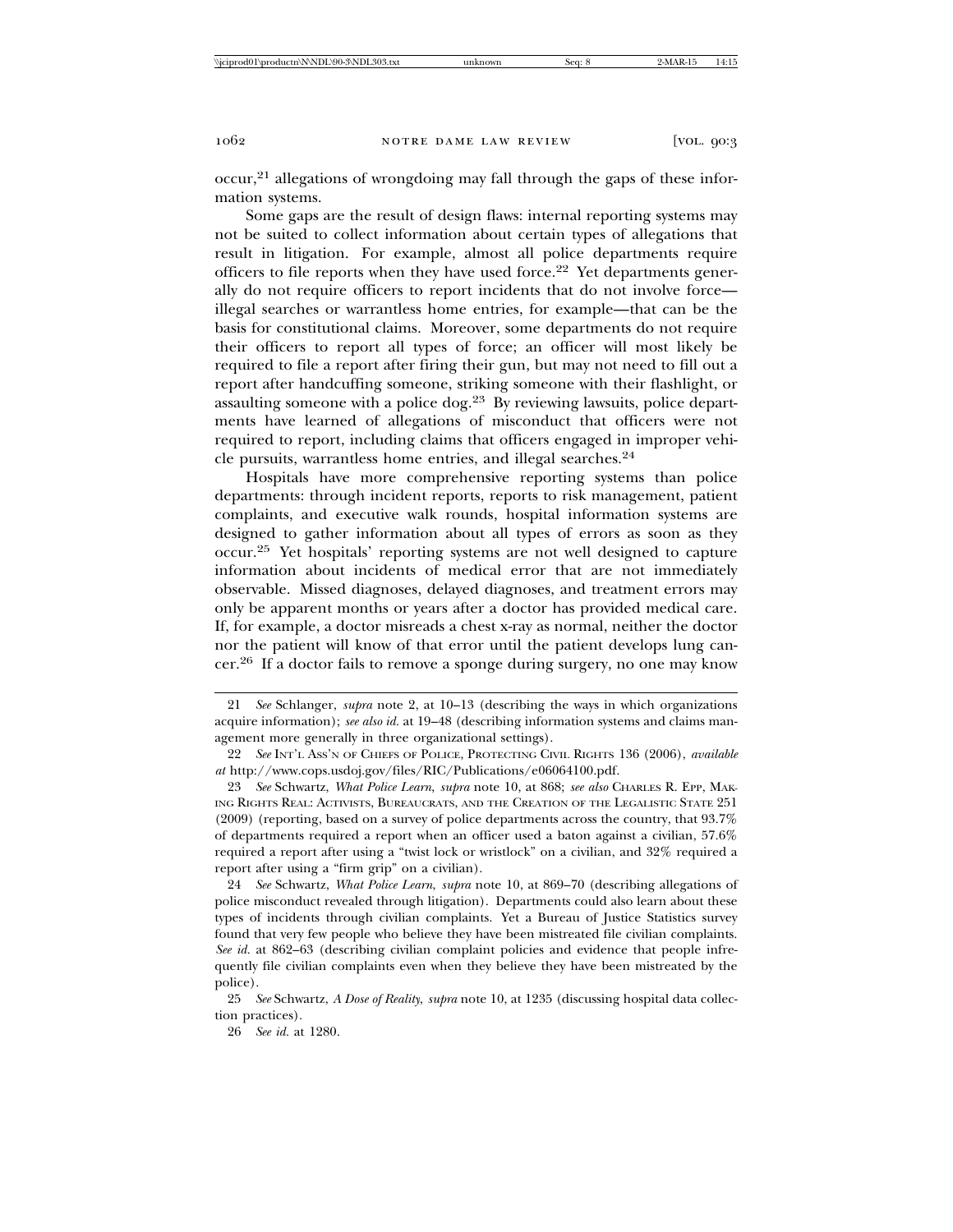of this error until years later, when the patient undergoes another surgical procedure.27 Lawsuits are better suited than hospitals' internal systems to reveal these types of claims with delayed manifestations. Consistent with this observation, studies have found that a significant number of missed and delayed diagnoses and allegations of improper treatment are revealed for the first time in lawsuits.<sup>28</sup>

Federal reporting mandates governing airlines are even more extensive than those governing hospitals. The Federal Aviation Administration (FAA) requires reporting and investigation of any incident that takes place on an airplane causing serious injury or death or damage to the airplane.29 Its reporting system captures thousands of errors and "near misses," events that could have—but did not—result in a crash.30 Most, if not all, airlines also have their own internal systems to capture and analyze errors.<sup>31</sup> Yet there are some types of incidents—including air turbulence, emergency descents, and inappropriate behavior by airline personnel—that do not need to be reported and so may only come to an airline's attention when described in a lawsuit.<sup>32</sup>

Beyond information gaps resulting from the design of internal organization systems, organizations may also not know about wrongdoing because personnel do not report errors even when they are required to do so. Employees in a wide array of organizational settings—including police officers,<sup>33</sup> medical personnel,<sup>34</sup> clergy,<sup>35</sup> and airline employees<sup>36</sup>—have all

29 FAA Order No. 8020.11C, Aircraft Accident and Incident Notification, Investigation, and Reporting (Oct. 4, 2011), *available at* http://www.faa.gov/documentLibrary/ media/Order/8020.11C%20with%20Chg%201.pdf.

30 *See* Alan Levin, *FAA Error-Reporting Program Reveals Hazards, Yields Fixes*, USA TODAY (Apr. 5, 2010, 9:38 AM), http://usatoday30.usatoday.com/news/washington/2010-04-04 faa-error-reports\_N.htm.

31 *See* GLOBAL AVIATION INFO. NETWORK WORKING GROUP B, ROLE OF ANALYTICAL TOOLS IN AIRLINE FLIGHT SAFETY MANAGEMENT SYSTEMS vi (2d ed. 2004) ("[M]ost, if not all, airlines have established a process for collecting and analyzing air safety reports . . . .").

32 *See* Telephone Interview with David Rapoport, Aviation Attorney (Jan. 30, 2012) (observing that many incidents involving injury—including injuries from turbulence and emergency descents—have not been found in National Transportation Safety Board (NTSB) and Federal Aviation Administration (FAA) reports).

33 *See, e.g.*, U.S. DEP'T OF JUSTICE, CIVIL RIGHTS DIV., INVESTIGATION OF THE NEW ORLE-ANS POLICE DEPARTMENT 14 (2011) [hereinafter NEW ORLEANS] (finding widespread underreporting of uses of force by its officers resulting in part from "poor understanding of what force must be reported" and in part from the "systemic failure to hold officers accountable for not reporting force"); Letter from Shanetta Y. Cutlar, Chief of Special Litig. Section of Civil Rights Div., to Roosevelt F. Dorn, Mayor, City of Inglewood, Cal., at 16–17 (Dec. 28,

<sup>27</sup> *See id.* at 1280 n.277.

<sup>28</sup> *See id.* at 1278 (noting that hospital risk managers and patient safety personnel "reported that when lawsuits reveal previously unreported claims, they most frequently concern diagnostic and treatment errors"); *see also* Osnat Levtzion-Korach et al., *Integrating Incident Data from Five Reporting Systems to Assess Patient Safety: Making Sense of the Elephant*, 36 JOINT COMM'N J. ON QUALITY & PATIENT SAFETY 402, 402 (2010) (finding that malpractice claims are more likely to allege delayed and missed diagnoses and treatment errors than other types of reporting systems).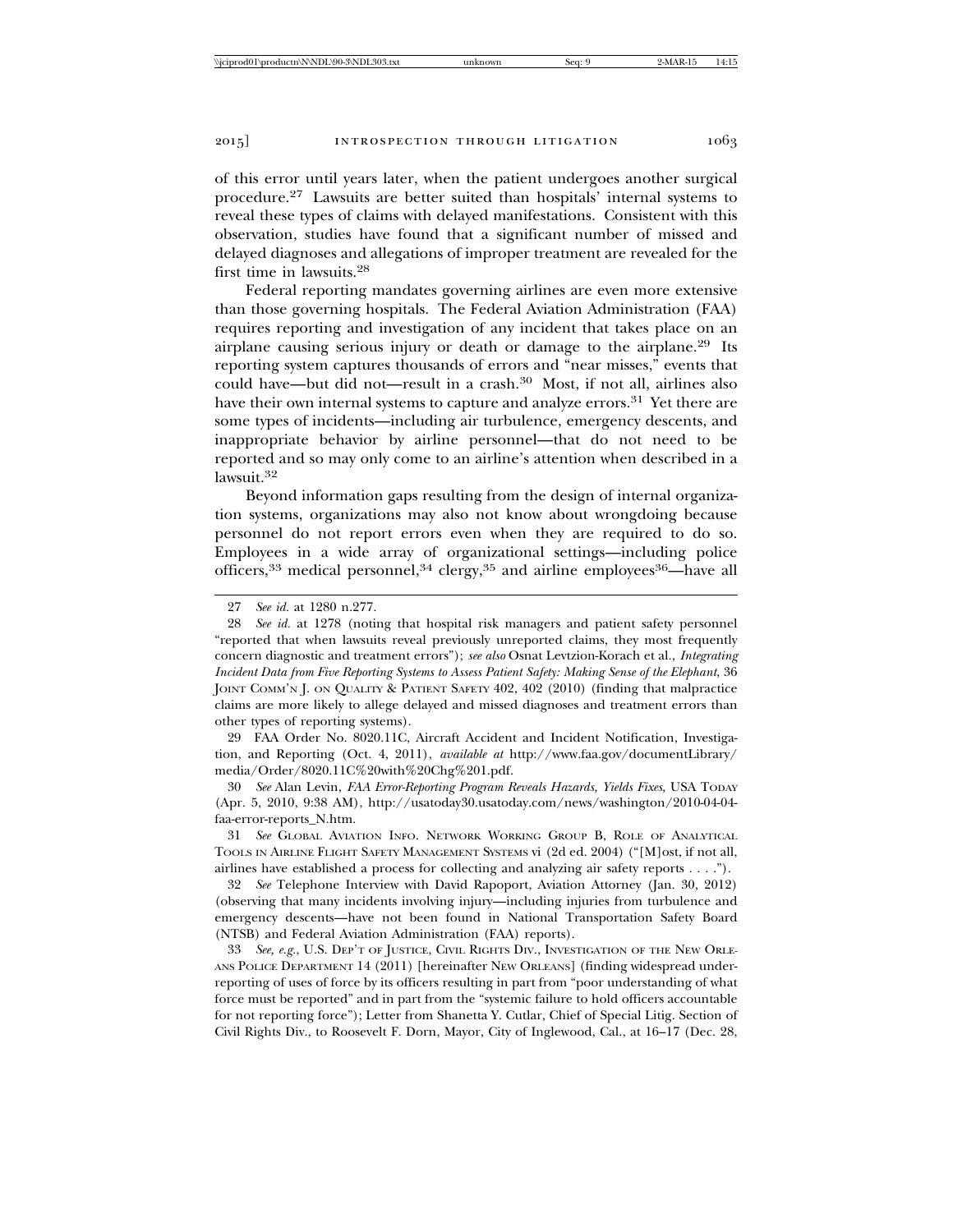been found to underreport mistakes and misconduct. Organizational sociologists have offered several observations that may explain low reporting rates: employees may not want to get themselves or their colleagues in trouble; $37$  may intend to file a report but run out of time or forget to do so; $38$ or may decide not to report because such incidents are part of the job and therefore cannot be prevented.<sup>39</sup>

Even when an employee reports an incident, he may shade the truth in a way that protects himself or his colleagues.<sup>40</sup> An investigation of the Philadelphia Police Department's officers' use-of-force reporting found that reports were so vague as to be incomprehensible: "A 'head injury' could refer

34 *See, e.g.*, David C. Classen et al., *'Global Trigger Tool' Shows that Adverse Events in Hospitals May Be Ten Times Greater than Previously Measured*, 30 HEALTH AFF. 1, 4–5 (2011) (finding that ninety percent of adverse events were unreported in three hospitals recognized for patient safety initiatives); James A. Taylor et al., *Use of Incident Reports by Physicians and Nurses to Document Medical Errors in Pediatric Patients*, 114 PEDIATRICS 729, 729 (2004) (finding that over two-thirds of nurses and physicians reported medical errors less than forty percent of the time).

35 *See, e.g.*, Madeleine Baran, *Number of Alleged Sex Abusers Greater than Archdiocese Has Revealed*, MPR NEWS (Feb. 19, 2014), http://minnesota.publicradio.org/collections/catho lic-church/2014/02/19/investigation-more-priests-accused-of-sexual-abuse-in-twin-citiescatholic-church/ (reporting that the Archdiocese of St. Paul and Minneapolis underreported abusive priests).

36 *See, e.g.*, Associated Press, *Investigation Reveals Underreporting of Airplane Near Misses at Dallas-Fort Worth*, AVIATION PROS (June 24, 2005), http://www.aviationpros.com/news/ 10434278/investigation-reveals-underreporting-of-airplane-near-misses-at-dallas-fort-worth.

37 *See* ARROW, *supra* note 14, at 75 (describing the tendency to filter information); Langevoort, *supra* note 14, at 121 (observing that "employees with the most immediate access to basic information are almost always line personnel" whose "operational responsibilities and reporting duties create[ ] an obvious conflict of interest"); Taylor, *supra* note 34, at 729 (reporting that medical personnel underreport for fear of implicating others).

38 *See* A. Ian Glendon, *Accident Data Analysis*, 7 J. HEALTH & SAFETY 5 (1991) (describing time constraints).

39 Sharon Clarke, *Safety Culture on the UK Railway Network*, 12 WORK & STRESS 285 (1998) (attributing some underreporting to the inevitability of accidents).

40 For discussions of the way in which employees may filter information, see ARROW, *supra* note 14, at 75 ("The efficiency loss due to informational overload is increased by the tendency in that situation to filter information in accordance with one's preconceptions."); CYERT & MARCH, *supra* note 19, at 81–82 (describing biases in the communication of information).

<sup>2009) (</sup>describing use-of-force reporting in the Inglewood Police Department as "underinclusive"); Letter from William R. Yeomans, Acting Assistant Att'y Gen., Civil Rights Div., U.S. Dep't of Justice, to Anthony Williams, Mayor, District of Columbia & Charles H. Ramsey, Chief of Police, Metro. Police Dep't (June 13, 2001), *available at* http://www.justice .gov/crt/about/spl/documents/dcfindings.php (finding that Metropolitan Police Department policies regarding use of force were inconsistently followed; although policies required officers to report "use of firearms, electronic stun devices, pepper spray (oleoresin capsicum), batons, carotid artery holds, and forcible frisks," only the use of firearms was regularly reported).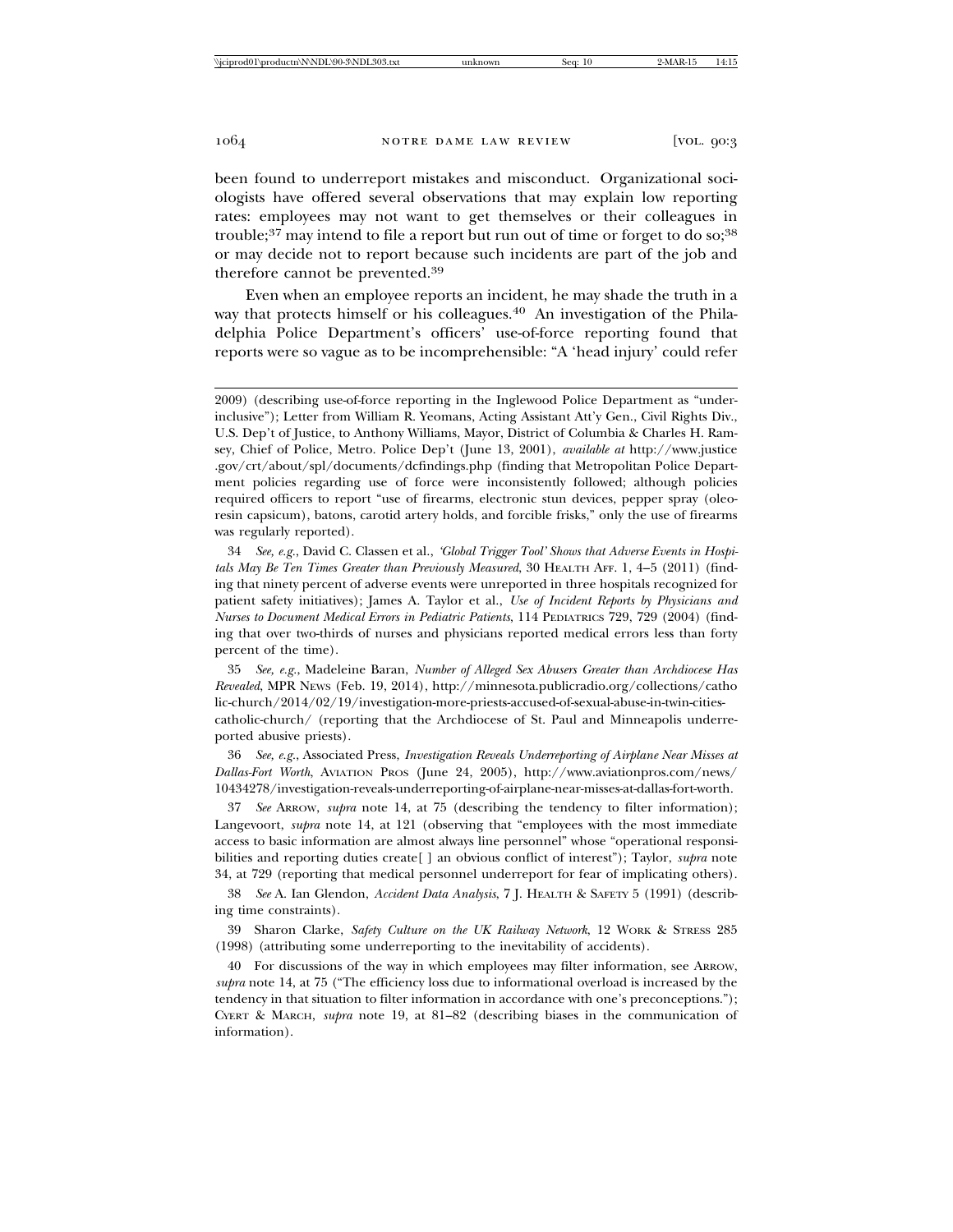to a scratch, sutures, a concussion, or a broken skull."41 When a commission compared Los Angeles Sheriff's deputies' use-of-force reports with lawsuits filed regarding the same incidents, it found that deputies' reports "almost always [were] at wide variance with the allegations made by the plaintiff in a lawsuit" such that "a deputy's report alone could not have alerted a supervisor to a problem."<sup>42</sup>

Plaintiffs are likely to describe incidents of alleged wrongdoing in their lawsuit complaints with more detail than do employees internally reporting that same alleged wrongdoing. In contrast to the fear, embarrassment, and time constraints that can prevent employees from reporting—or fully reporting—possible misconduct, plaintiffs have good reasons to file detailed, compelling pleadings. For cases filed in federal court, the Supreme Court's decisions in *Bell Atlantic Corp. v. Twombly*<sup>43</sup> and *Ashcroft v. Iqbal*<sup>44</sup> require plaintiffs to include facts sufficient to state a plausible claim for relief in their complaint.45 Defense counsel have welcomed these rigorous pleading standards because they will, presumably, lead to more dismissals at an early stage of litigation.46 These pleading requirements have an additional benefit for organizational defendants that review complaints for lessons: prudent plaintiffs' attorneys are likely to vigorously investigate their claims before filing and to file detailed initial pleadings.<sup>47</sup>

44 556 U.S. 662, 684 (2009).

45 For criticisms of these pleading standards and the burdens they impose on plaintiffs, see, for example, Arthur R. Miller, *From* Conley *to* Twombly *to* Iqbal*: A Double Play on the Federal Rules of Civil Procedure*, 60 DUKE L.J. 1, 43 (2010) ("It is uncertain how plaintiffs with potentially meritorious claims are expected to plead with factual sufficiency without the benefit of some discovery, especially when they are limited in terms of time or money, or have no access to important information that often is in the possession of the defendant, especially when the defendant denies access." (footnote omitted)).

46 *See, e.g.*, Leslie A. Gordon, *For Federal Plaintiffs,* Twombly *and* Iqbal *Still Present a Catch-22*, ABA J., Jan. 1, 2011 ("*Twombly* and *Iqbal* are widely cited by defense lawyers as a means of getting frivolous complaints dismissed before the costly factual discovery stage.").

47 *See* Lori Andrus, *In the Wake of* Iqbal, 46 TRIAL 20, 22 (2010) (advising plaintiffs' attorneys to "make every effort to include substantive factual allegations for every element of every claim in the complaint"). I recognize that these two benefits of *Iqbal* and *Twombly* to organizational defendants are in some tension with each other. If a plaintiff decides not to file a case because it would be too difficult to satisfy this pleading standard, the organizational defendant will not have the benefit of learning from that case. If a plaintiff does file a case but it is dismissed for failing to satisfy the pleading standard, the organizational defendant may still learn something from the complaint, but will not learn from any other aspect of the litigation process. Presumably, most defendants applaud *Twombly* and *Iqbal* not because the decisions require plaintiffs to file detailed complaints but because the decisions make it more difficult for plaintiffs to get to discovery; most would gladly forego

<sup>41</sup> ELLEN H. CEISLER & JAMES B. JORDAN, INTEGRITY & ACCOUNTABILITY OFFICE, PHILA. POLICE DEP'T, THIRD REPORT 28 (1999).

<sup>42</sup> *See* JAMES G. KOLTS ET AL., THE LOS ANGELES COUNTY SHERIFF'S DEPARTMENT 56 (1992), *available at* http://www.parc.info/client\_files/Special%20Reports/3%20-%20Kolts %20Report%20-%20LASD.pdf.

<sup>43 550</sup> U.S. 544, 555 (2007).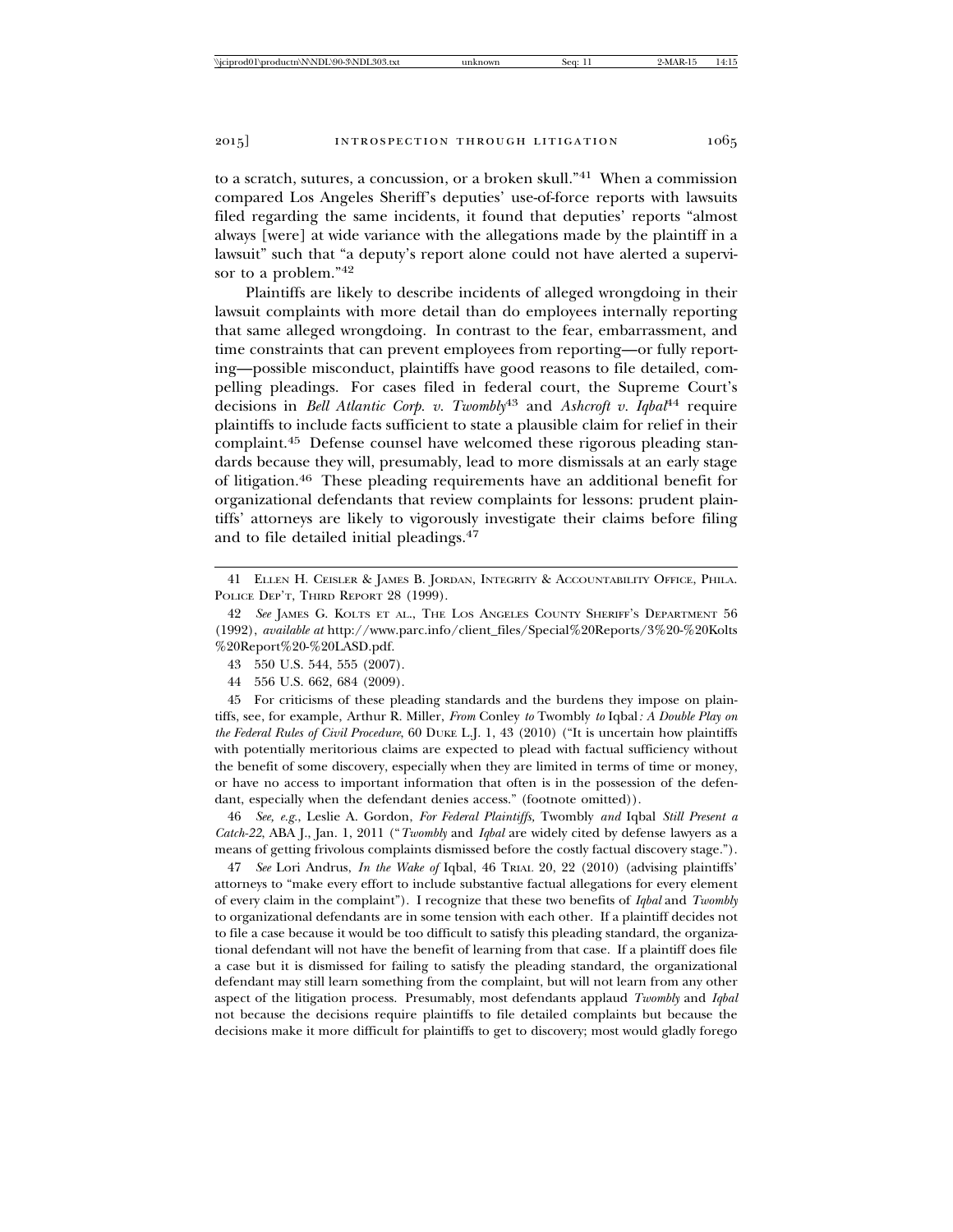Apart from the demands of *Twombly* and *Iqbal*, parties may file factually detailed complaints for strategic reasons. A plaintiff may decide to file a detailed complaint so that the defendant must affirm or deny each of the plaintiff's allegations.48 A complaint with a compelling narrative may attract the attention of the press; publicity about the case may pressure the defendant to change practices or settle.<sup>49</sup> A compelling complaint may also influence the opinion of the judge assigned to the case.<sup>50</sup>

Not all complaints will be detailed. Attorneys may choose to keep allegations general so that they cannot be contradicted during discovery or may lack the skill or vision to present their clients' cases in the most compelling light.51 But even barebones pleadings offer some information about alleged harms and the parties involved that may have fallen through the cracks of other reporting systems.

## *B. Unearthing Details*

Litigation can also unearth details about allegations of wrongdoing previously unknown to an organization's leadership. Organizations may have procedures to investigate incidents internally when they occur.52 Outside agencies also investigate some types of wrongdoing.53 Yet, in multiple set-

the benefit of learning from their errors if it meant that a suit was never filed or was dismissed.

48 *See, e.g.*, MARY BARNARD RAY & BARBARA J. COX, BEYOND THE BASICS: A TEXT FOR ADVANCED LEGAL WRITING 255 (2d ed. 2003) (advising that detailed complaints may "induce settlement negotiations and may require the defendant to admit or deny information that will assist you with discovery").

49 *See* Herbert A. Eastman, *Speaking Truth to Power: The Language of Civil Rights Litigators*, 104 YALE L.J. 763, 772 (1995) ("[T]hrough the media, the complaint speaks to the greater community. That community includes the defendants, the defendants' superiors, and possibly their friends and colleagues. That community may come to see hidden problems in a new light, consider change, and press for settlement."); William H.J. Hubbard, *A Theory of Pleading* 6 (Univ. of Chi., Coase-Sandor Inst. for Law & Econ. Research Paper No. 663, Univ. of Chi., Pub. Law Working Paper No. 446, 2014), *available at* http:// papers.ssrn.com/sol3/papers.cfm?abstract\_id=2360723 (observing that a plaintiff has "every incentive to *signal* the strength of her case [in her complaint] by communicating her facts to the potential defendant, if doing so will encourage the defendant to settle").

50 *See* Eastman, *supra* note 49, at 769–70 (arguing that pleadings should tell a compelling story because in many cases the complaint is "the first and perhaps the only means of communicating the client's story" to a judge who is responsible for "managing a complex discovery process, punctuated by scrimmages over various motions," and facilitating settlements).

51 *See infra* Section I.D (describing these and other characteristics of lawsuit complaints that may make them less useful sources of information).

52 *See generally* Schlanger, *supra* note 2 (describing internal investigations in hospitals, retailers, and jails and prisons).

53 *See generally* ANTON R. VALUKAS, JENNER & BLOCK, REPORT TO BOARD OF DIRECTORS OF GENERAL MOTORS COMPANY REGARDING IGNITION SWITCH RECALLS (May 29, 2014) (describing the investigation of an automobile defect by the National Highway Traffic Safety Administration (NHTSA)).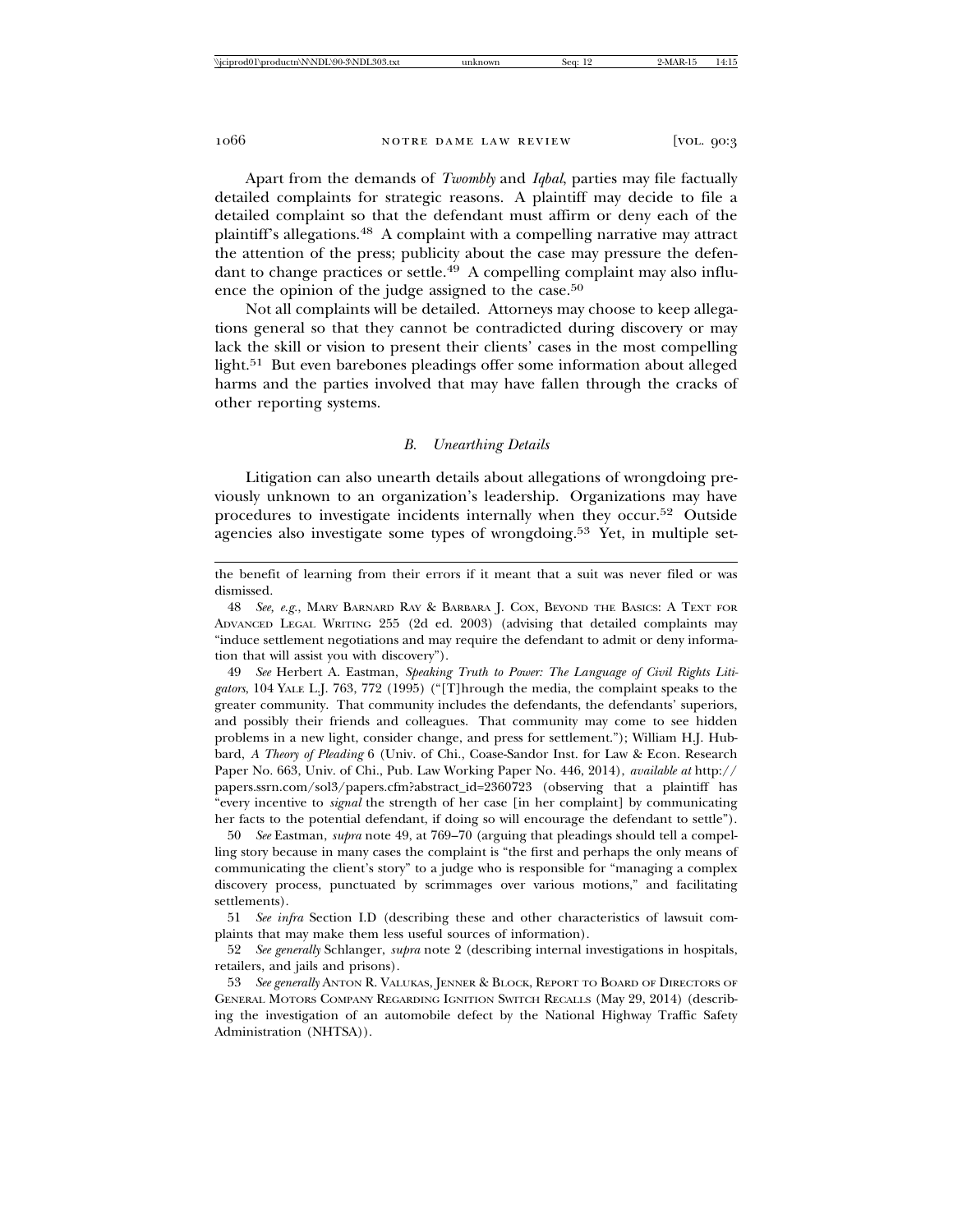tings, organizations have learned important details about allegations of misconduct through litigation discovery.<sup>54</sup>

One example of lawsuits' power to unearth critical details concerns the faulty ignition switch in Chevrolet Cobalts that has led to over a dozen deaths and the recall of millions of cars by General Motors.55 The ignition switch, first installed in Cobalts in 2002, caused cars to stall and lose power.56 In 2006, amid increasing reports of stalls and crashes, the company that manufactured the ignition switch proposed a redesign of the switch and a General Motors engineer approved the change.<sup>57</sup> The engineer reportedly did not tell others within General Motors about the switch redesign and no steps were taken to address faulty ignition switches in older cars.58 Later model Cobalts, with the improved ignition switch, did not stall. General Motors' investigating engineers could not, however, figure out why different models of Cobalts performed differently.<sup>59</sup>

The truth came to light during the litigation of a case brought by the parents of Brooke Melton, a woman who died after she lost control of her Chevy Cobalt, hit another car, and rolled off the road.60 Her parents sued General Motors in 2011, and hired Mark Hood, a Florida engineer, to figure out why Melton's engine had suddenly shut off.61 Hood disassembled and examined the ignition switch in Melton's 2005 Cobalt and then compared it to a newer ignition switch purchased at a local dealership. Although both ignition switches had the same identification number, there were significant

55 The most complete information to date about the ignition switch defect and General Motors' failure to correct the defect for over a decade can be found in the report by Anton R. Valukas, an attorney retained by the General Motors Board of Directors. *See generally* VALUKAS, *supra* note 53 (describing the investigation of an automobile defect by the NHTSA).

- 58 *See id.* at 100–01.
- 59 *See id.* at 3–4.

61 Bill Vlasic, *An Engineer's Eureka Moment with a G.M. Flaw*, N.Y. TIMES, Mar. 28, 2014, http://www.nytimes.com/2014/03/29/business/a-florida-engineer-unlocked-the-mysteryof-gms-ignition-flaw.html?\_r=0.

<sup>54</sup> *See, e.g.*, Schwartz, *A Dose of Reality*, *supra* note 10, at 1287 (reporting that the vast majority of risk managers and patient safety personnel surveyed reported that the information that emerges during litigation discovery is "very useful" or "somewhat useful" in identifying safety and quality concerns, and that discovery "often" or "sometimes" reveals new and useful information); Schwartz, *What Police Learn, supra* note 10, at 872–73 (reporting that when auditors compared closed litigation files to internal affairs investigations in Los Angeles County, Seattle, Denver, and Portland, they found that litigation files were far more complete); *see also* David E. Rapoport & Michael L. Teich, *The Erosion of Secrecy in Air Disaster Litigation*, 10 ISSUES AVIATION L. & POL'Y 231, 232 (2011) (reporting that, despite the NTSB's sterling reputation, "pertinent facts are still often *first* discovered in *adversarial* pretrial discovery in air disaster litigation").

<sup>56</sup> *See id.* at 1.

<sup>57</sup> *See id.* at 100.

<sup>60</sup> *See* Gregory Wallace et al., *How Brooke Melton's Death Led to the GM Recall*, CNN MONEY (June 4, 2014, 2:57 PM), http://money.cnn.com/2014/06/04/autos/generalmotors-melton-crash/.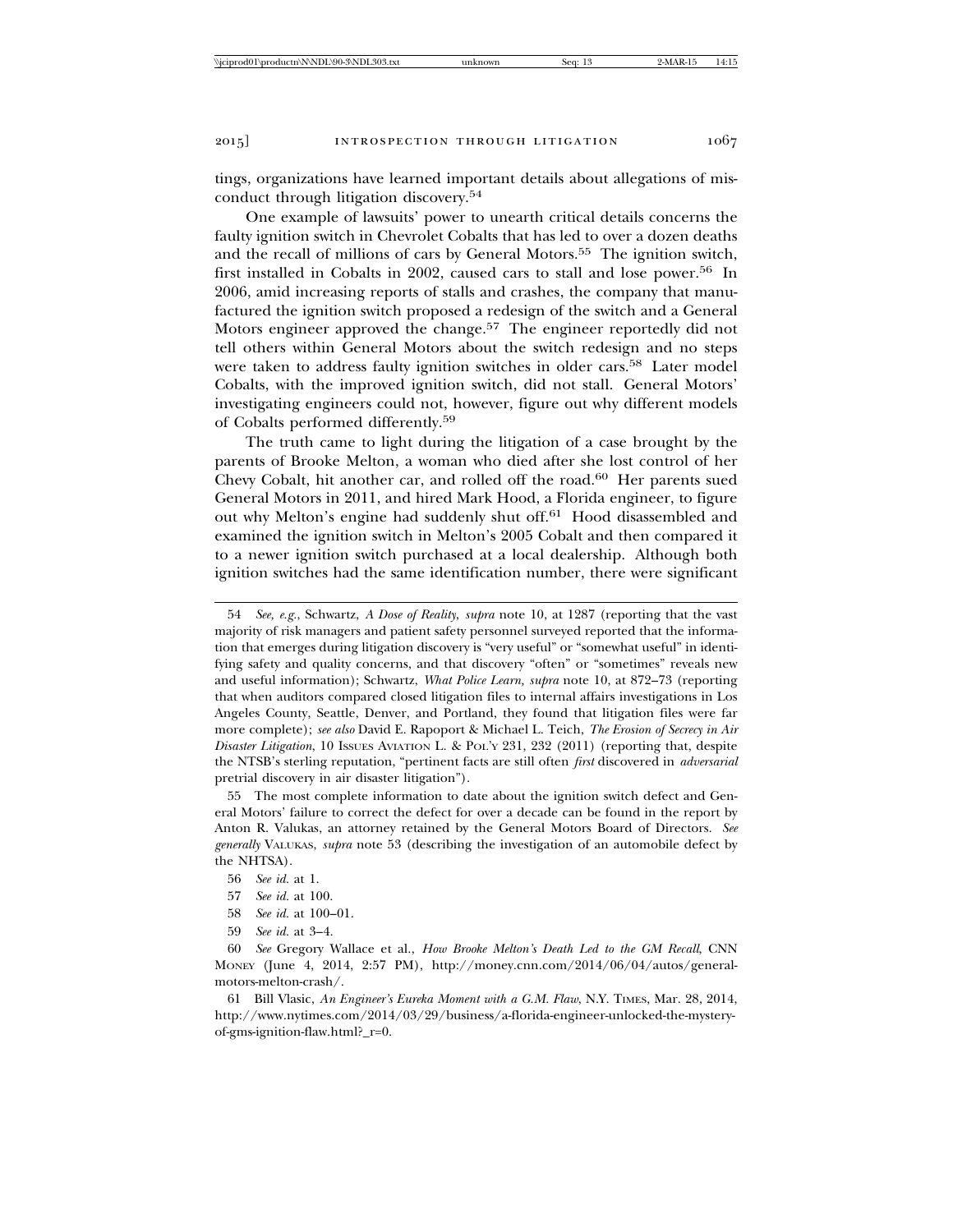differences in design; the design of the newer ignition switch made it more difficult for a driver to inadvertently cause a car to shut off power and disable its airbags.<sup>62</sup>

Mark Hood's comparison of faulty and functioning switches was, according to Hood, "nothing extraordinary in scope"63—it is just the type of thing that an expert retained in litigation is paid to do. Yet investigators for General Motors and for the National Highway Traffic Safety Administration (NHTSA) had never taken the "basic investigative step[ ]" of disassembling and comparing the ignition switches.64 Hood's discovery of the changed ignition switch notified the public, for the first time, of the reason Cobalts and other cars were stalling.65 It also appears to have informed General Motors management about the cause for the stalls; higher-ups in General Motors maintain that they were unaware of the change to the faulty ignition switch until it was discovered by Hood.<sup>66</sup>

Hood's revelation is not unique; litigators in multiple settings have unearthed valuable, previously unknown information by taking seemingly straightforward steps overlooked by other investigators. For example, in 2006, a Portland man named James Chasse died after a confrontation with two Portland transit officers.<sup>67</sup> The police department conducted an internal investigation and Chasse's family filed a lawsuit; an outside expert then reviewed both the internal investigation and the litigation file for possible lessons.68 The outside expert found that the internal affairs investigators had neglected to interview several officers who were at the scene and nurses who saw Chasse at the jail. The most significant deficiency, however, was the internal affairs division's failure to enhance a video taken the night of the man's death in which the involved officers were talking and reenacting the incident.69 Although the audio portion of the recording was mostly unintelligible, internal affairs did nothing to improve the sound. Only during litigation did plaintiff's counsel improve the audio, at which point it became clear

65 *See* Vlasic, *supra* note 61.

67 *See* MICHAEL GENNACO ET AL., OIR GROUP, REPORT TO THE CITY OF PORTLAND CON-CERNING THE IN-CUSTODY DEATH OF JAMES CHASSE 1 (2010), *available at* www.portlandonline .com/auditor/index.cfm?a=310291&c=54263.

68 *See generally id.* (investigating the death of Mr. Chasse in a report completed by an outside group commissioned by the city auditor).

<sup>62</sup> *See id.*

<sup>63</sup> *See id.*

<sup>64</sup> VALUKAS, *supra* note 53, at 4 ("While stumped by the inability to determine why different model year Cobalts performed differently, the investigating engineers nonetheless failed to take certain basic investigative steps, such as taking apart both poorly and properly functioning switches to compare the two.").

<sup>66</sup> *See* VALUKAS, *supra* note 53, at 4 ("While the issue of the ignition switch passed through numerous hands at GM, from engineers to investigators to lawyers, nobody raised the problem to the highest levels of the company. As a result, those in the best position to demand quick answers did not know questions needed to be asked.").

<sup>69</sup> *See id.* at 25–26.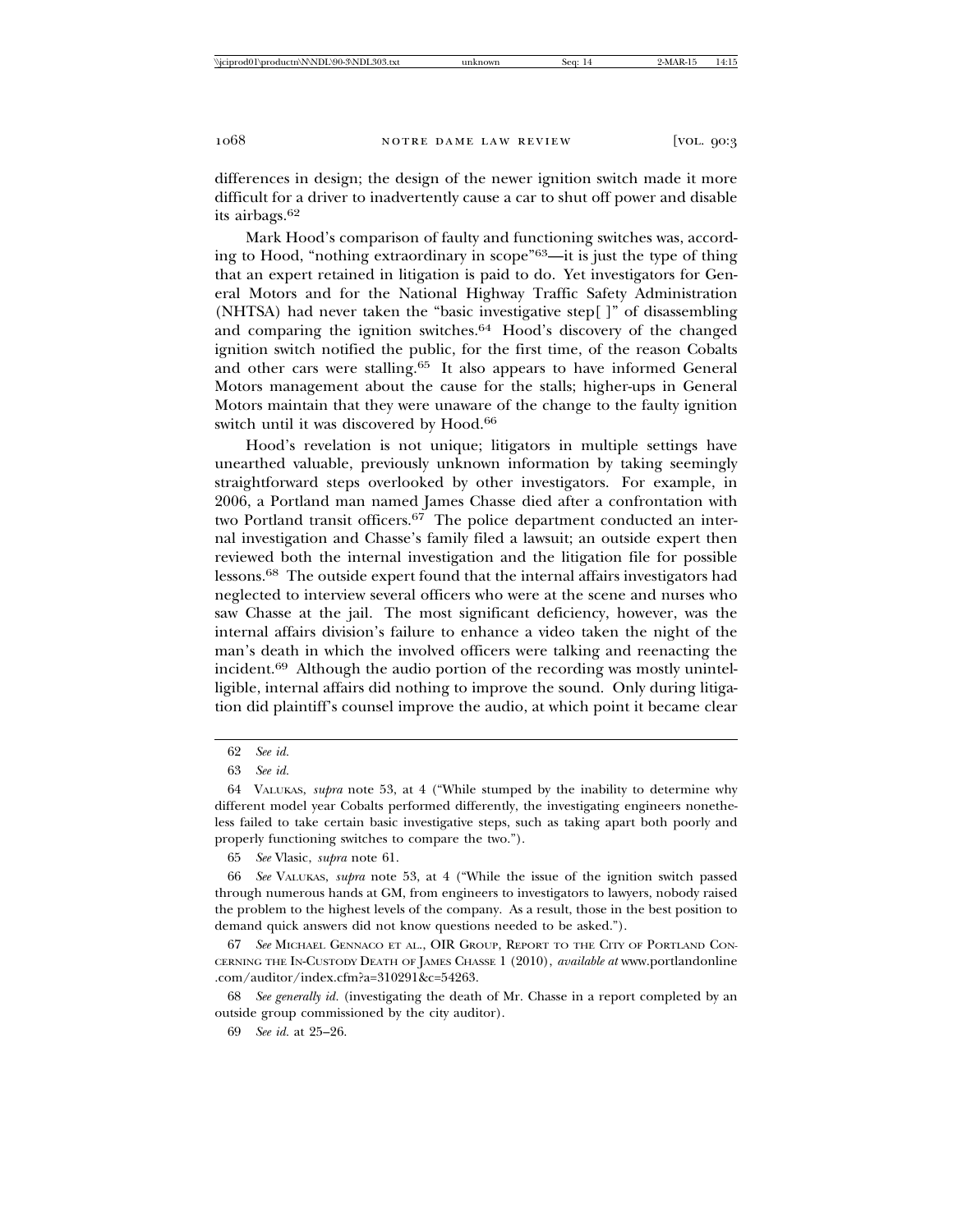that the officer's statement the night of Chasse's death contradicted his statement to internal affairs.<sup>70</sup>

The National Transportation Safety Board (NTSB) has been described as the "the world's gold standard in terms of accident investigation."71 Yet, despite its sterling reputation, the NTSB has overlooked key evidence unearthed only during the litigation process. After a Cessna aircraft crashed in December 2004, the NTSB conducted an investigation but could not determine the cause of the crash.72 When, in 2006, the NTSB released the plane to the parties to a lawsuit filed by the family of the deceased pilot, two experts examining the plane discovered a small hole in an oil line.73 Further testing by the experts confirmed that the oil hose had been improperly mounted and maintained, causing the oil hose to leak and the engine to stall.74 The NTSB subsequently adopted the findings of the experts, concluding that the improperly placed and maintained oil hose had caused the crash.<sup>75</sup>

There are at least three reasons why plaintiffs may unearth information that has gone unnoticed by other investigators. First, plaintiffs' attorneys may have more resources than other investigators to conduct a complete investigation. Commentators report that a wide range of investigations—including those conducted by the NHTSA, police internal affairs divisions, and the NTSB—have been compromised because investigators are underpaid, understaffed, and overworked.<sup>76</sup>

72 *See* Michael Slack, *Slack & Davis Attorneys Credited with Helping Determine Cause of Airplane Crash*, SLACK & DAVIS (June 19, 2014), http://www.slackdavis.com/slack-daviscredited-helping-determine-airplane-crash.

73 *Id.*

74 *Id.*

75 *Id.* In other instances, the NTSB has not adopted information unearthed during litigation discovery that has proven convincing to judges and juries. A study by *USA Today* of NTSB's investigations of small plane and helicopter crashes found "21 verdicts totaling nearly \$1 billion against manufacturers that the NTSB exonerated." Thomas Frank, *Unchecked Carnage: NTSB Probes Are Skimpy for Small-Aircraft Crashes*, USA TODAY (June 12, 2014), http://www.usatoday.com/longform/news/nation/2014/06/12/unfit-for-flightpart-2/10405451/.

76 *See, e.g.*, CYNTHIS C. LEBOW ET AL., SAFETY IN THE SKIES: PERSONNEL AND PARTIES IN NTSB AVIATION ACCIDENT INVESTIGATIONS 45–46 (1999) (finding that the NTSB's investigations are compromised by underfunding, understaffing, and outdated investigatory techniques); G. Flint Taylor, *A Litigator's View of Discovery and Proof in Police Misconduct Policy and Practice Cases*, 48 DEPAUL L. REV. 747, 756 (1999) (observing that, among other limitations of police internal affairs investigations, "[t]he salaries paid may not be sufficiently competitive to attract competent investigators . . . [t]he agency may be understaffed for the volume of work at hand, and the resultant backloads may be a cause of shoddy, pro forma investi-

<sup>70</sup> *See id.* at 27.

<sup>71</sup> Christopher A. Hart, Vice Chairman, Nat'l Transp. Safety Bd., Remarks at His Swearing-In Ceremony (Dec. 17, 2009), *available at* http://www.ntsb.gov/news/speeches/ CHart/Pages/Hart\_091217.aspx; *see also* Bob Wachter, *The Crash of Air France 447: Lessons for Patient Safety*, WACHTER'S WORLD (Dec. 31, 2011), http://community.the-hospitalist .org/2011/12/31/the-crash-of-air-france-447-lessons-for-patient-safety/ (describing data collection about errors in aviation as the "true north" for hospital patient safety efforts).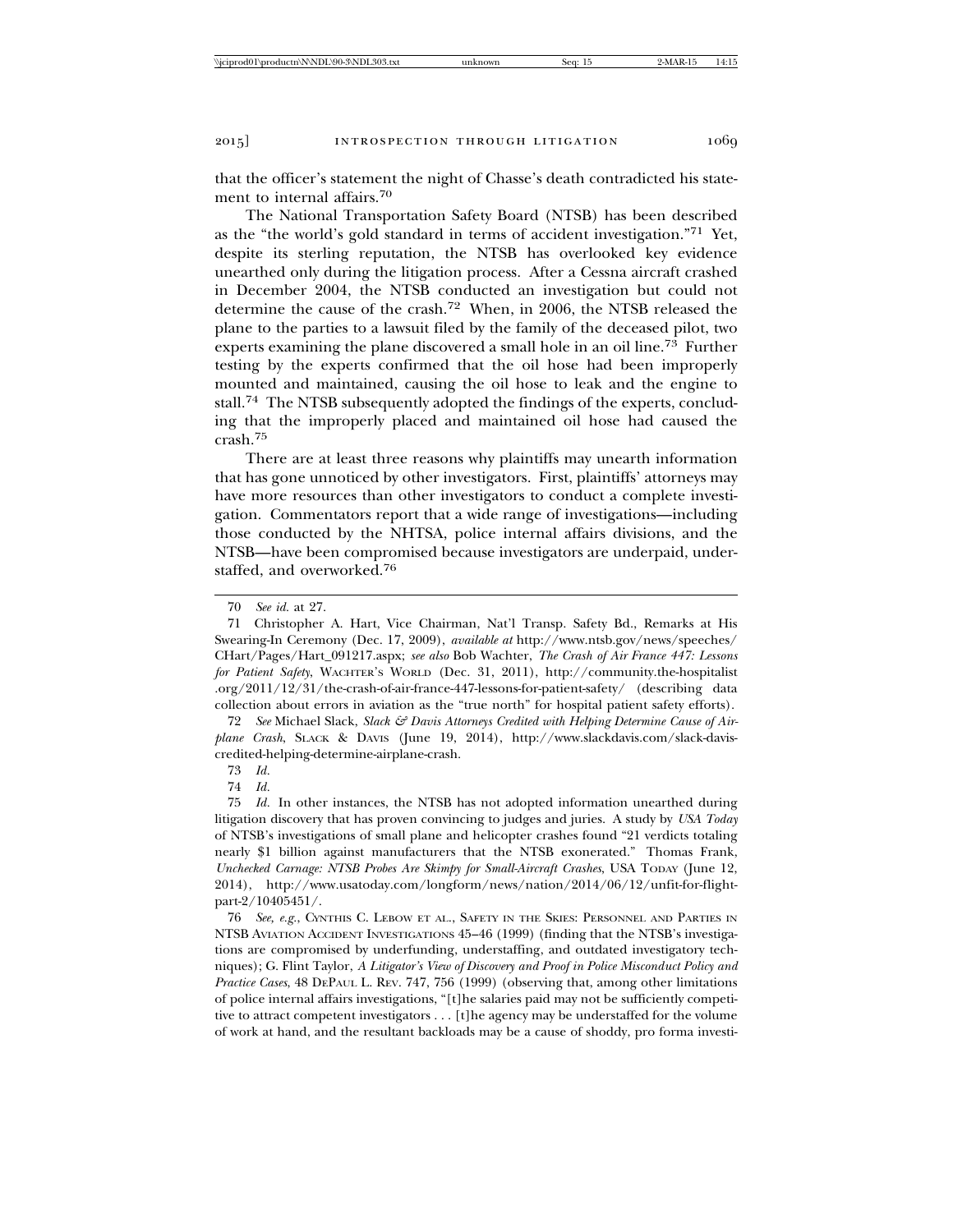Plaintiffs' attorneys are more likely to have the time and money to uncover all evidence that might help win their clients' cases. As Peter Schuck has observed, "lawyers have every incentive to demand as much existing information from the defendants as the discovery rules, the judge or discovery master, and their photocopying budgets will allow."77 Plaintiffs' attorneys' may not uncover every relevant piece of evidence that exists; as Schuck's comment about the limits of an attorney's photocopying budget implies, lawyers and clients may well make cost-benefit analyses about how aggressive to be during discovery.<sup>78</sup> But competent counsel<sup>79</sup> will only pursue cases in which they have the resources to unearth the evidence necessary to prove their client's claims. Shifts in litigation finance mean that both sides are more likely to be evenly matched: Although the defense bar has long had a financial advantage, the increasingly well-financed plaintiffs' bar is better able than ever before to engage in lengthy and costly discovery.<sup>80</sup>

Second, plaintiffs' attorneys may be more motivated than other investigators to uncover evidence of misconduct. Internal investigators may conduct perfunctory investigations in order to protect<sup>81</sup> or avoid retribution

77 Peter H. Schuck, *Why Regulating Guns Through Litigation Won't Work*, *in* SUING THE GUN INDUSTRY 225, 233 (Timothy D. Lytton ed., 2005).

78 *See, e.g.*, Bryant G. Garth, *Two Worlds of Civil Discovery: From Studies of Cost and Delay to the Markets in Legal Services and Legal Reform*, 39 B.C. L. REV. 597, 605 (1998) (observing that "lawyers in the ordinary cases have learned how to manage time and expense" because "their clients will not pay for scorched earth tactics").

79 Less competent counsel may fail to make these types of cost-benefit calculations before taking the case. *See infra* Section I.D (describing these and other reasons that not all lawsuits generate valuable information).

80 *See, e.g.*, Elizabeth J. Cabraser & Katherine Lehe, *Uncovering Discovery*, 12 SEDONA CONF. J. 1, 26 (2011) (describing how plaintiffs' lawyers work together "essentially as *ad hoc* law firms" and, by doing so, "overcame the limitations of the contingent fee economic model (small firm size/litigation underfunding) to achieve economies of scale, and amass a sizeable costs fund with which to counteract attrition tactics"); Stephen C. Yeazell, *Re-Financing Civil Litigation*, 51 DEPAUL L. REV. 183, 195 (2001) (observing that the modern plaintiffs' bar has "recapitaliz[ed] themselves to the point where they could take cases deep enough into discovery to realize some of the potential gain from such pretrial preparation"); *id.* at 198–205 (describing in detail factors that have recapitalized the plaintiffs' bar).

81 *See* ROBERT M. WACHTER & KAVEH G. SHOJANIA, INTERNAL BLEEDING: THE TRUTH BEHIND AMERICA'S TERRIFYING EPIDEMIC OF MEDICAL MISTAKES 322 (2004) (suggesting that hospitals may sometimes "protect their own . . . at the expense of patients"); Samuel Walker, *The New Paradigm of Police Accountability: The U.S. Justice Department "Pattern or Practice" Suits in Context*, 22 ST. LOUIS U. PUB. L. REV. 3, 34–35 (2003) (observing that police "[i]nvestigations have been compromised by too intimate a relationship between investigators and officers, a failure of the department to respond to force incidents in a timely fashion (which may result in the loss of witnesses or physical evidence), the failure to report incidents to the top command or other authorities, the collusion of officers for the

gations"); Christopher Jensen & Matthew L. Wald, *Carmakers' Close Ties to Regulator Scrutinized*, N.Y. TIMES, Mar. 30, 2014, http://www.nytimes.com/2014/03/31/business/ carmakers-close-ties-to-regulator-scrutinized.html (observing that the NHTSA may be less effective than it could be because of a shortage of investigators).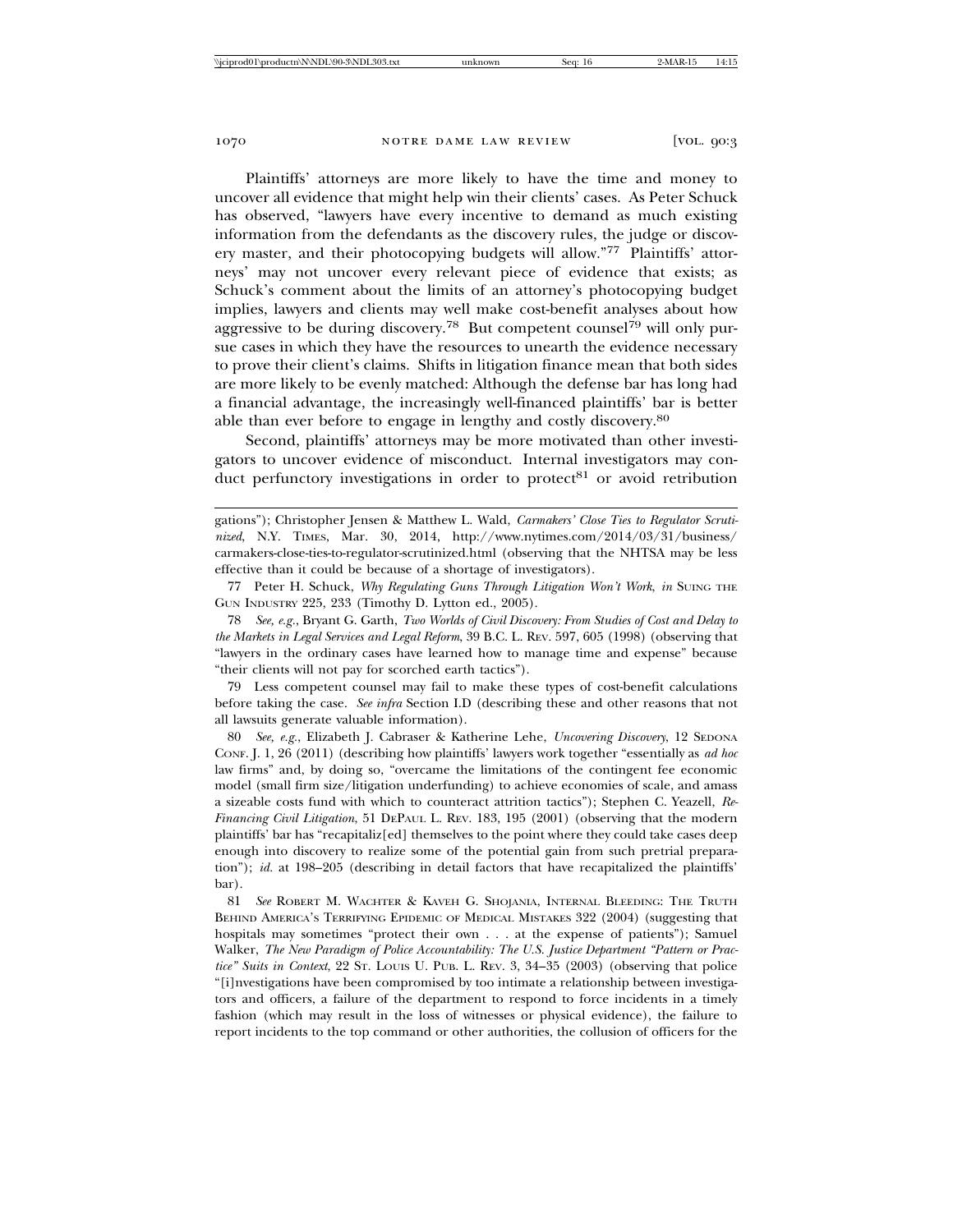from82 their fellow employees. Outside investigators, like those employed by the NHTSA to investigate stalls in Chevrolet Cobalts or those employed by the NTSB to investigate the 2004 Cessna crash, may have allegiances to the industry that they are employed to regulate.83 Senator Claire McKaskill, in a recent hearing about the General Motors defect, despaired that the NHTSA was "more interested in singing 'Kumbaya' with the manufacturers than being a cop on the beat."<sup>84</sup> As a result, information generated through internal investigations or investigations by regulators can be geared toward protecting organizational interests at the expense of a full and fair examination of the event. Plaintiffs' attorneys, in contrast, have no allegiances to those they are suing. Instead, they are highly motivated to uncover all material that supports their position—and harms that of the defendants—both to defeat any motion for summary judgment and to prevail at trial.

The third reason that litigants may unearth previously unknown information during discovery is because litigation discovery rules allow for the production of a broader range of information. Some investigative bodies are limited in the types of information they can seek and the manner in which they can seek that information. Police department internal investigations, for example, may be constrained by state and local laws, union agreements, and department policies. Some departments suspend internal affairs investigations if a lawsuit is filed regarding the alleged misconduct.85 Some departments limit the amount of time that can be spent conducting an investigation: Louisiana state law requires that most police internal investigations be completed within sixty days.<sup>86</sup> Some departments limit the ways in which employees can be questioned: the Chicago Police Department's internal affairs investigators give officers a week or longer to respond to questions

purpose [sic] agreeing on a common and exculpatory version of the incident, and the lack of supervisory attention to critical incidents").

<sup>82</sup> *See* Myriam E. Gilles, *Breaking the Code of Silence: Rediscovering "Custom" in Section 1983 Municipal Liability*, 80 B.U. L. REV. 17, 85 (2000) (observing that a 1992 study of the Boston Police Department found that "investigators refused to volunteer for the Internal Affairs Division 'because they fear[ed] retribution once they [got back on the street]'" (alterations in original) (quoting another source)).

<sup>83</sup> *See, e.g.*, Jensen & Wald, *supra* note 76 (describing the fear that the "revolving door between the [NHTSA] and the automotive industry" may cause the agency to be less aggressive in its investigations); Nicholas Schmidle, *Crime Fiction*, THE NEW YORKER, Aug. 4, 2014, *available at* http://www.newyorker.com/magazine/2014/08/04/crime-fiction (observing that the Illinois State's Attorney's Conviction Integrity Unit, charged with investigating claims of false convictions, may "resist rigorous reviews" because of "'relationship issues' flowing from the office's 'heavy reliance' on the testimony of officers").

<sup>84</sup> Hilary Stout & Aaron M. Kessler, *Senators Take Auto Agency to Task over G.M. Recall*, N.Y. TIMES, Sept. 16, 2014, http://www.nytimes.com/2014/09/17/business/senate-hearing-on-nhtsa-and-recalls.html.

<sup>85</sup> *See* Schwartz, *Myths and Mechanics*, *supra* note 10, at 1049 (describing this practice in Philadelphia).

<sup>86</sup> NEW ORLEANS, *supra* note 33, at 80.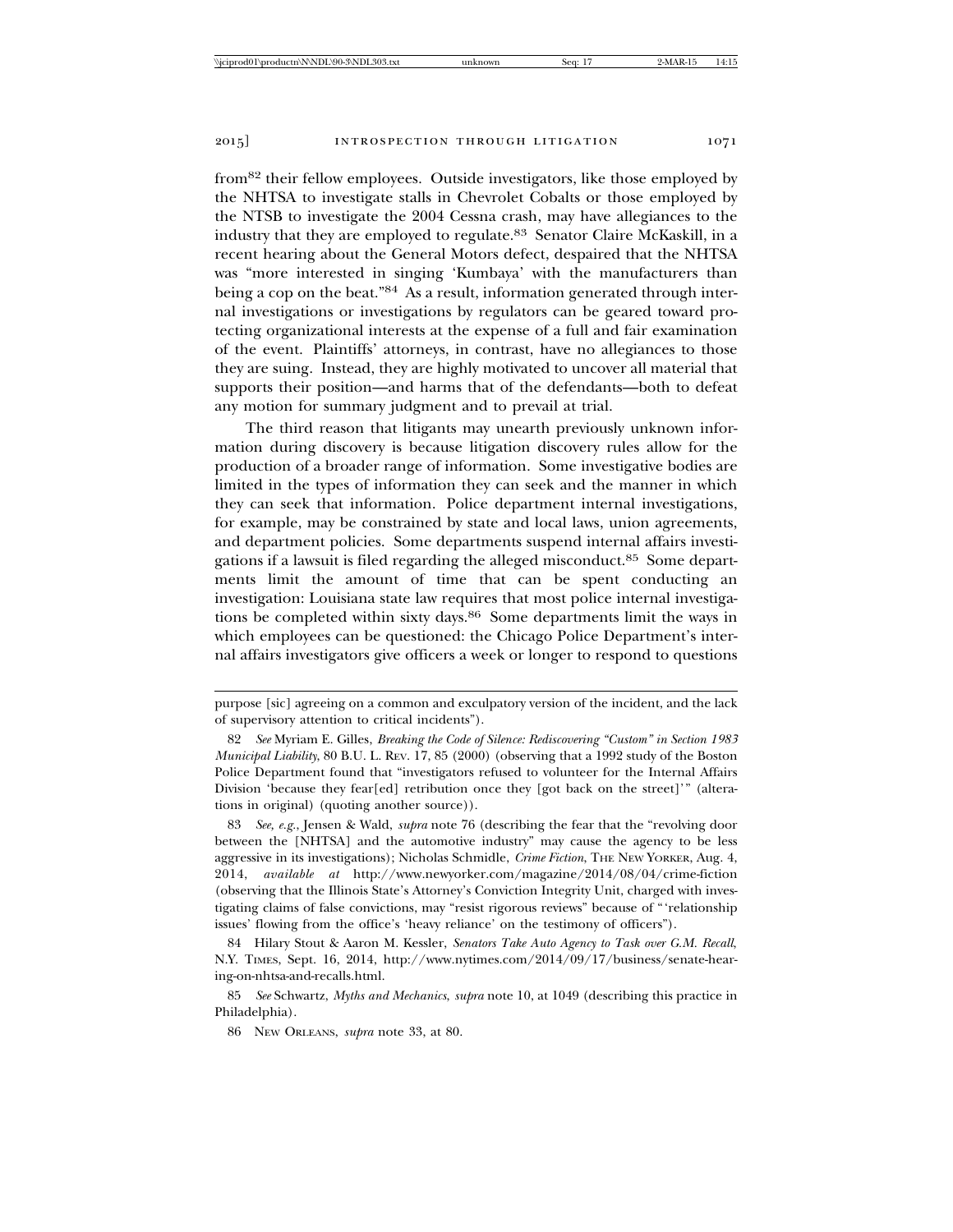and allow officers to respond to those questions in writing.87 Investigators may also lack the power to compel information they seek; if a witness refuses to disclose documents or feigns ignorance in an interview there may be little an investigator can do.<sup>88</sup>

In contrast, litigation discovery allows parties to seek out any information that "appears reasonably calculated to lead to the discovery of admissible evidence."89 While a police officer may be allowed to respond to an internal investigator's questions in writing, the officer, once named as a defendant in a civil suit, will be required to respond to questions in a day-long deposition where he is sworn and attorneys cannot—except under very limited circumstances—intervene. When a party refuses to disclose relevant evidence during litigation, opposing counsel can seek a motion to compel.90 When a party suppresses or destroys evidence, opposing counsel can seek sanctions.<sup>91</sup> Internal investigators are less likely to have (or use) comparable powers to overcome and punish obstructionist behavior. For any of these reasons, an important document sitting in a dusty file cabinet may be unearthed only when a discovery request demands its production.

## *C. Marshaling the Evidence*

Throughout litigation, parties marshal and interpret available evidence in ways that can prove illuminating. When drafting a complaint, plaintiffs gather relevant evidence and frame defendants' conduct as a violation of the law.92 After discovery, attorneys scour incident reports, emails, internal memos, and deposition transcripts for facts that support or undermine (or, at times, transform) their legal theories. Attorneys evaluate the strength of the inferences connecting those unearthed documents and statements to the legal propositions they are trying to prove. Then, in summary judgment motions, settlement letters, pretrial orders and arguments before the jury, each side shows how their curated collections of facts support their legal claims and defenses. Experts also perform a marshaling function, evaluating documents and deposition transcripts to form an opinion about the extent of liability or harm.<sup>93</sup>

<sup>87</sup> Craig B. Futterman et al., *The Use of Statistical Evidence to Address Police Supervisory and Disciplinary Practices: The Chicago Police Department's Broken System*, 1 DEPAUL J. SOC. JUST. 251, 275 (2008).

<sup>88</sup> *See* Wagner, *supra* note 7, at 699 (observing that many agencies do not have subpoena power and those that do may not use it because "[t]he fear of political backlash, the agencies' limited resources, and more invisible political pressures all likely work to temper the agencies' use of these information-production authorities").

<sup>89</sup> FED. R. CIV. P. 26(b)(1).

<sup>90</sup> *See* FED. R. CIV. P. 37(a)(3).

<sup>91</sup> *See* FED. R. CIV. P. 37(b).

<sup>92</sup> *See* Stephen C. Yeazell, *Convention, Fiction, and Law*, 13 NEW LITERARY HIST. 89, 92 (1982) (observing that, by "sorting complaints into contract, negligence, fraud, battery, and the like," a lawsuit "helps the reader to organize the story").

<sup>93</sup> For evidence about the prevalence of experts in civil litigation, see Samuel R. Gross, *Expert Evidence*, 1991 WIS. L. REV. 1113. Professor Gross found that experts testified in 86%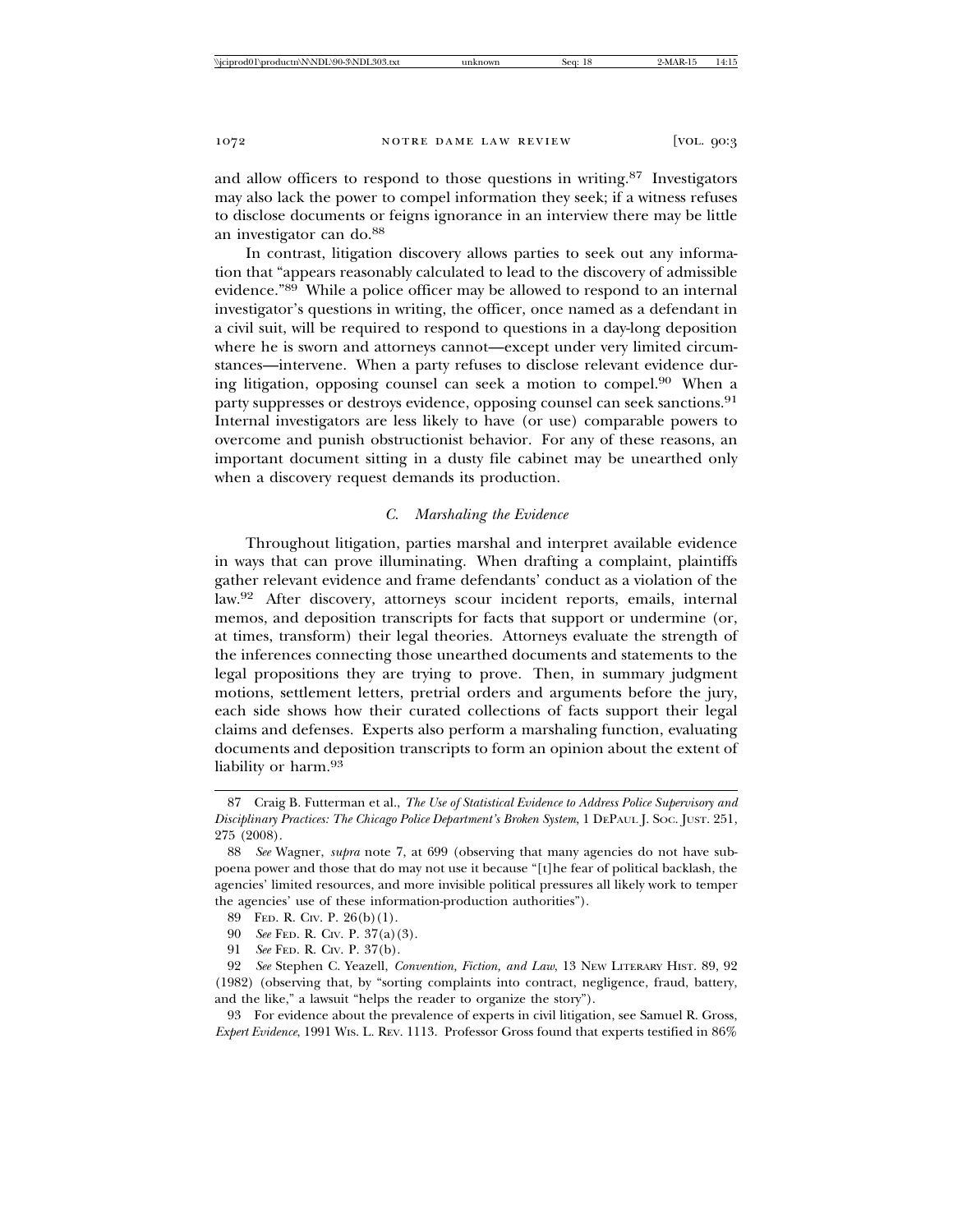Organizations may also analyze information available to them to determine whether they are meeting internal goals or legal standards. This process might occur as part of the organization's risk management efforts or regulatory protocols. Yet, an organization's internal analyses may be focused on answering questions different than those posed in litigation. And even when internal analyses and litigation address the same issues, the plaintiff may interpret the evidence in a manner more sympathetic to her position.<sup>94</sup> As a result, when litigants marshal evidence, they may be reflecting that information back to the defendants in novel ways.

Take, for example, a recent case brought against the Los Angeles Sheriff's Department by three individuals arrested at different times and locations by deputies for taking photographs in public spaces.95 The Department presumably knew about each of the arrests from the reports deputies filled out in each case. And the Department—or the district attorney's office—presumably began some manner of investigation based on these reports. But the civil complaint created a connection between the arrests, framed these arrests as violations of the plaintiffs' First Amendment rights, and contended that the Los Angeles Sheriff's Department had a policy of infringing on artists' constitutional rights. In bringing a single civil case on behalf of the three plaintiffs, the complaint alleged a connection between these events and framed the wrongdoing as a violation of the First Amendment.

Organizations, named as defendants in civil litigation, can also learn valuable information in the process of marshaling evidence they already possess. One such example comes from research by Timothy Lytton about the sex abuse scandal in the Catholic Church.<sup>96</sup> Lytton credits clergy sex abuse litigation with publicly revealing "hidden (or merely hard to access) information" about the extent of the abuse and framing the abuse as an institutional failure.97 Clergy sex abuse litigation also appears to have marshaled diffuse information previously unknown to church officials. As part of a mediation process with plaintiffs' attorneys, the Archdiocese of Los Angeles in 2004 compiled a report detailing 244 sexual abuse allegations against priests that marked a turning point in its response to sexual abuse allegations.<sup>98</sup> As Lytton writes, "[i]t is highly unlikely that this information would have been collected, organized, and disclosed in the absence of litigation."<sup>99</sup>

99 *See id.*

of the civil trials sampled from California state courts in 1985 and 1986, with an average of 3.3 experts per trial. *Id.* at 1119.

<sup>94</sup> *See* Timothy D. Lytton, *Clergy Sexual Abuse Litigation: The Policymaking Role of Tort* Law, 39 CONN. L. REV. 809 (2007) (describing this as the "framing" function of litigation).

<sup>95</sup> *See* Complaint, Nee v. Cnty. of L.A., No. CV11-08899DDP(JCGx), 2011 WL 5121137 (C.D. Cal. Oct. 27, 2011).

<sup>96</sup> *See generally* LYTTON, *supra* note 2, at 175 (2008) (arguing that "[i]nformation generated by litigation may prove crucial" to efforts by the Vatican to screen candidates for the priesthood).

<sup>97</sup> *Id.* at 138.

<sup>98</sup> *See id.* at 155 (describing the report).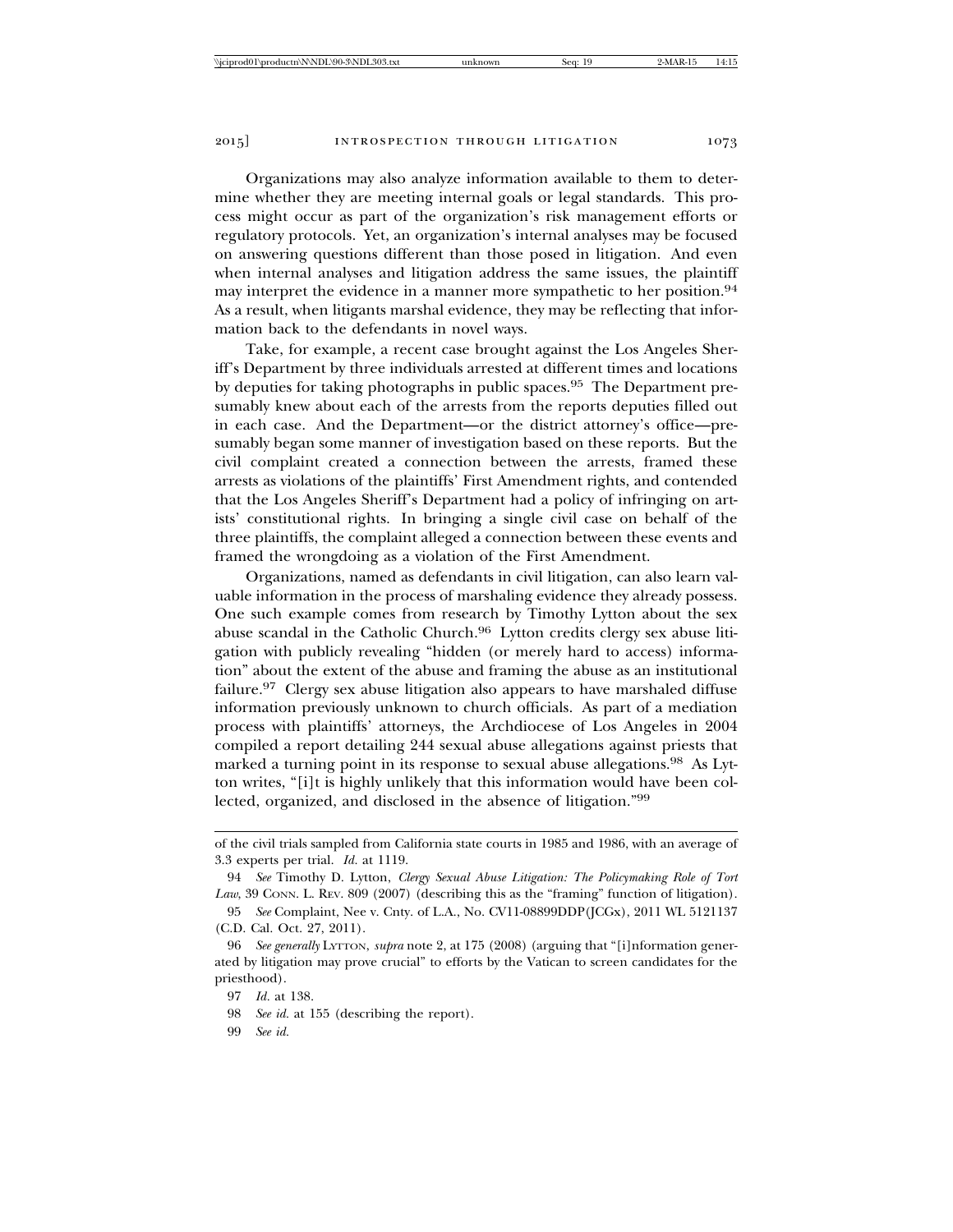Expert reports can also marshal evidence that defendants possess but have not previously analyzed. Take, for example, the expert reports in *Ingles v. Toro*, a class action lawsuit filed against the New York City Department of Corrections (DOC) in 2002, alleging widespread, excessive force against prisoners and inadequate supervision and discipline of officers.100 Twenty-two individual plaintiffs sought damages for injuries received at DOC facilities and sought systemic reform of officer training, supervision, investigation, and discipline on behalf of a class of prisoners.<sup>101</sup>

Plaintiffs hired two corrections experts to evaluate whether there was a pattern of excessive force applied against DOC prisoners.102 To answer this question, the experts reviewed thousands of use of force reports, hundreds of use of force investigations, and department manuals and policies, all of which were produced by defendants. Plaintiffs' experts also reviewed deposition transcripts of DOC employees. In addition, plaintiffs' experts visited the corrections facilities at issue in the case.103 Plaintiffs' experts found several patterns in DOC use-of-force incident reports: officers repeatedly used force against prisoners in isolated areas of the jail facilities; officers disproportionately used force against mentally ill prisoners; and officers often unnecessarily hit prisoners in the face. Plaintiffs' experts analyzed patterns in the narratives in officer-reported uses of force and found that officers justified uses of force with "recurring boilerplate scenarios" that suggested not only improper uses of force but also false reporting.104 The reports also suggested inadequate supervision; supervisory staff should have but did not intervene, both to address officers' use of excessive force and their blatant false reporting.

Although the use-of-force reports and investigation files relied upon by plaintiffs' experts were in defendants' possession, the DOC had never engaged in this type of analysis. DOC leadership had monthly and yearly records of the total numbers of use-of-force events and injuries, divided (by severity) into "use of force A" events and "use of force B" events, and class A and B injuries. But the DOC did not track information about the precise nature of injury, the location of use-of-force events, or the type of force used.105 Even when one facility did start using a pushpin map to identify where use-of-force incidents occurred, they took down the pins each month with no effort "to retain or analyze the information."<sup>106</sup> Although the DOC analyzed security-related data to identify patterns of wrongdoing by prison-

104 *See* Nathan Report, *supra* note 102, at 10.

106 *See id.*

<sup>100</sup> *See* Fourth Amended Complaint at 5, Ingles v. Toro, No. 01 CIV 8279 (S.D.N.Y. Aug. 11, 2003).

<sup>101</sup> *See id.*

<sup>102</sup> *See generally* Report of Plaintiffs' Expert Steve J. Martin, Ingles v. Toro, No. 01 CIV 8279 (S.D.N.Y. Sept. 27, 2004) [hereinafter Martin Report]; Report of Plaintiffs' Expert Vincent M. Nathan, Ingles v. Toro, No. 01 CIV 8279 (S.D.N.Y. Sept. 27, 2004) [hereinafter Nathan Report].

<sup>103</sup> *See* Martin Report, *supra* note 102, at 9.

<sup>105</sup> *See id.* at 23, 24, 240.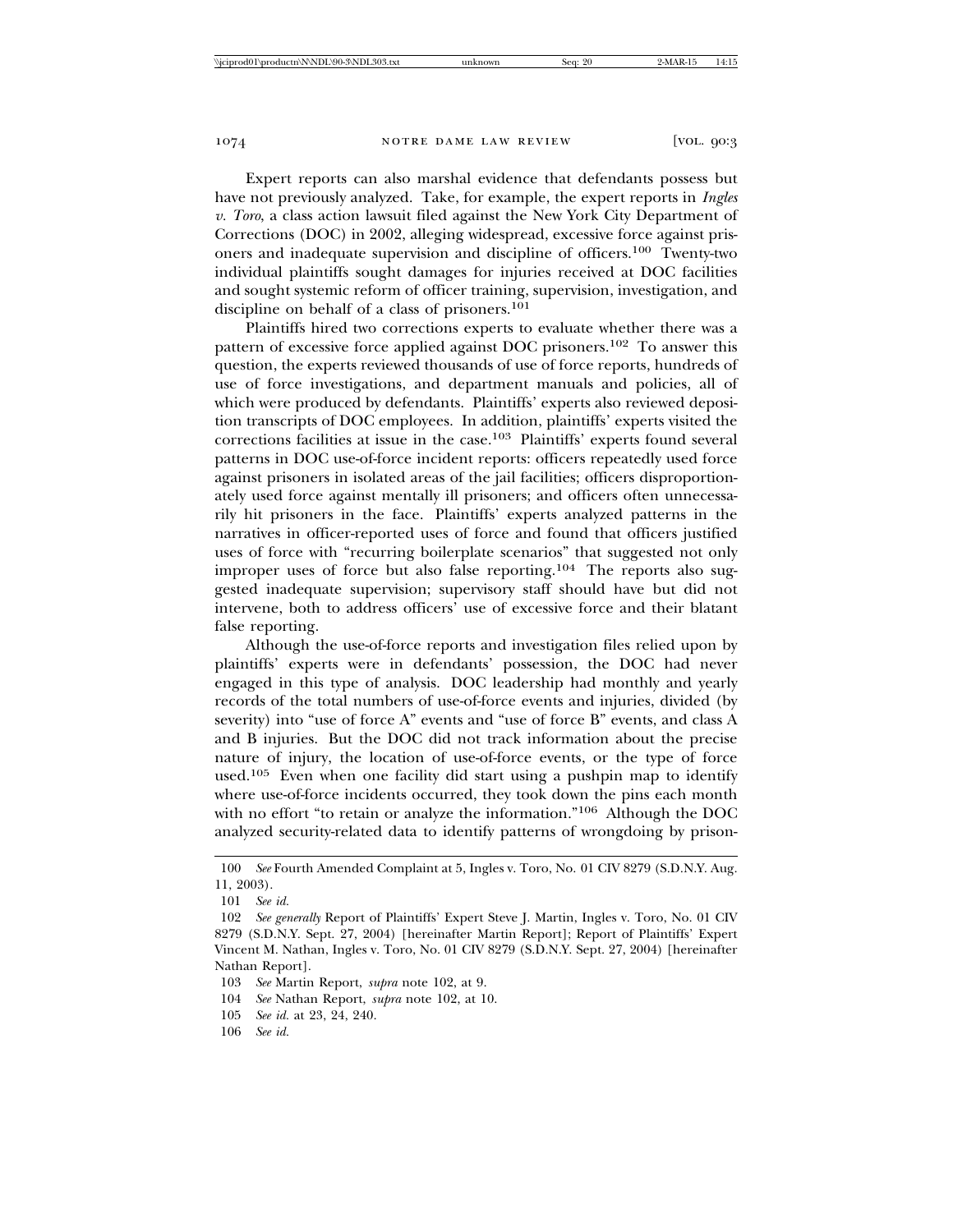ers,107 it did not use these same techniques to uncover patterns in force used against prisoners.108 It was only through the litigation process that these patterns were revealed.

### *D. The Limits of Litigation Information*

By announcing previously unknown allegations of wrongdoing, unearthing details of allegations, and marshaling evidence, litigants can bring information to the attention of organizational leaders and cause them affirmatively to know something previously unknown, ignored, or unappreciated. I do not, however, mean to suggest that lawsuits are an ideal medium through which to understand organizational performance. Lawsuits—like all other sources of information—have limitations and flaws.

The volume of lawsuits filed is, for example, a poor indicator of the frequency with which defendants engage in misconduct. Although proponents of tort reform may argue that there are too many lawsuits,109 the weight of empirical evidence indicates that very few people who have been harmed ever sue.110 In addition, the amount that a plaintiff recovers may depend more on the degree of her injury than the severity of the defendant's miscon-

109 *See* Marc Galanter, *Real World Torts: An Antidote to Anecdote*, 55 MD. L. REV. 1093, 1095 (1996) (describing the prevailing view that "there are too many tort claims: Americans sue too readily, 'at the drop of a hat'; egged on by avaricious lawyers, they overwhelm our congested courts with mounting numbers of suits, including many frivolous claims").

110 *See, e.g.*, PATRICIA M. DANZON, MEDICAL MALPRACTICE: THEORY, EVIDENCE, AND PUB-LIC POLICY 23-24 (1985) (finding that ten percent of victims of medical malpractice sued); MATTHEW R. DUROSE ET AL., BUREAU OF JUSTICE STATISTICS, U.S. DEP'T OF JUSTICE, CON-TACTS BETWEEN POLICE AND THE PUBLIC: FINDINGS FROM THE 2002 NATIONAL SURVEY 16–20 (2005) (finding that the police had used force against 664,500 people, 87.3% of whom (580,108) believed that the police acted improperly, and just 1.3% of whom (7416) filed a lawsuit regarding the alleged misconduct); DEBORAH R. HENSLER ET AL., RAND INST. FOR CIVIL JUSTICE, COMPENSATION FOR ACCIDENTAL INJURIES IN THE UNITED STATES 121 (1991) (finding that lawsuits were filed in 44% of vehicle injuries, in 7% of work injuries, and less frequently in other types of claims); A. Russell Localio et al., *Relation Between Malpractice Claims and Adverse Events Due to Negligence: Results of the Harvard Medical Practice Study III*, 325 NEW ENG. J. MED. 245, 249 (1991) (reporting that "the fraction of medical negligence that leads to claims is probably under 2 percent"); Richard E. Miller & Austin Sarat, *Grievances, Claims, and Disputes: Assessing the Adversary Culture*, 15 LAW & SOC'Y REV. 525, 544 (1981) (showing that 5% of grievances became filed lawsuits).

<sup>107</sup> *See id.* at 35–36 (observing that the Department of Correction's statistical reports "contain information relating to drug discovery locations, weapon discovery locations, escape contraband locations, and place of occurrence for infractions" but do not contain information "with respect to the location of reported or alleged uses of force . . . in stark contrast to the collection of a host of other security-related data the department maintains").

<sup>108</sup> *See id.* ("I am at a loss to understand why none of this information [regarding uses of force by staff] so readily available from reports prepared at the jail is collected, reviewed, and used by central office managers to identify problematic trends in use of force in the jails.").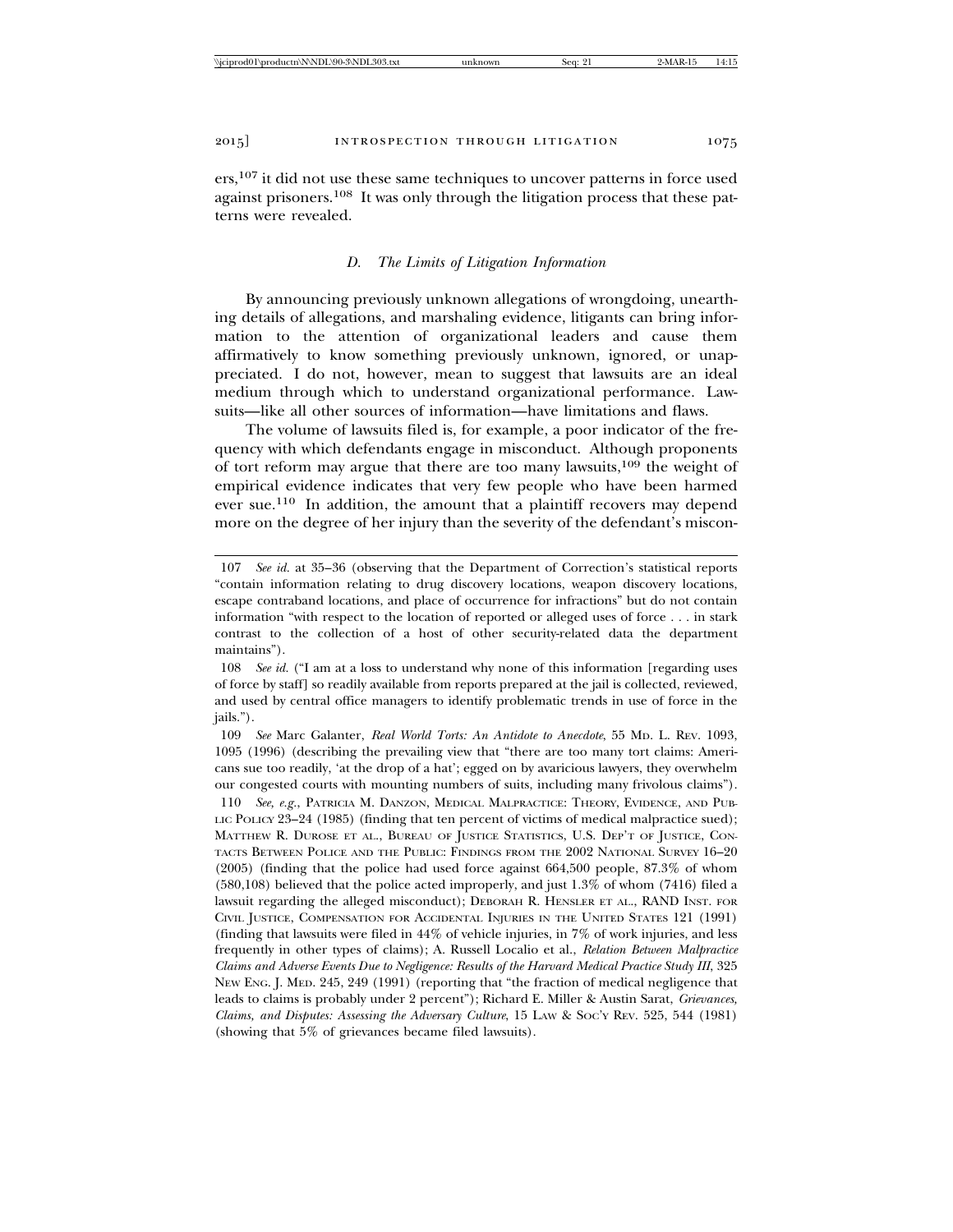duct.111 Accordingly, the volume of lawsuits filed likely understates the frequency with which defendants commit errors, and damages awarded to a plaintiff may overstate or understate the severity of defendants' conduct, depending on the nature of the plaintiff's injury.

The inaccuracies of filing rates and disposition amounts can be attributed to the dynamics of modern civil litigation. Because plaintiffs generally pay their lawyers by the hour or on contingency, a plaintiff will decide to sue—and a lawyer will decide to take her case—only when the likely benefits of a remedy exceed the costs of pursuing the case. If a person's injuries are minimal, she would be an unsympathetic plaintiff, or if the legal claim would require extensive discovery, a person who has been wronged or her lawyer might conclude it is not financially viable to bring her case.<sup>112</sup> And because compensatory damages are calculated based on the extent of plaintiffs' injuries, settlements and judgments may not reflect the severity of defendants' misconduct. Egregious malpractice that shortens the life of an elderly patient by one day will garner a low settlement (if the case is brought at all). A far higher settlement is likely in a case with professionally marginal conduct that causes a severely compromised child to need lifetime care.

Some of the flaws in lawsuit data are caused by litigants who—intentionally or inadvertently—distort the information generated during litigation. A lawyer might file a complaint that includes few details, either to preserve the opportunity to pursue multiple theories during discovery and trial, or because he lacks the skill, time, or motivation to tell the plaintiff's story in a compelling manner.<sup>113</sup> A lawyer might, alternatively, overstate the wrongs

<sup>111</sup> *See, e.g.*, Janet Cooper Alexander, *Do the Merits Matter? A Study of Settlements in Securities Class Actions*, 43 STAN. L. REV. 497 (1991) (finding that awards are calculated based on plaintiff's injuries); David A. Hyman, *Medical Malpractice and the Tort System: What Do We Know and What (if Anything) Should We Do About It?*, 80 TEX. L. REV. 1639, 1642–44 (2002) (describing studies in malpractice and other contexts that show "the best predictor of the size of an award is the severity of disability, not whether there was negligence or an adverse event").

<sup>112</sup> Scholars have offered these and other reasons to explain why wronged plaintiffs may decide not to pursue litigation. *See, e.g.*, Galanter, *supra* note 109, at 1099 (hypothesizing that people are unlikely to file lawsuits if "they think the injury is de minimis; they want to get on with their lives; they are wary of the cost of pursuing claims; or they simply do not know how to pursue the matter"); Daniel J. Meltzer, *Deterring Constitutional Violations by Law Enforcement Officials: Plaintiffs and Defendants as Private Attorneys General*, 88 COLUM. L. REV. 247, 284 (1988) (suggesting that people who are victims of police misconduct might not sue because of "ignorance of their rights, poverty, fear of police reprisals, or the burdens of incarceration" (footnotes omitted)); Miller & Sarat, *supra* note 110, at 540 (hypothesizing that "people do not make claims unless they feel confident that something can be done should the claim be accepted").

<sup>113</sup> *See, e.g.*, CHARLES R. CALLEROS, LEGAL METHOD AND WRITING 366 (5th ed. 2006) (advising that lawyers should draft their complaints with "the maximum generality allowed" in order to avoid allegations that "might prematurely commit the plaintiff to a particular factual theory of the case"); Jack B. Weinstein & Daniel H. Distler, *Comments on Procedural Reform: Drafting Pleading Rules*, 57 COLUM. L. REV. 518, 518–19 (1957) ("Adept pleaders are reluctant to reveal their position in too precise a form early in the litigation—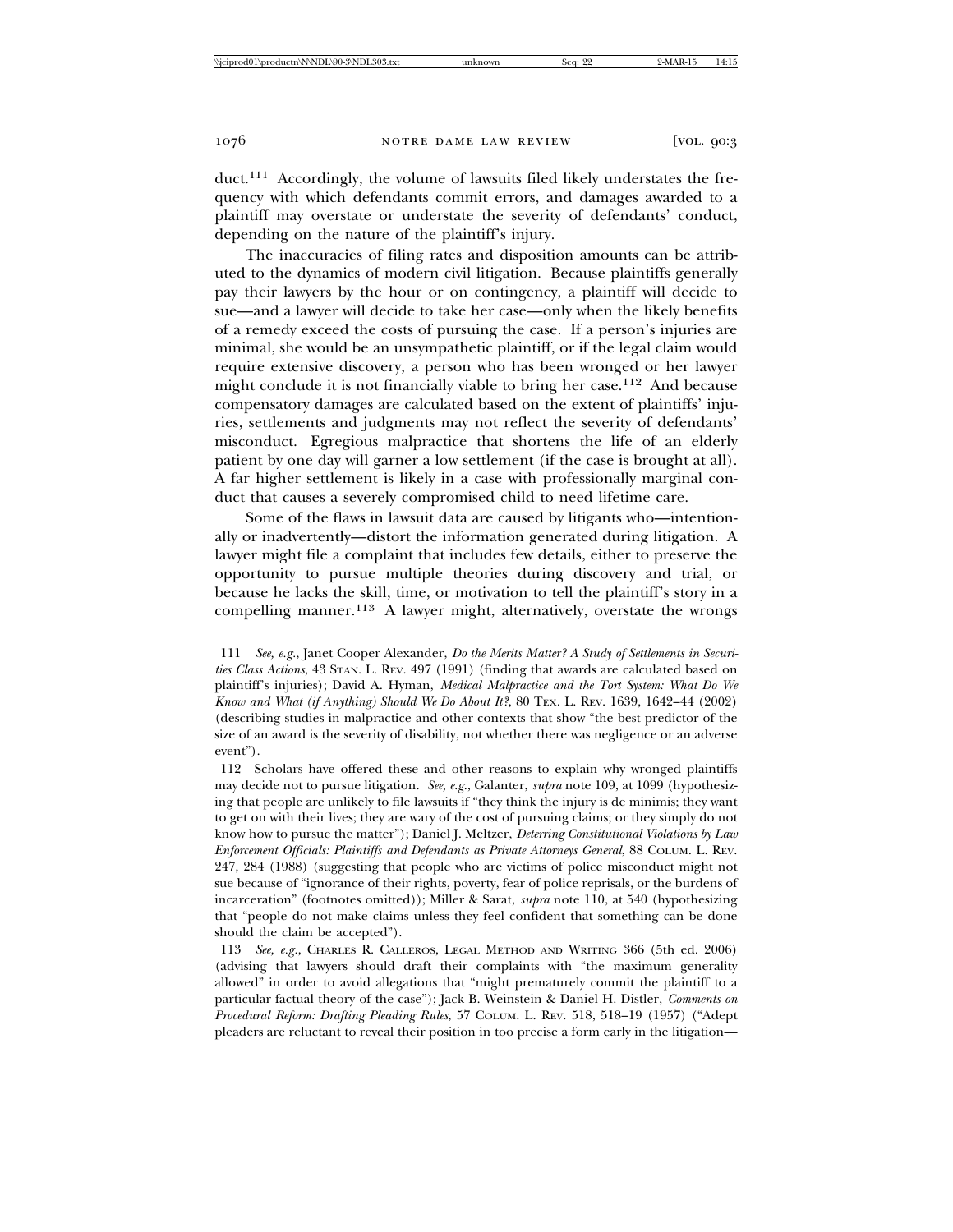suffered by his client in the complaint or file a meritless case.<sup>114</sup> A lawyer may not hire a key expert because he did not think to do so, or because he did not have the money to do so. During a deposition, an attorney may ask questions that distort the witness's testimony, or may fail to ask a critical question that would unearth key information. In his summary judgment brief, an attorney may marshal evidence in ways that misconstrue the record. Our adversarial system is premised on the notion that a neutral factfinder is best equipped to determine the truth after hearing from equally matched, zealous advocates.115 Yet when adversaries have unequal amounts of money or skill, the information generated during litigation may well favor the party with the most resources regardless of the underlying merits of the case.<sup>116</sup>

Critics of lawsuits as a mode of regulation have raised a number of additional concerns about lawsuit data. Lawsuits may not focus on the issues most relevant to an organization interested in understanding and improving its performance.117 Because each case takes so long to resolve, lawsuits may generate out-of-date information.118 Finally, some fear that the threat of litigation will cause employees to hide relevant information.119 Commentators

often because it is not then clear what evidence will be produced at the trial—and inept pleaders may be unable to do so.").

<sup>114</sup> Note, however, that even a case without legal merit may reveal information of interest and use to organizational leaders. *See, e.g.*, Schwartz, *A Dose of Reality*, *supra* note 10, at 1283 (describing the value to hospitals of lawsuits that do not meet the standards for medical negligence).

<sup>115</sup> For descriptions of this conventional view of the role of the adversarial system, see DEBORAH L. RHODE, IN THE INTERESTS OF JUSTICE 15 (2000); Sharon Dolovich, *Ethical Lawyering and the Possibility of Integrity*, 70 FORDHAM L. REV. 1629, 1634 (2002).

<sup>116</sup> *See* Schwartz, *What Police Learn*, *supra* note 10, at 876–77 (describing the distortions that may result when adversaries in litigation are not evenly resourced or skilled).

<sup>117</sup> *See, e.g.*, Jennifer Arlen, *Contracting over Liability: Medical Malpractice and the Cost of Choice*, 158 U. PA. L. REV. 957, 987–88 (2010) ("Although many errors are attributable to hospitals' administrative systems, patients generally cannot recover for injuries resulting from systems problems unless they can identify an individual act of negligence. As a result, hospitals do not have adequate incentives to make systemic investments to reduce the risk of error."); Schuck, *supra* note 77, at 235 (noting that a regulator "might want to know about the industry's revenues, costs, and profits in order to assess the feasibility of alternative policy interventions, yet this kind of economic information might be inadmissible in a tort case where the issue is whether and how the defendant harmed the plaintiff"). Note, however, that this is not always the case; lawsuits sometimes concern allegations of wrongdoing highly relevant to policymakers that internal systems simply are not designed to collect. *See supra* notes 22–32 and accompanying text.

<sup>118</sup> For discussions of these critiques and the value of lawsuit data despite the time delay, see Schwartz, *What Police Learn*, *supra* note 10, at 883–84. Note, also, that the time delay inherent in the litigation process can sometimes be a benefit. *See* Schwartz, *A Dose of Reality*, *supra* note 10, at 1281 (observing that the time delay inherent in litigation makes lawsuits better suited to capture allegations of delayed treatment, delayed diagnoses, and misdiagnoses).

<sup>119</sup> *See* ATUL GAWANDE, COMPLICATIONS: A SURGEON'S NOTES ON AN IMPERFECT SCIENCE 57 (2002) (describing the negative effects of litigation on the openness and transparency needed to improve patient safety); Schuck, *supra* note 77, at 233–34 ("[I]t is quite plausible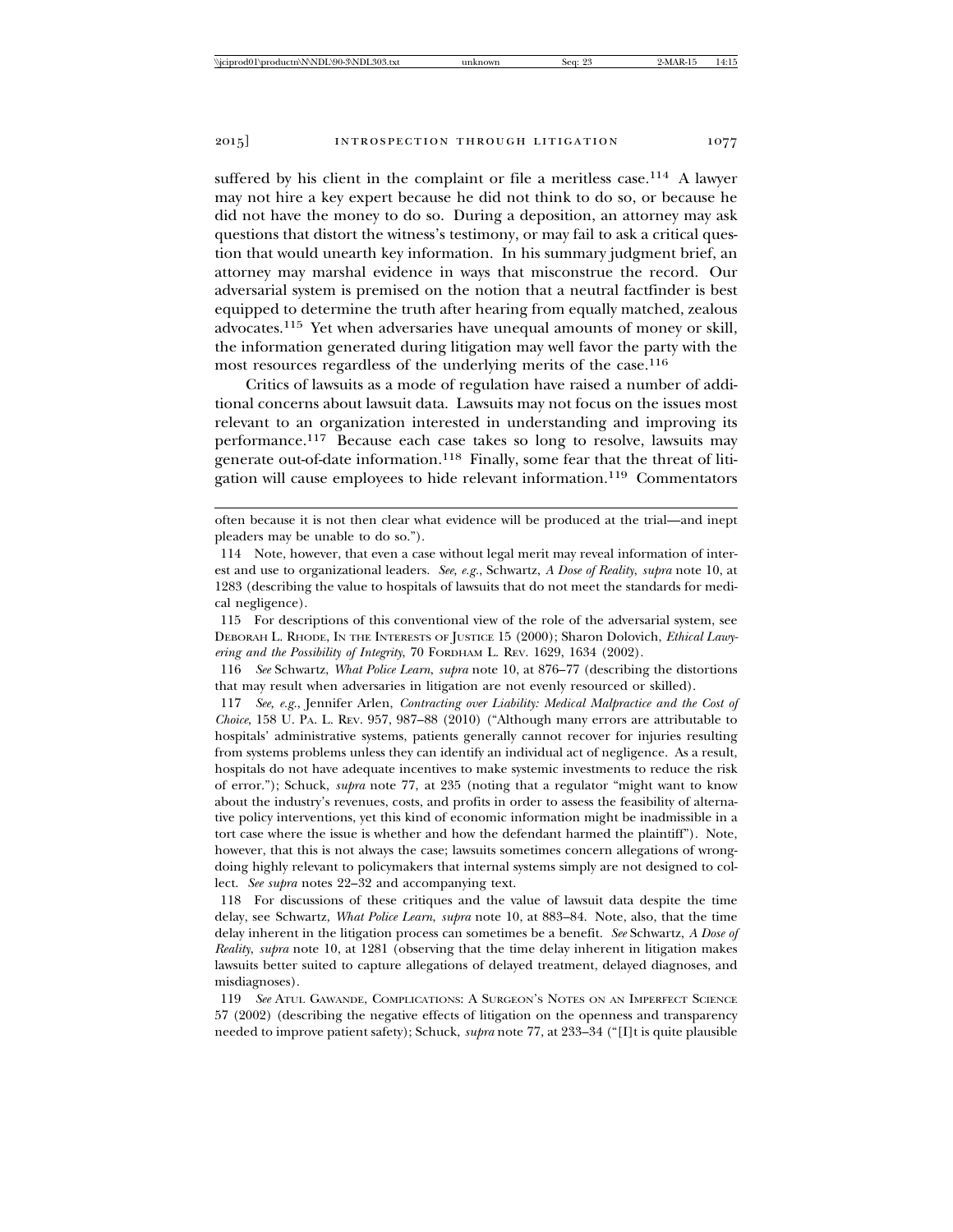have debated the strengths of these criticisms of lawsuits as a source of information about organizational performance.120 Further research could endeavor to pinpoint the manner and extent to which each of these limitations of lawsuit data influence the information lawsuits generate. We can accept, for the purpose of discussion, that lawsuit data has each of these flaws to at least some degree.

It would, however, be a mistake to disregard lawsuit data altogether because of these limitations. All information is impacted by the manner in which it is produced, the interests of those producing the information, and the intended use of the information. Prudent review of information therefore recognizes and accommodates those effects. Notably, the organizations I have studied that gather and analyze litigation data appear to do so in two ways that take account of the limitations of lawsuits as a source of information. First, organizations that gather and analyze litigation data discount the information most prone to distortion. For example, both hospitals and police departments distrust payouts as a source of information about organizational behavior. To be sure, organizations may take note when clusters of settlements and judgments indicate problematic practices, personnel, and units.121 But those charged with improving performance are skeptical of lawsuit outcomes as an indication of the severity of misconduct.<sup>122</sup>

Second, organizations gather information from multiple sources—not only lawsuits—when identifying problem personnel, practices, and units and

120 *See supra* notes 117–19 (describing literature that both sets out and challenges these criticisms of lawsuits).

121 *See, e.g.*, Schwartz, *A Dose of Reality*, *supra* note 10, at 1274–75 (describing closed claims reviews across multihospital systems to identify settlement trends); Schwartz, *What Police Learn*, *supra* note 10, at 854–55 (describing an analysis by the Los Angeles Sheriff's Department indicating that two stations were responsible for sixty percent of settlement dollars paid over a six-month period, and the resulting in-depth investigation of the underlying causes for those payouts).

122 *See* Schwartz, *A Dose of Reality*, *supra* note 10, at 1293 (describing hospital risk managers' skepticism about lawsuit payouts as a source of information about medical errors); Schwartz, *What Police Learn*, *supra* note 10, at 882–83 (reporting that those engaged in police department performance improvement efforts pay little attention to lawsuit outcomes).

to suppose that litigation, or the prospect of it, may actually *discourage* the gun industry from undertaking new risk-related research [because] . . . any new information that the research might yield . . . would likely be used by gun control groups to press for expanded civil liability or government regulation . . . ."); Schwartz, *What Police Learn*, *supra* note 10, at 885–87 (describing the blaming culture allegedly created by litigation). *But see* BAKER, *supra* note 7, at 97 (reviewing available research about medical injuries and finding "no research testing the conventional wisdom that medical malpractice lawsuits drive medical mistakes underground"); Schwartz, *A Dose of Reality*, *supra* note 10, at 1230 (finding evidence that lawsuits do not necessarily inhibit open discussion and transparency in hospitals). Note that lawsuits may also contribute to the creation of policy-relevant information. *See generally* Schlanger, *supra* note 2 (observing that the threat of litigation can cause organizations to implement claims management procedures, including the collection and assessment of information, that can lead to performance improvements).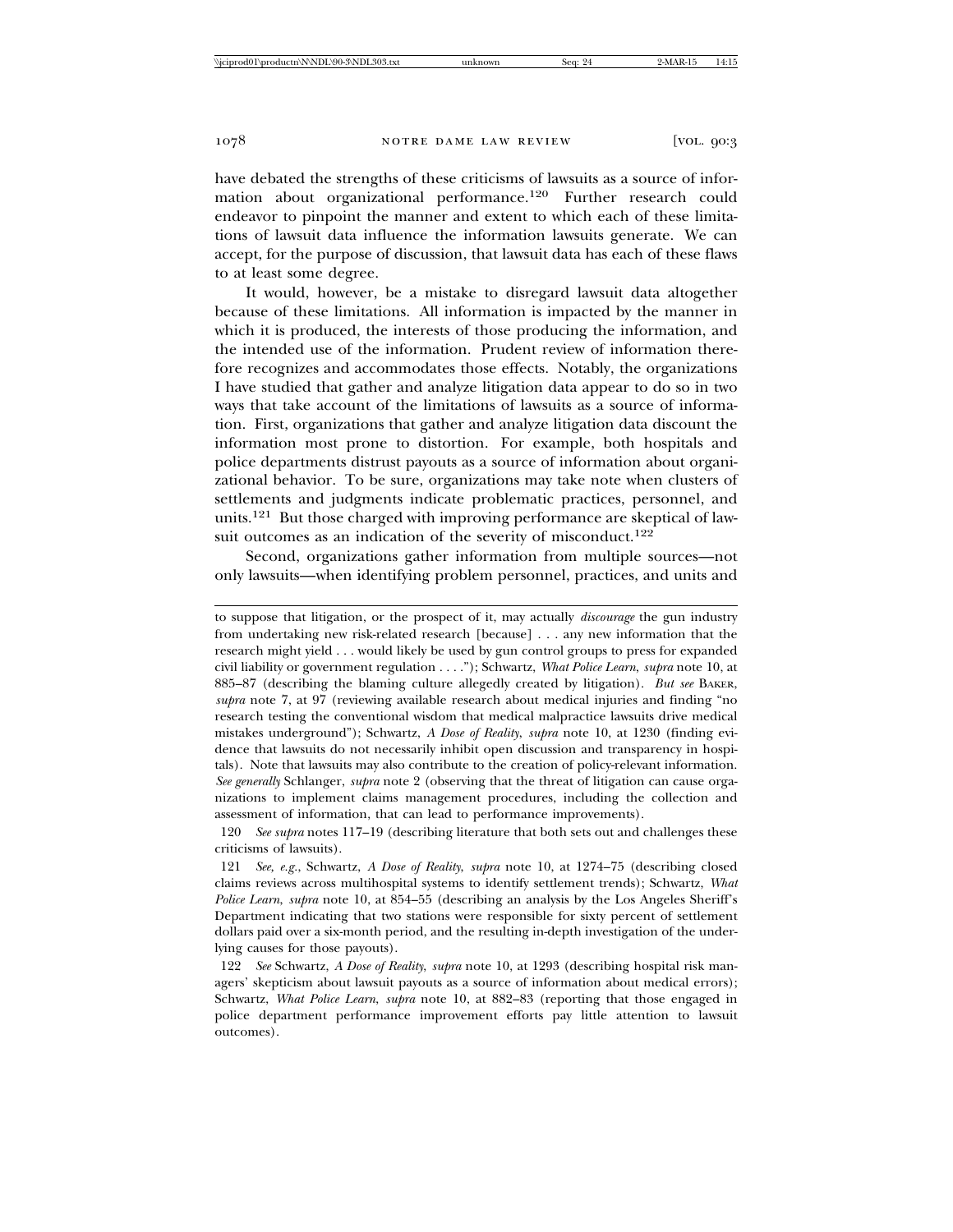determining how best to address the problems they identify.123 Scholars have long recognized that it is valuable to gather information from redundant or overlapping sources.124 By reviewing data from multiple sources, organizations can get a fuller picture of their strengths and weaknesses; if a problem is reported through an internal information system but not a lawsuit, the organization will still have a record of the alleged problem.<sup>125</sup> Organizations can also use multiple data sources to check the integrity of information generated by each system; if previously unknown details of a doctor's wrongdoing emerge during a medical malpractice lawsuit, the hospital can assess whether internal reporting systems should have captured this information—or whether the details of the doctor's behavior have been distorted by the litigation process. Either way, the organization's review of data from multiple sources can improve the integrity of information ultimately relied upon when making personnel and policy decisions intended to reduce future harms.

## *E. The Case for Introspection*

Thus far, I have shown that litigation data can fill gaps in organizations' internal information systems and that the weaknesses of litigation data can be addressed through thoughtful collection and analysis. I now take the short leap from descriptive to prescriptive and make the case for organizations interested in learning about and improving their performance to engage in

125 *See supra* text accompanying note 124 (describing the benefits of redundant or overlapping information collection); *see also* Levtzion-Korach et al., *supra* note 28 (describing the importance of collecting information about medical error from multiple sources to counteract the weaknesses of each data source).

<sup>123</sup> *See* Schwartz, *A Dose of Reality*, *supra* note 10, at 1292–93 (describing the various sources of data gathered and analyzed by hospital risk managers); *id.* at 1262–63, 1269 (describing investigations of medical errors that are prompted by, but independent of, medical malpractice lawsuits); Schwartz, *What Police Learn*, *supra* note 10, at 877 (describing the multiple sources of data analyzed in police early intervention systems); *id.* at 878 (describing a review of a Los Angeles Sheriff's Department station that was prompted by a series of lawsuits but focused on staffing and management issues that went beyond the allegations in the suits).

<sup>124</sup> *See, e.g.*, JAMES Q. WILSON, BUREAUCRACY: WHAT GOVERNMENT AGENCIES DO AND WHY THEY DO IT 274 (1989) ("In some governmental systems as in many mechanical ones, redundancy is useful. Overlapping agencies, like back-up computers on the space shuttle, can detect errors; duplicating functions is not always wasteful, it can lead to more flexible responses and generate alternatives."); Martin Landau, *Redundancy, Rationality, and the Problem of Duplication and Overlap*, 29 PUB. ADMIN. REV. 346 (1969) (describing the benefits of overlapping and redundant systems in complex organizations); Matthew C. Stephenson, *Information Acquisition and Institutional Design*, 124 HARV. L. REV. 1422, 1463 (2011) ("Redundant systems are thought to act as a form of insurance: if one agent fails in her task, another agent's contributions may compensate. Furthermore, if agents' contributions are partial rather than perfect substitutes (that is, if the agents' functions overlap but are not fully redundant), then the contributions from multiple agents may add value to the final outcome even if none of them shirk.").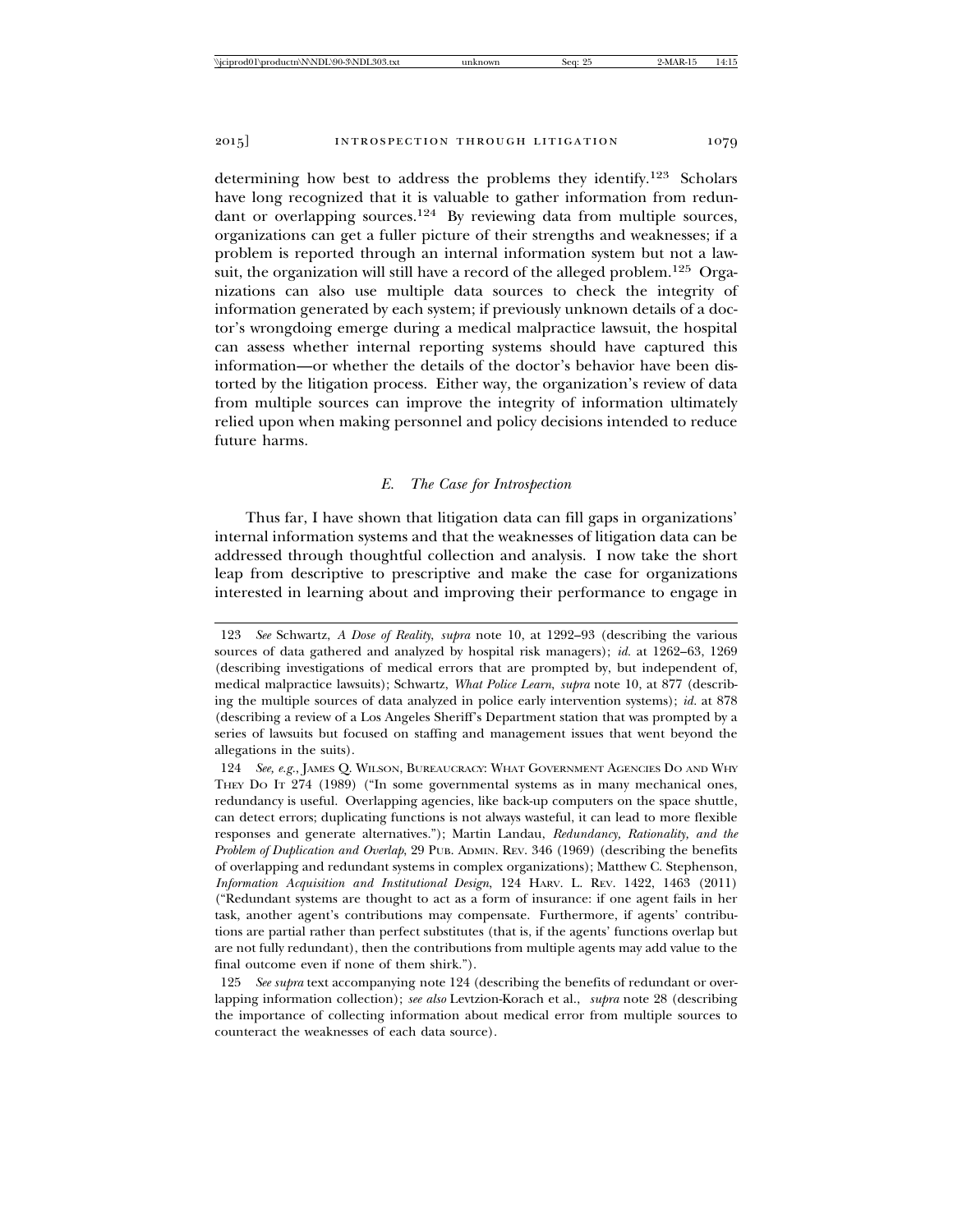introspection through litigation. It is, however, as this discussion will make clear, a relatively modest case and one that is qualified in several respects.

The case for introspection is straightforward: when organizations review lawsuits for lessons they can better understand weaknesses in personnel, management, and policies, and craft interventions to address those weaknesses. In multiple organizational settings, lawsuits have announced previously unknown allegations of wrongdoing, unearthed critical details about those events, and marshaled evidence in illuminating ways. Examples abound of instances in which information revealed during litigation has led to reductions in errors and improvements in care. When one hospital tracked lawsuits, it discovered that it had a cluster of pulmonary embolism cases and implemented several interventions that the hospital risk manager reported were "hugely effective" at reducing injuries and claims.126 When one police department tracked lawsuits, it found a cluster of excessive force cases involving head injuries brought against officers working the night shift at one station.127 Following retraining and closer supervision, head strikes—and associated lawsuits—declined.128 The discovery by an engineering expert in a suit against General Motors that the Chevrolet Cobalt's ignition switch had been surreptitiously changed to reduce the likelihood of stalls "set in motion G.M.'s worldwide recall of 2.6 million Cobalts and other cars, and one of the gravest safety crises in the company's history."<sup>129</sup>

Although introspection through litigation has undoubtedly helped different types of organizations understand and address their weaknesses, I cannot calculate with any precision the contribution that lawsuits have made to these performance improvement efforts. Organizations that analyze lawsuits for lessons consider that information in connection with information from multiple other sources. Given the flaws of lawsuits as a source of information about organizational performance, and the flaws of the other types of data available to organizations, it makes good sense for organizations to seek out information from overlapping and redundant sources.130 It does, however, make it difficult to determine the precise value added by lawsuits.

Moreover, the value of lawsuit data to organizational improvement efforts likely differs from organization to organization and depends on the types of harms caused by its employees, the types of claims that can be brought in court, the other types of information collected by the organization, and the strength and integrity of those other information systems. Presumably, organizations with the weakest internal information systems—like police departments—will benefit most from introspection through litigation. Yet lawsuits have also surfaced information of value to organizations with more comprehensive information systems, like hospitals. Lawsuits have revealed valuable information even to the auto and aviation industries, each

<sup>126</sup> *See* Schwartz, *A Dose of Reality*, *supra* note 10, at 1285–86.

<sup>127</sup> *See* Schwartz, *What Police Learn*, *supra* note 10, at 854–55.

<sup>128</sup> *See id.*

<sup>129</sup> Vlasic, *supra* note 61.

<sup>130</sup> *See supra* notes 123–25 and accompanying text.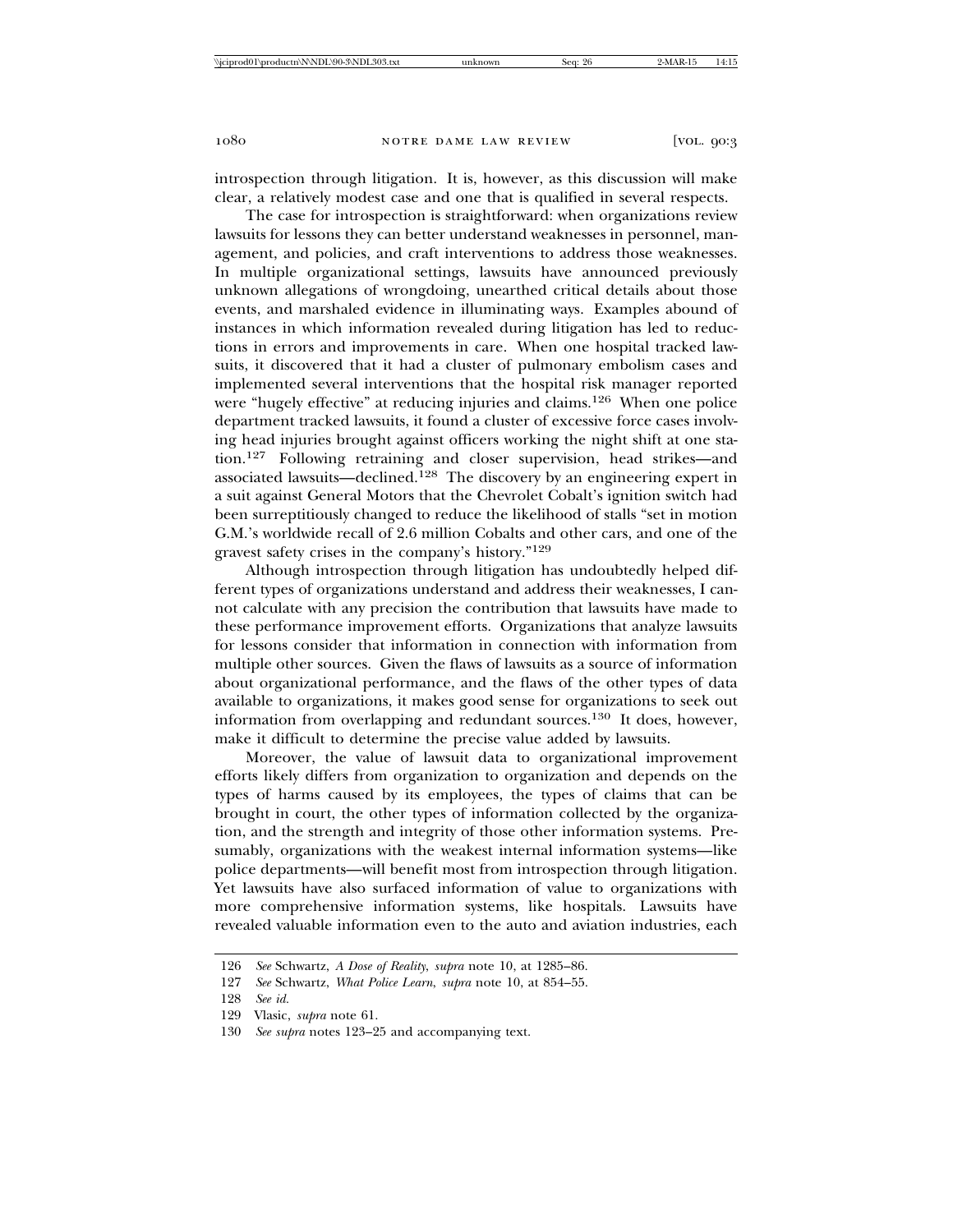of which have government-run investigative bodies overseeing their conduct. Accordingly, even organizations with robust systems for collecting and investigating possible misconduct learn lessons from lawsuits that can contribute to organizational performance improvement efforts.

In encouraging organizations to engage in introspection through litigation, I do not mean to suggest that litigation is the only way for organizations to learn about and address their weaknesses. Organizations can work to improve their other information systems. Indeed, organizations can endeavor to adjust their information systems so that they capture some of the same information generated by lawsuits. Such adjustments could, conceivably, reduce the value of lawsuit data to those organizations. If, for example, hospitals created incident reporting systems better designed to identify delayed and missed diagnoses, hospitals would less frequently learn about such claims through litigation. If the NTSB reduced their investigators' caseloads, critical evidence about aviation accidents might not surface for the first time during discovery. Yet litigation has several qualities that would be difficult for an organization to replicate: plaintiffs and their attorneys are completely independent of the organizations they sue, have strong financial and other incentives to unearth damaging information about those organizations, and can use discovery rules to ensure they will get the information they seek. Given these unique qualities of litigation, it is difficult to imagine that organizations' other information systems can be adjusted so dramatically that they eliminate the value of lawsuit information altogether.

Litigation is also an economical means of learning about organizational behavior. To be clear, I do not mean to suggest that litigation itself is inexpensive.131 But the current structure of our civil litigation system already requires parties to spend the money necessary to announce claims of wrongdoing, unearth critical details of those claims, and marshal the evidence they find. These costs will be borne by the parties to a suit regardless of whether the information is also used for performance improvement efforts. After spending the time and money necessary to defend against a suit, it is relatively inexpensive for a defendant to review the information generated during that suit for lessons.

## II. WHY SOME ORGANIZATIONS ARE INTROSPECTIVE (AND OTHERS ARE NOT)

Although lawsuits have revealed previously unknown, useful information in multiple, varied organizational settings, not all organizations review lawsuits for lessons. There is very limited research—beyond my studies of police

<sup>131</sup> There are, of course, ongoing debates about whether lawsuits are too expensive and time-consuming, whether procedural reforms are necessary to address the pathologies of modern civil litigation, and what those reforms should be. I do not intend to engage here in those ongoing debates. For the purposes of this Article, I focus on what organizations can learn from the information generated by our civil litigation system as it is currently structured.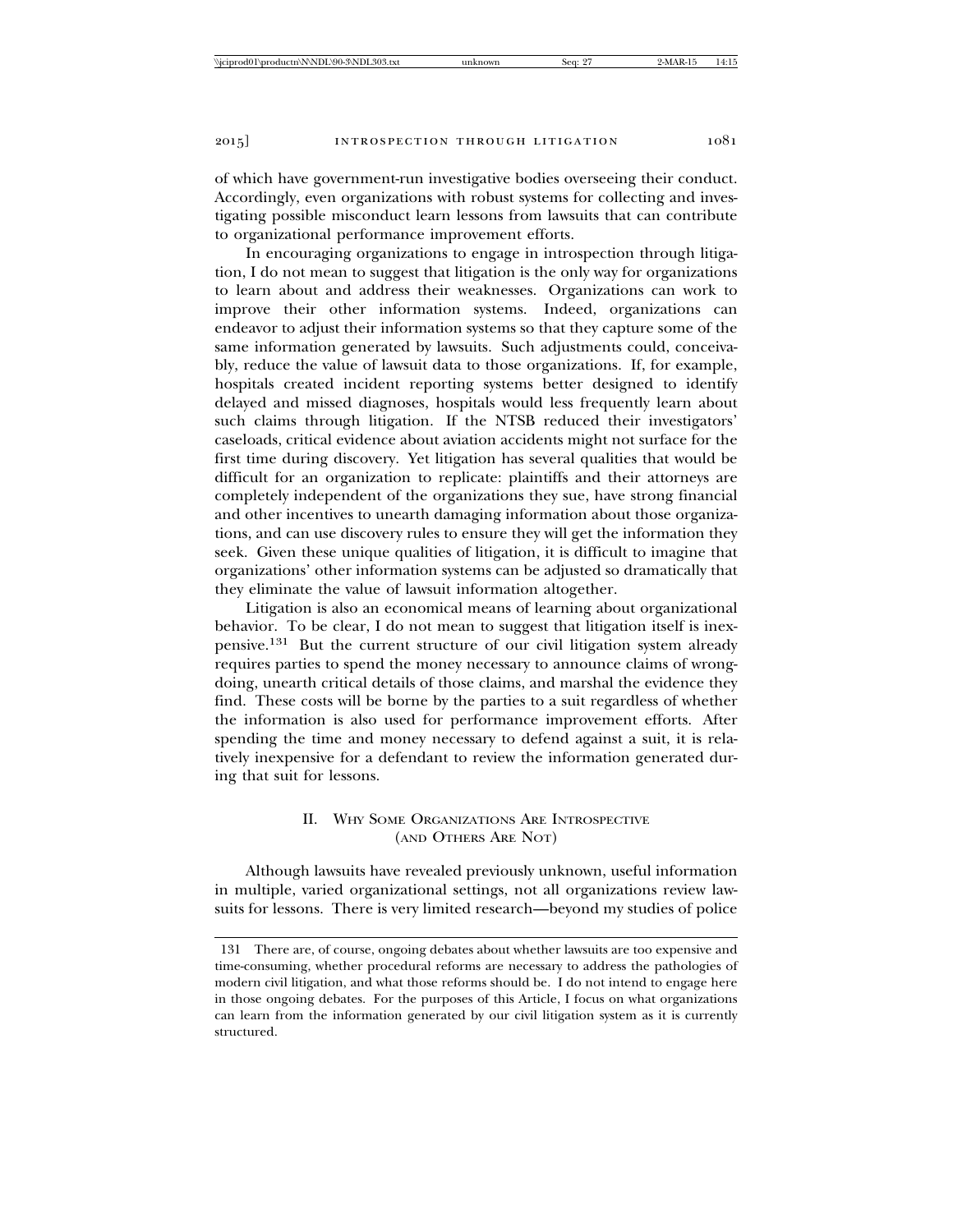departments and hospitals—examining the frequency with which organizations gather and analyze lawsuits for lessons.132 Yet, even in these two organizational settings, there is wide variation in this regard.

Police departments have highly flawed internal information systems and could, therefore, one imagines, learn a great deal from lawsuits—yet very few police departments appear to systematically gather and analyze lawsuit data. High profile cases may capture the attention of law enforcement officials, but run-of-the-mill cases are largely ignored: most departments make little effort to gather and analyze data about which officers are sued, what claims are alleged, what evidence is unearthed, whether plaintiffs prevail, and how much they recover.<sup>133</sup> A growing number of police departments have computerized systems to track problem police officers, but do not necessarily include lawsuit claims in those systems.<sup>134</sup> And departments rarely use lawsuits to identify problem practices or stations, rarely analyze information gathered during discovery, and rarely review closed cases for lessons.<sup>135</sup>

In contrast, hospitals—despite more extensive internal systems for reporting and analyzing error—report reviewing lawsuits for lessons far more often than do police departments.136 Thirty years ago, few hospitals viewed medical malpractice cases as a source of information relevant to patient

<sup>132</sup> For one study that does touch on this topic, see GEORGE EADS & PETER REUTER, DESIGNING SAFER PRODUCTS: CORPORATE RESPONSES TO PRODUCT LIABILITY LAW AND REGULA-TION 107 (1983) (observing, in a study of the effects of product liability litigation, that "firms viewed product liability litigation as essentially a random influence" and that "two firms with the largest volume of litigation took steps to insulate design decisions from the influence of litigation"). For additional scholarship that considers this question, see *supra* note 2.

<sup>133</sup> *See* Schwartz, *Myths and Mechanics*, *supra* note 10, at 1041–52 (describing these findings); *see also* SAMUEL WALKER, POLICE ACCOUNTABILITY: THE ROLE OF CITIZEN OVERSIGHT 100–01 (2001) ("One of the notable failures of both police departments and other city officials has been their neglect of modern concepts of risk management and in particular their refusal to examine incidents that result in litigation and seek to correct the underlying problems.").

<sup>134</sup> *See* Schwartz, *Myths and Mechanics*, *supra* note 10, at 1059 n.214 (observing that, as of 2003, two-thirds of law enforcement agencies in jurisdictions with populations over 50,000 did not have early intervention systems, and those that did may not have included lawsuits in the data they collect).

<sup>135</sup> *See* SAMUEL WALKER & CAROL A. ARCHBOLD, THE NEW WORLD OF POLICE ACCOUNTA-BILITY 48 (2d ed. 2014) (observing that some of the practices described in *What Police Learn*, including early intervention systems, "are already being done" but others, "such as revisiting closed cases for relevant information about officers' conduct, are not known to be currently done but are a creative suggestion for the future"); Schwartz, *Myths and Mechanics*, *supra* note 10, at 1058–59 (describing the infrequency with which departments analyze trends in suits, review litigation discovery, or review closed cases); Schwartz, *What Police Learn*, *supra* note 10, at 847 (observing that the five police departments that gather and analyze litigation data are outliers, in that they "review litigation data most extensively as a matter of policy and most consistently as a matter of practice" (footnote omitted)).

<sup>136</sup> *See* Schwartz, *A Dose of Reality*, *supra* note 10, at 1252 (reporting that fewer than five percent of participants in my survey of hospital risk managers and patient safety personnel reported "never" or "rarely" using litigation data for patient safety and quality purposes).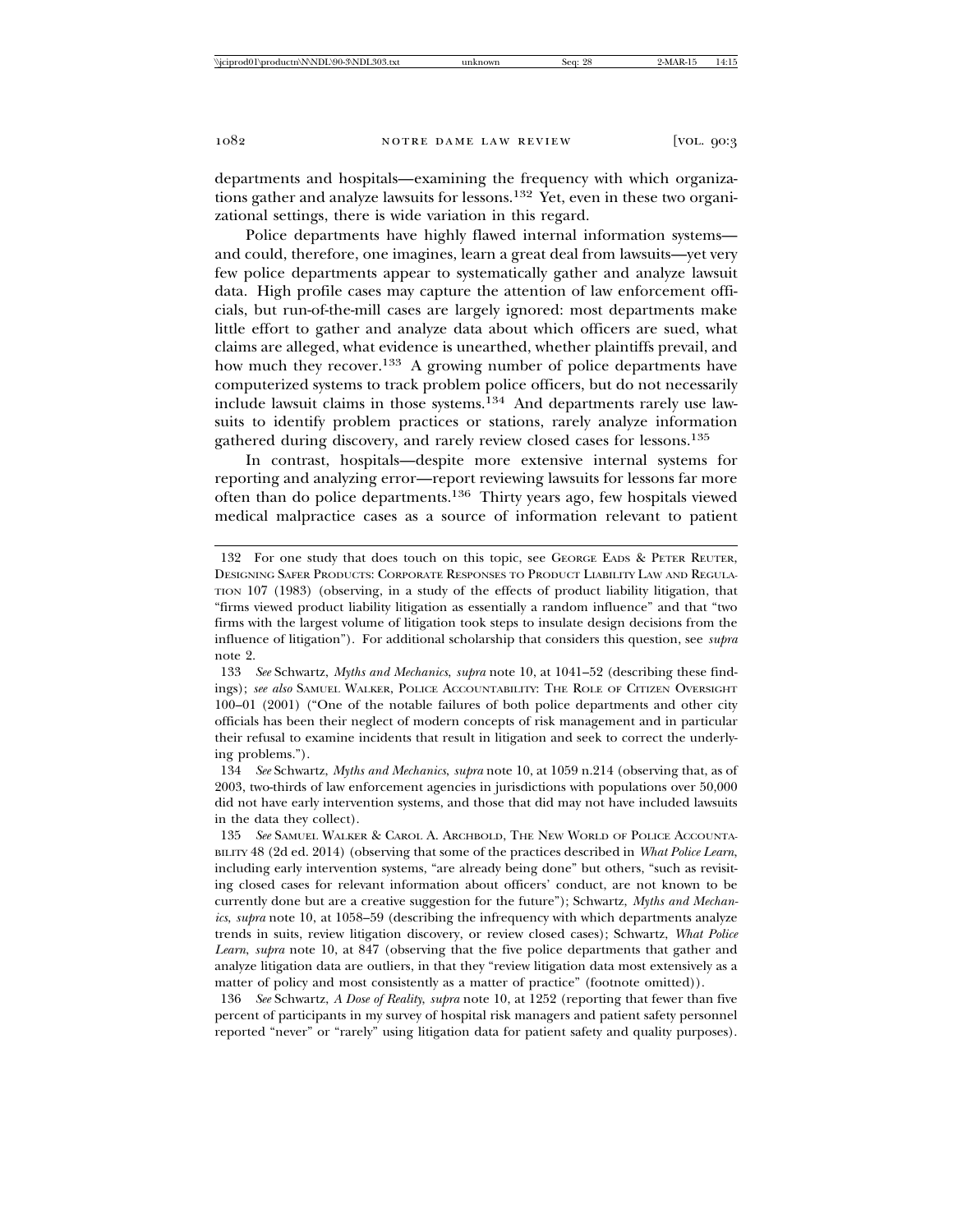safety. Today, however, hospitals gather and analyze information from every stage of litigation to help understand weaknesses and improve the quality of care. The vast majority of hospitals investigate the allegations in malpractice complaints not only to prepare a defense but also to identify possible patient safety issues.<sup>137</sup> Most hospitals analyze lawsuit claims in the aggregate to identify case trends that might signal weaknesses in personnel or protocols.138 Hospital risk managers, medical providers, and other personnel receive updates about pending malpractice cases, and information unearthed during the course of discovery may inform patient safety initiatives.139 Most hospitals also report reviewing closed malpractice claim files containing both litigation documents and internal records—for lessons.<sup>140</sup>

Why do most police departments ignore lawsuits as a source of information while most hospitals integrate litigation data into their patient safety efforts? The very nature of this question, as I have posed it, demands that any answer rely heavily on generalities.141 Nevertheless, this Part offers some preliminary answers to this question. It seems reasonable to assume that an organization would only engage in introspection through litigation if three conditions were met. First, the organization must have incentives to learn about errors and weaknesses in its operations and improve its performance. Second, those in positions of leadership must view lawsuits as a source of valuable information about organizational performance. And, third, the organization must have the infrastructure and personnel in place to gather and analyze information from lawsuits. Hospitals generally meet each of these conditions, as do the few law enforcement agencies that review lawsuits for lessons. Most other law enforcement agencies, it seems, do not have the incentives, personnel, or favorable view of lawsuit data that would cause them to review lawsuits for lessons. After comparing the incentives and systems in place in hospitals and police departments, this Part concludes with suggestions about how to encourage introspection through litigation in law enforcement agencies and other organizational settings.

## *A. Incentives for Introspection*

Before engaging in introspection through litigation, an organization must want to improve its performance. An organization might want to improve its performance for any number of reasons: to improve the quality of the services it provides, reduce the costs or frequency of litigation, or improve outsiders' views of the organization. Hospitals, generally speaking,

<sup>137</sup> *Id.* at 1268–69 (describing the analysis and investigation of legal complaints).

<sup>138</sup> *See id.* at 1260–70 (describing trend analysis).

<sup>139</sup> *See id.* at 1270–72 (describing review of discovery while cases are pending).

<sup>140</sup> *See id.* at 1272–75 (describing hospitals' closed claims reviews).

<sup>141</sup> Far more could be done to explore the differences and similarities of hospitals and police departments. Far more could be done to plumb the depths of the explanations that I offer. And far more could be done to explore the practices in those hospitals and police departments that do not fall within these broad categories. Further research should consider all of these questions in greater depth.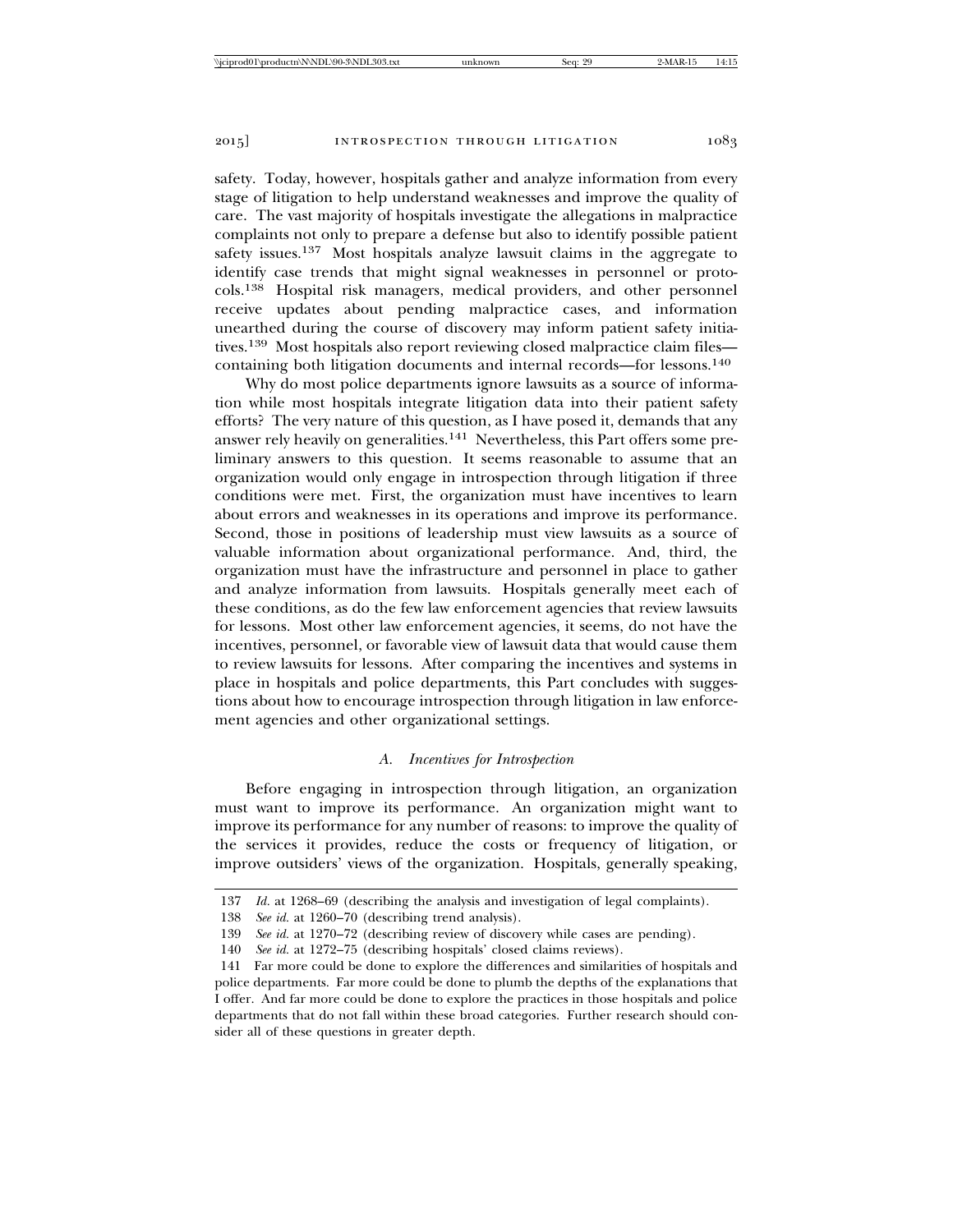have financial and norms-based incentives to improve performance. Police departments, generally speaking, have neither. The few law enforcement agencies that do review lawsuits for lessons appear to have done so in response to external pressures or mandates to improve.

## 1. Financial Incentives

Economic theories of deterrence predict that the threat of financial sanctions will cause organizations to take steps that will reduce the likelihood of future suits.142 Consistent with that prediction, organizations might review lawsuits as a means of reducing the likelihood of future legal claims and associated expenses.

Hospitals have multiple financial incentives to reduce the types of errors that lead to malpractice suits. A majority of hospitals self-insure their doctors for medical malpractice claims, which should motivate them to reduce malpractice litigation costs whenever possible.143 Even insured hospitals benefit financially when they reduce errors and suits, as hospitals' medical malpractice insurance premiums are generally tied to past litigation costs.144 Hospitals also have financial incentives to reduce errors more generally. For example, Medicaid reimbursements are tied to whether hospitals track and

<sup>142</sup> For foundational descriptions of this theory, see, for example, GUIDO CALABRESI, THE COSTS OF ACCIDENTS: A LEGAL AND ECONOMIC ANALYSIS (1970); WILLIAM M. LANDES & RICHARD A. POSNER, THE ECONOMIC STRUCTURE OF TORT LAW (1987); STEVEN SHAVELL, ECO-NOMIC ANALYSIS OF ACCIDENT LAW (1987). Although we expect that organizations will take steps to reduce the likelihood of future harms, an organization might choose to reduce litigation costs by engaging in harms that are less likely to result in civil liability. For a discussion of this possibility, see generally Margo Schlanger, *Second Best Damage Action Deterrence*, 55 DEPAUL L. REV. 517 (2006). Such organizations would still, presumably, review information from lawsuits to determine which behaviors result in the greatest liability exposure. *See* Schwartz, *Myths and Mechanics*, *supra* note 10, at 1037–40 (describing the types of information and information systems organizations would need in order to make informed decisions intended to reduce financial liability).

<sup>143</sup> Annual reports by Aon Risk Solutions in conjunction with the American Society for Healthcare Risk Management report that 74% of hospitals insure their providers through self-insurance. *See* Joe Carlson, *Systems Study Med-Mal Self-Insurance*, MODERN HEALTHCARE (Oct. 25, 2011), http://www.modernhealthcare.com/article/20111025/NEWS/ 310259966. This is consistent with my survey of hospital risk managers and patient safety personnel. Of the 392 respondents who provided information about their hospitals' insurance status, 65% (294) reported that they were self-insured, 21% (83) reported they had outside insurers, and 14% (55) reported "other," which appeared in some instances to include captive insurers.

<sup>144</sup> *See* Michelle M. Mello & Troyen A. Brennan, *Deterrence of Medical Errors: Theory and Evidence for Malpractice Reform*, 80 TEX. L. REV. 1595, 1598 (2002) (explaining that experience rating can "create a financial incentive to improve quality and safety in order to reduce the number of injuries"); *see also* Tom Baker & Rick Swedloff, *Regulation by Liability Insurance: From Auto to Lawyers Professional Liability*, 60 UCLA L. REV. 1412, 1434–35 (2013) (observing that individual doctors' malpractice insurance is not generally experience rated, but that "insurers use experience rating and consider loss prevention efforts when selling professional liability insurance policies to larger group practices and hospitals").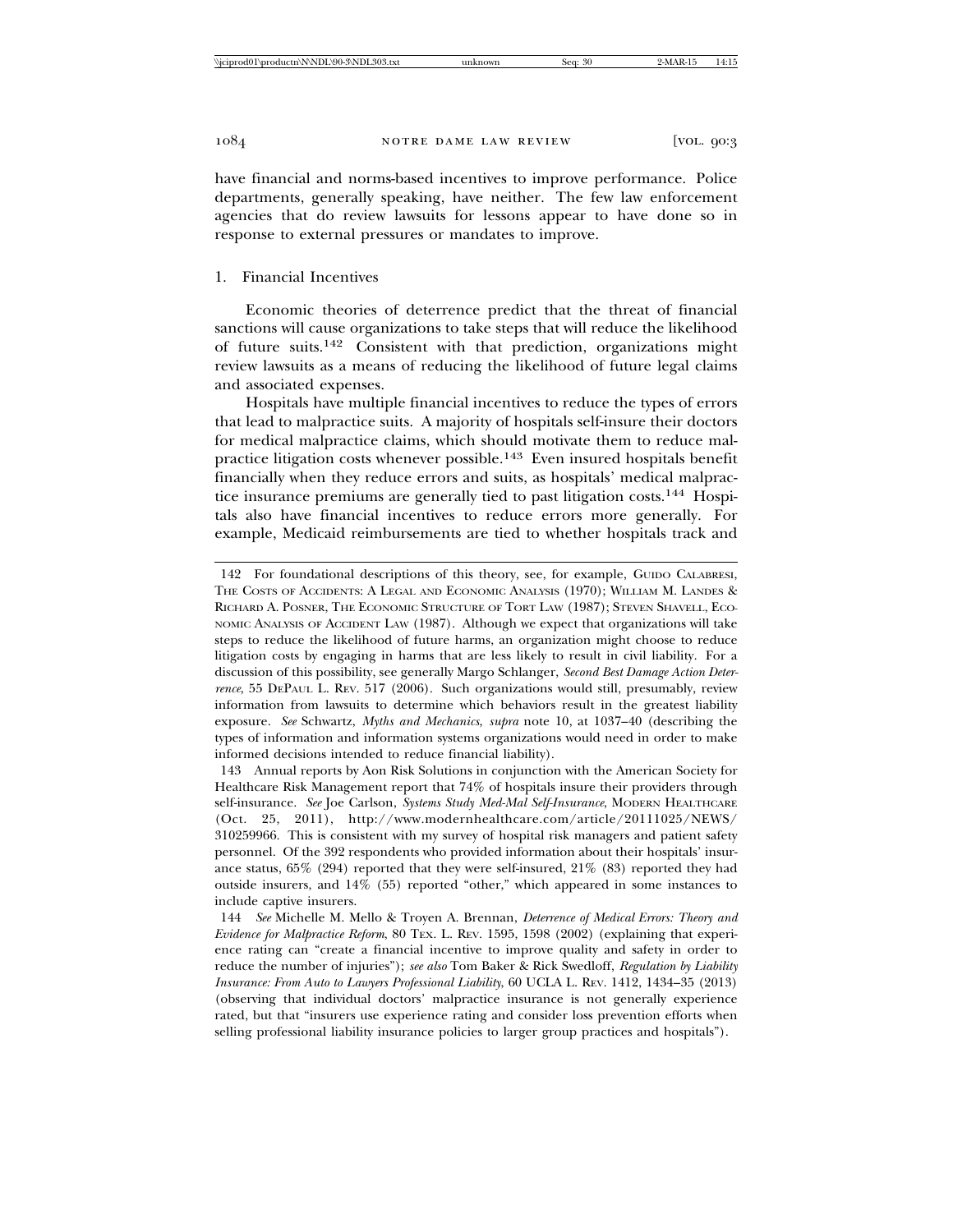analyze errors, and whether patients are readmitted as the result of errors.<sup>145</sup> Hospitals must gather and analyze error data or lose accreditation and state certification—either of which would have significant financial ramifications.146 Malpractice insurers may also provide financial incentives for hospitals to reduce error rates.<sup>147</sup>

For-profit hospitals presumably have the strongest motivation to reduce error and improve their performance, as improved care could lead to more patients and increased profits. There is some evidence to support this hypothesis. When I surveyed hospital risk managers and patient safety personnel, for-profit hospitals reported reviewing lawsuits for lessons with slightly more frequency than nonprofit and government hospitals.<sup>148</sup> But almost all hospitals—regardless of their financial status—review lawsuits to some degree, suggesting that hospitals' profit status does not determine *whether* hospitals gather and analyze lawsuits, but may influence how significant a role lawsuits play in patient safety and performance improvement efforts.

Law enforcement agencies have fewer financial incentives to reduce the types of behaviors that lead to civil litigation. Although governments—not individual officers—pay approximately 99.98% of the dollars that plaintiffs recover in police misconduct suits,<sup>149</sup> law enforcement agencies bear limited financial responsibility for those costs. In many jurisdictions, the money to satisfy settlements and judgments is paid out of general government funds,

146 *See* Barry R. Furrow, *Regulating Patient Safety: Toward a Federal Model of Medical Error Reduction*, 12 WIDENER L. REV. 1, 18 (2005) (reporting that accreditation and government reporting requirements "strive to create a state of 'forced mindfulness' by providers, as the data allows for feedback as to sources of bad outcomes and the resulting ability to fix problems"). Note, however, that some commentators believe the Joint Commission—the hospital accreditation body—is "notoriously gentle in its approach, slow to develop meaningful standards and reluctant to develop enforcement mechanisms other than the unlikely threat of withdrawal of accreditation." *Id.* at 7.

147 For example, Blue Cross Blue Shield of North Carolina advertises that it "provide[s] financial incentives for hospitals to reduce their preventable infections and error rates." BLUE CROSS AND BLUE SHIELD OF NORTH CAROLINA, http://connect.bcbsnc.com/lets-talkcost-2013/solutions/posts/solutions-rewarding-lower-error-rates/ (last visited Jan. 1, 2015).

148 Those responding to the survey were asked whether they "never," "rarely," "sometimes," or "often" reviewed complaints, litigation discovery, claim trends, and closed claims data. To determine a hospital's tendency to use litigation information for their patient safety and improvement efforts, I assigned their responses to each question in a range from a low of 1 (indicating that the litigation information was never used) to 4 (indicating that the litigation information was often used). Accordingly, a respondent who reported that all four types of litigation data were often used would receive a 16; a respondent who reported that all four types of litigation data were never used would receive a four. The 101 respondents employed by for-profit hospitals had an average score of 14.30. The 305 nonprofit and government hospitals had an average score of 12.89.

149 *See generally* Joanna C. Schwartz, *Police Indemnification*, 89 N.Y.U. L. REV. 885 (2014) (reporting study findings).

<sup>145</sup> *See* Robert Pear, *Report Finds Most Errors at Hospitals Go Unreported*, N.Y. TIMES, Jan. 6, 2012, http://www.nytimes.com/2012/01/06/health/study-of-medicare-patients-findsmost-hospital-errors-unreported.html?\_r=0 (describing Medicaid requirements).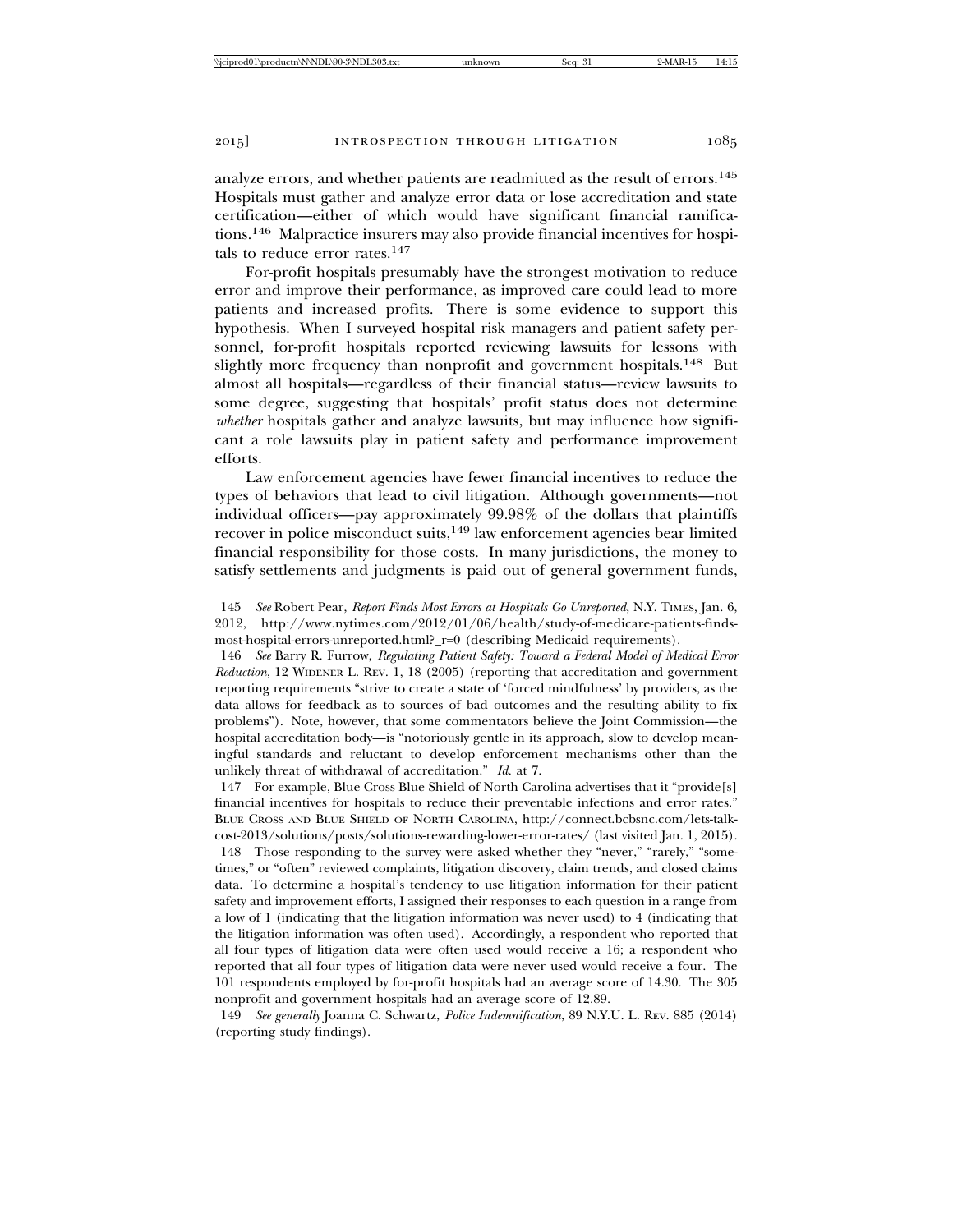not police department budgets.150 These departments have no financial incentives to reduce suits. Some law enforcement agencies do pay settlements and judgments from their budgets, and some contribute to city- or county-wide funds that pay these claims.151 But even when agencies bear some financial responsibility for litigation payouts, the impact of this responsibility on police operations may be limited; departments receive their budgets from jurisdictions' general funds, and jurisdictions may be wary to burden departments' budgets too significantly, as it might impair their ability to fight crime.<sup>152</sup>

In addition, there are no financial pressures for police departments to reduce errors more generally. Law enforcement agencies receive money from states and the federal government, but state and federal funding is not tied in any way to the collection or assessment of data about police error.<sup>153</sup> And while hospitals stand to lose patients and profits if they provide substandard care, there is a far more tenuous relationship between police budgets and police performance. Police departments get their money from the government, not the individual civilians they are charged with protecting. A person dissatisfied with his police department can complain to government officials but cannot take action that will have any direct financial effect on that department. Moreover, government officials may not view allegations of police misconduct as a reason to reduce police department budgets. Instead, some believe that an increase in the number of lawsuits against a department

151 *See, e.g.*, Email from Scott. M. Huizenga, Budget Officer, Budget Div., City of Kansas City, Mo., to author (Sept. 8, 2014) (on file with author) ("[J]udgments and settlements against KCPD [Kansas City Police Department] are paid from the KCPD budget."); Email from Michelle Allersma, San Francisco Controller's Office Budget and Analysis Dir., to author (Sept. 5, 2014) (on file with author) ("Each year, the Police Department's General Fund operating budget includes an amount to pay for claims.").

152 In ongoing research, I am examining the ways in which jurisdictions across the country pay for police misconduct litigation, and the ways in which these budgeting arrangements influence lawsuits' financial effects on law enforcement agencies. *See generally* Joanna C. Schwartz, How Governments Pay: Lawsuits, Budgets, and Police Reform (unpublished manuscript) (on file with author).

153 Federal funding is formally tied to prohibitions on discrimination on the basis of race, color, national origin, sex, or religion, although this prohibition "is rarely used with notable effect against police departments." Rachel Harmon, *Limited Leverage: Federal Remedies and Policing Reform*, 32 ST. LOUIS U. PUB. L. REV. 33, 53 (2012). Moreover, there are no "analogous statutes that condition federal funds for police departments on abstaining from forms of misconduct other than discrimination." *Id.* at 52.

<sup>150</sup> *See* HUMAN RIGHTS WATCH, SHIELDED FROM JUSTICE: POLICE BRUTALITY AND ACCOUNT-ABILITY IN THE UNITED STATES 80 (1998) ("[I]n most cities . . . civil settlements paid by the city on behalf of an officer usually are not taken from the police budget but are paid from general city funds."); Marc L. Miller & Ronald F. Wright, *Secret Police and the Mysterious Case of the Missing Tort Claims*, 52 BUFF. L. REV. 757, 781–82 (2004) ("[T]he monetary cost of judgments against police are not always fully or directly born by police departments or by individual officers. Civil judgments come out of city or county funds, or perhaps from insurance policies that the local government purchases—i.e., from taxpayers."); Schwartz, *Myths and Mechanics*, *supra* note 10, at 1047–48 (describing New York City's practice of satisfying settlements and judgments out of the city's general budget).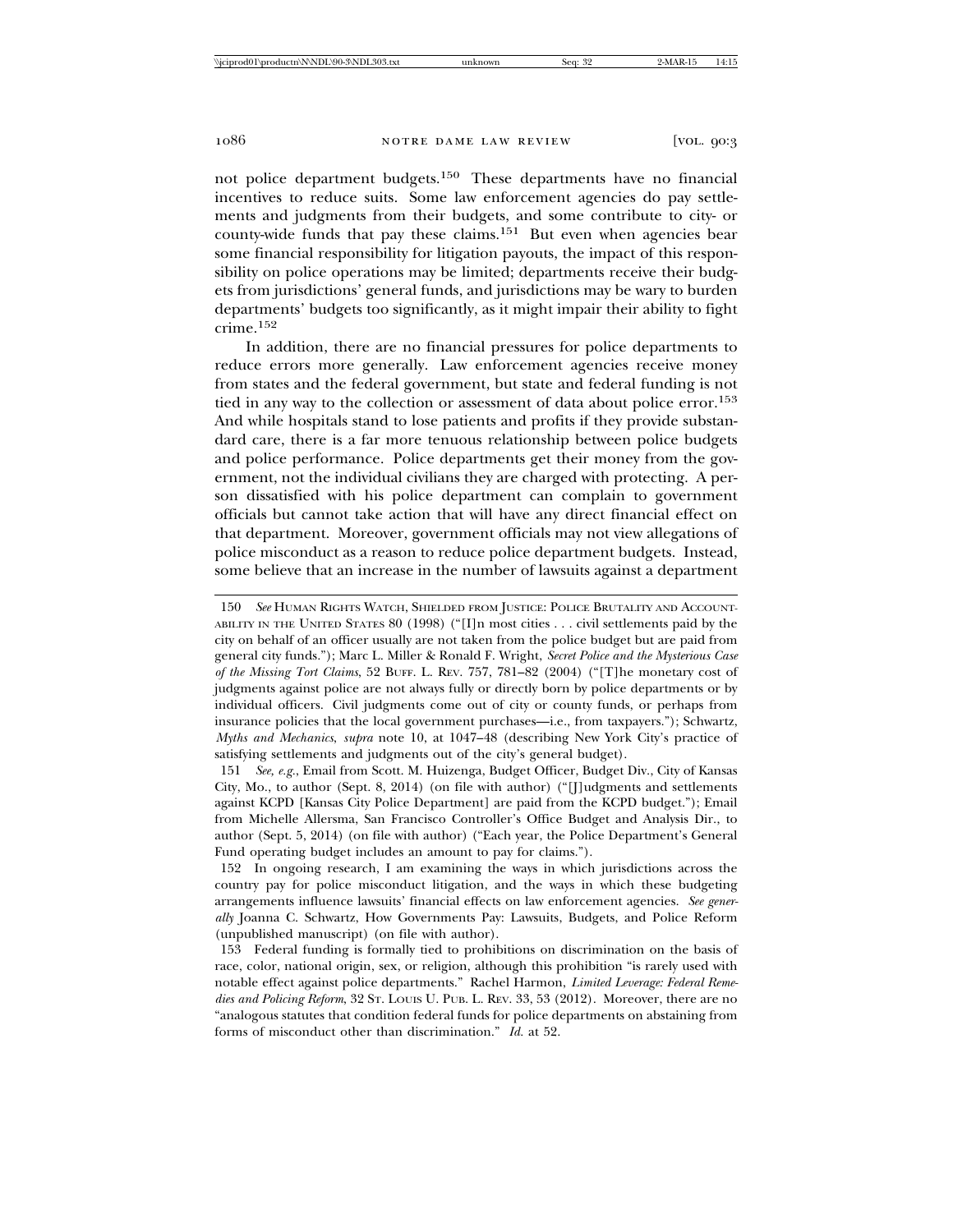may result in a *larger* budget for the department because "the political returns for higher police funding and appearing tough on crime may be worth the budgetary cost."<sup>154</sup> In sum, it appears that most law enforcement agencies appear to enjoy few if any financial gains when they reduce the frequency of lawsuits, and face few if any financial sanctions when they fail to do so.

### 2. Organizational Norms

Hospitals and police departments have different norms regarding the importance of detecting, understanding, and reducing the types of errors that lead to litigation. This difference in perspective likely influences the frequency with which each type of organization reviews lawsuits for lessons.155

Thirty years ago, malpractice was generally considered rare and the result of errors by individual medical providers, and limited information was gathered and analyzed about medical errors. In its watershed report, *To Err Is Human*, published in 1999, the Institute of Medicine argued that medical error was far more frequent than the public had previously believed; that medical error was caused primarily by system-wide weaknesses in policy, organization, equipment, and technology; and that gathering and analyzing information about error was key to addressing these systemic weaknesses.<sup>156</sup> Although patient safety advocates had made these arguments long before the Institute of Medicine's report, *To Err Is Human* has been credited with shifting the perspectives of the public and policymakers about the frequency of medical error, the causes of medical error, and the importance of gathering and analyzing data about error.<sup>157</sup>

<sup>154</sup> Miller & Wright, *supra* note 150, at 772; *see also* PETER H. SCHUCK, SUING GOVERN-MENT: CITIZEN REMEDIES FOR OFFICIAL WRONGS 125 (1983) ("The political environment may countenance or even reward lawbreaking that appears to advance important programmatic or ideological goals such as crime control, intelligence-gathering, or preservation of neighborhood schools.").

<sup>155</sup> A larger discussion could be had comparing and contrasting police department and hospital cultures. For work discussing the culture of medicine, see, for example, David A. Hyman & Charles Silver, *Healthcare Quality, Patient Safety, and the Culture of Medicine: "Denial Ain't Just a River in Egypt*,*"* 46 NEW ENG. L. REV. 417, 421–28 (2012). For work discussing the culture of police departments, see, for example, Barbara E. Armacost, *Organizational Culture and Police Misconduct*, 72 GEO. WASH. L. REV. 453, 495 (2004). For work on organizational culture and norms more generally, see, for example, JOHN P. KOTTER & JAMES L. HESKETT, CORPORATE CULTURE AND PERFORMANCE (1992); EDGAR H. SCHEIN, ORGANIZA-TIONAL CULTURE AND LEADERSHIP (4th ed. 2010); Diane Vaughan, *Rational Choice, Situated Action, and the Social Control of Organizations*, 32 LAW & SOC'Y REV. 23 (1998).

<sup>156</sup> *See* Schwartz, *A Dose of Reality*, *supra* note 10, at 1232–34 (describing the Institute of Medicine's report).

<sup>157</sup> *See generally* Lucian L. Leape & Donald M. Berwick, *Five Years After* To Err Is Human*: What Have We Learned?*, 293 JAMA 2384 (2005) (describing the effects of *To Err Is Human* on perceptions and policies regarding medical error).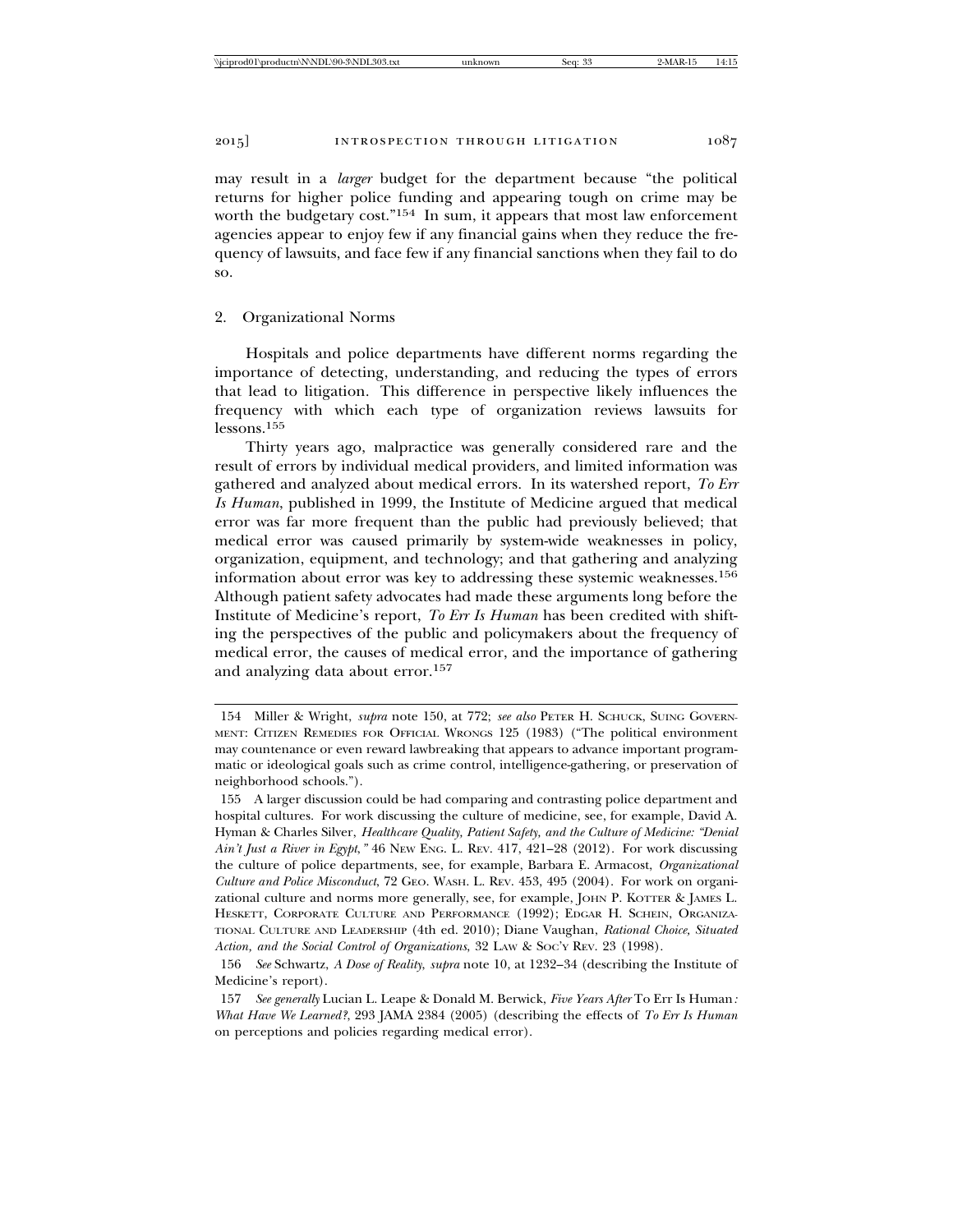In the years following the Institute of Medicine's report, hospitals have significantly increased the extent to which they gather and analyze data about their performance.158 State and federal regulations and the Joint Commission, hospitals' accreditation body, have mandated increased data collection; hospitals have also developed patient safety programs on their own initiative.159 Hospitals have hired patient safety personnel charged with implementing their patient safety and healthcare quality responsibilities,<sup>160</sup> and hospitals' risk management staff report that they have embraced patient safety as a goal of their work.<sup>161</sup>

The shifting perspective about the frequency of medical error and the importance of collecting and assessing information about errors when they occur appears to have encouraged the assessment of information in lawsuits. Patient safety advocates believe that key to reducing error is being transparent with patients and "sharing information about injuries with systems that facilitate analysis and learning."162 Although hospital risk managers historically discouraged the discussion of errors in an effort to reduce malpractice liability, my research suggests that the culture of openness and transparency encouraged by patient safety advocates appears to be influencing hospital risk managers' response to litigation risk.163 Risk managers are increasingly encouraging medical providers to be transparent with patients when errors occur, and are encouraging and participating in internal discussion about errors—including discussions about lawsuits and the information learned from pending and closed cases.<sup>164</sup>

Although I contend that norms have shifted regarding the importance of detecting and reporting medical errors, I do not mean to suggest that medical providers' conduct is always consistent with these norms. One study found that 96% of doctors surveyed believed they should report impaired or incompetent colleagues, but  $45\%$  had failed to do so.<sup>165</sup> A study of risk man-

163 *See* Schwartz, *A Dose of Reality*, *supra* note 10, at 1294–95 (describing the findings of the study).

164 *See id.* at 1254–55 (describing risk managers' efforts to encourage providers to be transparent with patients); *id.* at 1260–63 (describing increasing discussions between risk managers, patient safety personnel, and medical providers about medical error).

<sup>158</sup> *See* Schwartz, *A Dose of Reality*, *supra* note 10, at 1232–37 (describing patient safety efforts implemented in recent years).

<sup>159</sup> *See id.* at 1235–36 (describing increased data collection in hospitals after the Institute of Medicine's report).

<sup>160</sup> *See id.* at 1236–37 (describing risk management and patient safety personnel charged with implementing patient safety requirements and goals).

<sup>161</sup> *See infra* Section II.C (describing the views of risk managers and patient safety personnel).

<sup>162</sup> Michelle M. Mello et al., *"Health Courts" and Accountability for Patient Safety*, 84 MILBANK Q. 459, 472 (2006).

<sup>165</sup> *See* Eric G. Campbell et al., *Professionalism in Medicine: Results of a National Survey of Physicians*, 147 ANNALS INTERN. MED. 795 (2007). This phenomenon is what some have called a "conspiracy of silence." *See, e.g.*, Alex Stein, *Toward a Theory of Medical Malpractice*, 97 IOWA L. REV. 1201, 1212 (2012). Notably, commentators have used this same phrase— "conspiracy of silence"—to describe police officers' disinclination to report misconduct by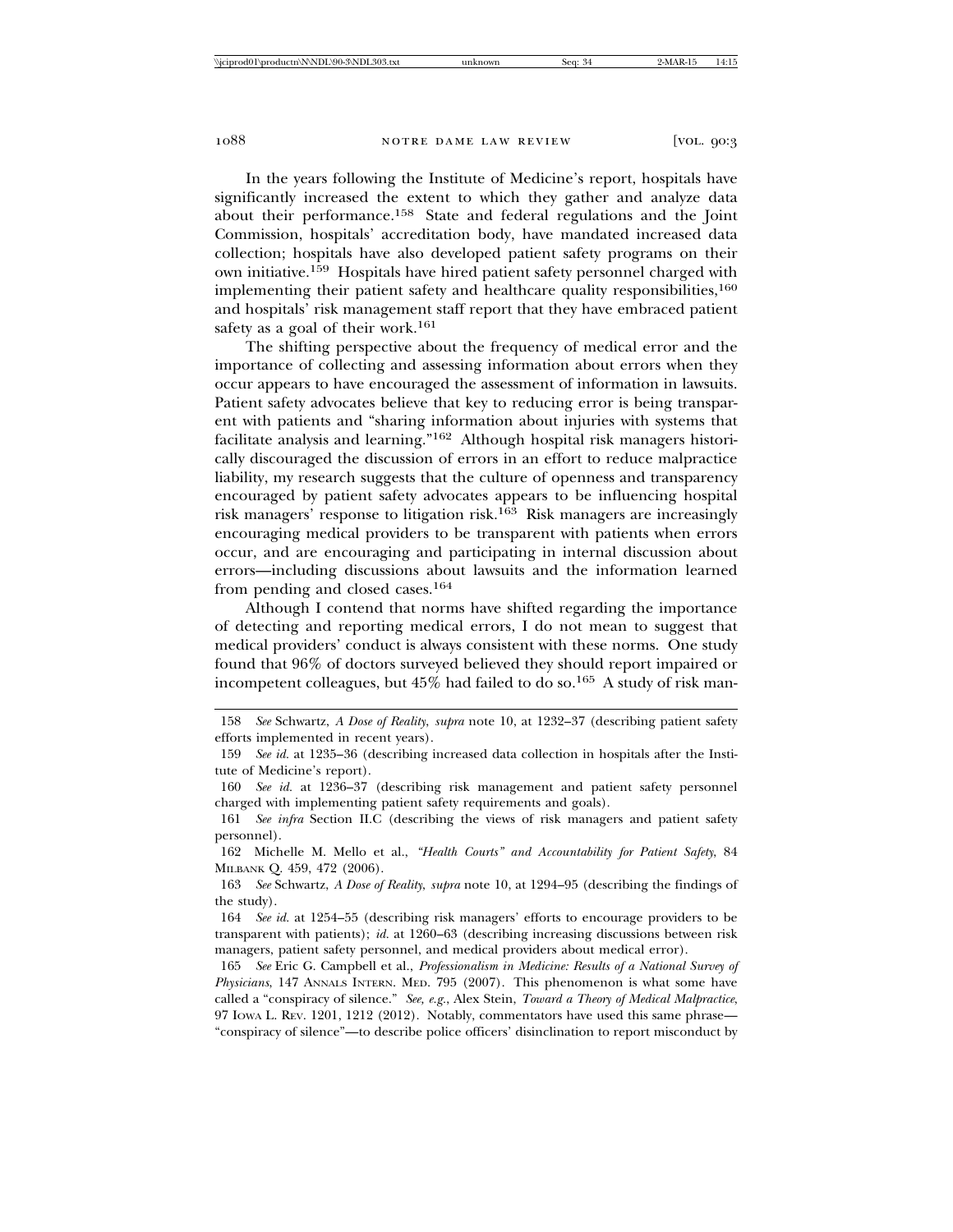agers reported similar findings; although the majority of risk managers surveyed asserted that it was their hospital's practice "always" to disclose errors to patients or their families, hospital records indicated patients were not always informed of errors.166 Doctors, risk managers, and other personnel do not always practice what they preach. But norms—and at least some behaviors—regarding the importance of detecting and reporting error have shifted over the past few decades.

The world of policing looks much like the world of medicine did in the years before the Institute of Medicine's report. Instead of recognizing police error as a significant and systemic concern, law enforcement officials often dismiss allegations of police misconduct, or acknowledge wrongdoing but place the blame on "bad apple" officers.167 In contrast to hospitals' focus on systems-level weaknesses that lead to error, less attention is paid in law enforcement to system-wide weaknesses in policy, organization, equipment, and technology.168 In contrast to the culture of transparency promoted by patient safety advocates, police officers and police department leadership are believed to follow a "code of silence" that values "silence and loyalty" to fellow officers over the disclosure of misconduct or corruption.<sup>169</sup>

There are ongoing efforts to shift norms about police error and the culture of policing more generally. Advocates have long argued, based on available data, that police misconduct is widespread;170 scholars have long called for better collection and assessment of data about police behavior so that policymakers can understand the extent of police misconduct;171 and a grow-

167 Armacost, *supra* note 155, at 455 (arguing that "[t]he primary defect in these explanations" offered for police violence "is that they view police misconduct as resulting from factual and moral judgments made by officers functioning as individuals, rather than as part of a distinctive and influential organizational culture"); Gilles, *supra* note 82, at 31 ("Municipalities generally write off the misconduct of an individual officer to the 'bad apple theory,' under which municipal governments or their agencies attribute misconduct to aberrant behavior by a single 'bad apple,' thereby deflecting attention from systemic and institutional factors contributing to recurring constitutional deprivations.").

168 For some exceptions to this rule, see *infra* notes 177–79 and accompanying text. 169 JEROME H. SKOLNICK & JAMES J. FYFE, ABOVE THE LAW: POLICE AND THE EXCESSIVE USE OF FORCE 111–12 (1993); *see also* Gilles, *supra* note 82, at 63–64 (observing that the police "code of silence"—meaning "the refusal of a police officer to 'rat' on fellow officers, even if the officer has knowledge of wrongdoing or misconduct"—"has existed, to varying degrees, for as long as there have been organized police forces").

170 *See generally* HUMAN RIGHTS WATCH, *supra* note 150 (describing police misconduct across the United States).

171 Rachel Harmon, *Why Do We (Still) Lack Data on Policing?*, 96 MARQ. L. REV. 1119, 1133–45 (2013) (describing limited state and federal data collection requirements for law enforcement agencies and institutional constraints on more robust data collection); Matthew J. Hickman, Alex R. Piquero & Joel H. Garner, *Toward a National Estimate of Police Use of Nonlethal Force*, 7 CRIMINOLOGY & PUB. POL'Y 563, 565 (2008) ("[L]ocal, state, and federal

their peers. *See, e.g.*, Howard B. Klein, *Fighting Corruption in the Philadelphia Police Department: The Death Knell of the "Conspiracy of Silence*,*"* 60 TEMPLE L.Q. 103 (1987).

<sup>166</sup> See Rae M. Lamb et al., *Hospital Disclosure Practices: Results of a National Survey*, 22 HEALTH AFF. 73, 75, 79 (2003).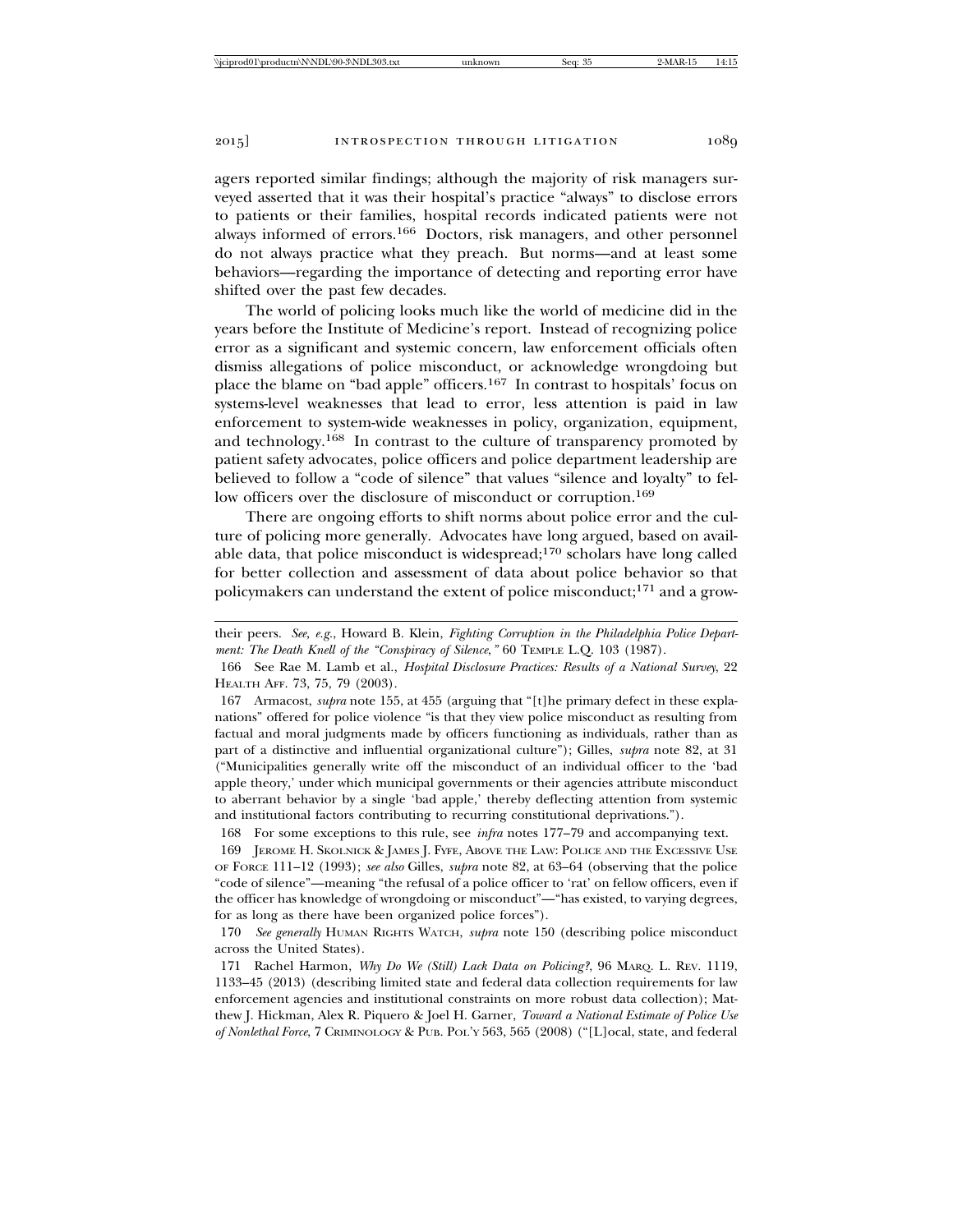ing number of cities have appointed police auditors, civilian complaint review boards, police advisory commissions, and other civilian-run entities charged with improving police accountability.172 Within police department ranks, tides appear to be shifting to some degree as well: departments are finding ways to engage cooperatively with the communities they patrol and the increasing diversification of police forces has "decreas[ed] the insularity of police forces as well as their monolithic solidarity."173 Over the past twenty-five years, departments have increasingly adopted early intervention systems to track problem officers and other reforms to increase professionalism and accountability.174 Some departments are also apologizing for errors when they occur<sup>175</sup>—an approach that has reduced the incidence and costs of medical malpractice litigation.<sup>176</sup>

Those with an interest in improving policing also appear increasingly to be examining system-level weaknesses that lead to error. For example, the Force Science Institute has been applying human factors research, common in aviation and medicine, to law enforcement.177 The Department of Justice has, in recent years, focused attention on systems-level weaknesses that may lead to error, including the lack of assistance for officers suffering from stress, the effects of off-duty assignments on officer fatigue, and the need for training about interactions with mentally ill arrestees.<sup>178</sup> And the National Institute of Justice recently issued a report reminiscent of *To Err Is Human*, calling on law enforcement to follow the model adopted by medicine (and

governments actually collect and report very little information about police use of force, much less than about police behavior in general.").

172 The National Association for Civilian Oversight of Law Enforcement (NACOLE) works to bring these organizations and entities together to improve police accountability practices. For a list of police departments with some form of civilian oversight, see *U.S. Oversight Agency Websites*, NAT'L ASS'N FOR CIVILIAN OVERSIGHT OF LAW ENF'T, http://nacole .org/resources/u-s-oversight-agency-websites/ (last visited Jan. 1, 2015).

173 David Alan Sklansky, *Is the Exclusionary Rule Obsolete?*, 5 OHIO ST. J. CRIM. L. 567, 578 (2008); *see also id.* at 575 (describing the rise of community policing, and describing activities that fall under that rubric).

174 *See generally* EPP, *supra* note 23 (describing the growth of what Epp calls "legalized accountability" in policing and other areas).

175 *See, e.g.*, Alphonse Gerhardstein & David Krings, *Uncomfortably True Police Misconduct Cases: Keys to Appropriate Methods of Resolution*, 94 PUB. MGMT. 10, 11 (2012), *available at* http://web.law.columbia.edu/sites/default/files/microsites/policing-litigation-confer

ence/files/Professional%20Manager%20magazine%20-%20settling%20police%20miscon duct.pdf (describing mediation and apology efforts in Lockland, Ohio following two police incidents, and concluding that "[a] sincere effort by a local government manager to make amends for a public safety situation that went horribly wrong can lead to a far better emotional and financial outcome for all parties involved").

176 *See* Schwartz, *A Dose of Reality*, *supra* note 10, at 1256–58 (describing the effectiveness of hospital disclosure and apology programs at reducing medical malpractice claims and costs).

177 Studies can be viewed at FORCE SCI. INST. LTD., http://www.forcescience.org (last visited Jan. 1, 2015).

178 *See generally* NEW ORLEANS, *supra* note 33 (describing these and other recommendations to improve the department).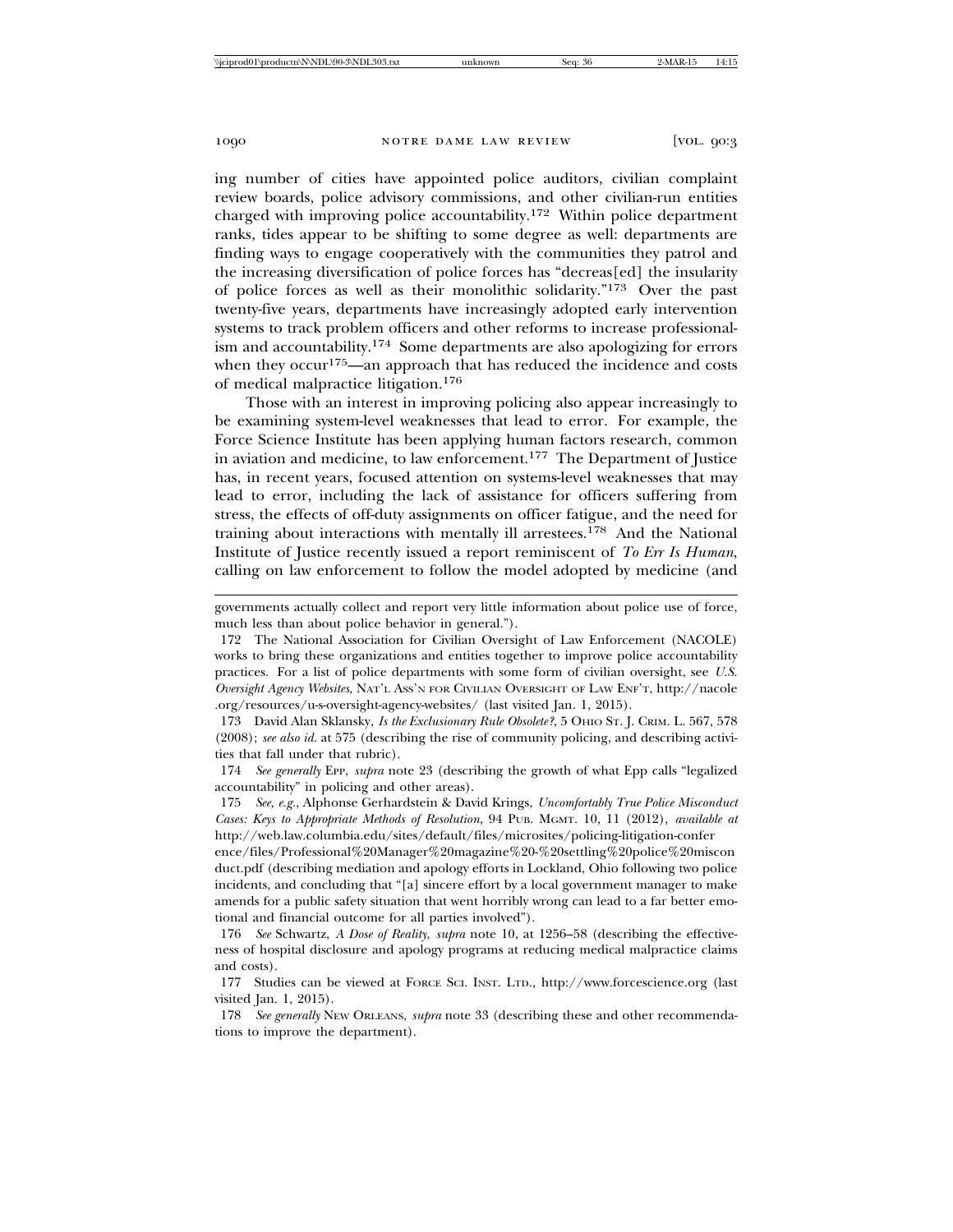aviation before it) and analyze law enforcement errors and "near misses" to identify systemic weaknesses.<sup>179</sup> These developments may mark the beginning of a shift in law enforcement norms. But, as of now, despite these pockets of reform, there has been no seismic shift in the way in which law enforcement views the importance of detecting, understanding, and reducing error.<sup>180</sup>

It may, in fact, be more difficult to shift law enforcement responses to information about error than it has been to shift norms in medicine. Doctors and hospitals strive to make their patients healthy;<sup>181</sup> collecting and analyzing information about medical error is consistent with this goal. To be sure, doctors historically resisted collecting data about error, but they are hypothesized to have done so because they "view an error as a failure of character" and, therefore, feel "a strong pressure to intellectual dishonesty, to cover up mistakes rather than to admit them."182 In other words, doctors are so committed to doing no harm that they may not admit harms when they occur.

Although doctors' and hospitals' interests in improving patients' health are consistent with the collection and assessment of data about medical error, police departments' and officers' efforts to reduce crime and maintain order may be seen to conflict with the collection and assessment of information about police error.183 Police department officials may believe that some constitutional violations are a necessary by-product of aggressive policing, and aggressive policing is necessary to deter future crime and secure

<sup>179</sup> *See* James M. Doyle, *The Paradigm Shift in Criminal Justice*, THE CRIME REPORT (Mar. 4, 2014, 10:55 AM), http://www.thecrimereport.org/viewpoints/2014-03-the-paradigm-shiftin-criminal-justice (calling on law enforcement to "adapt the core insights of safety reformers in aviation, medicine and other fields to criminal justice"). *See generally* NAT'L INST. OF JUSTICE, MENDING JUSTICE: SENTINEL EVENTS REVIEWS (2014), *available at* https://ncjrs.gov/ pdffiles1/nij/247141.pdf.

<sup>180</sup> *See* Samuel Walker, *Institutionalizing Police Accountability Reforms: The Problem of Making Police Reforms Endure*, 32 Sr. LOUIS U. PUB. L. REV. 57, 71 (2012) (observing, despite some organizational shifts, "the difficulty of getting the rank and file to support innovation—accountability-related reforms in particular").

<sup>181</sup> *See* Lucian L. Leape, *Error in Medicine*, 272 JAMA 1851, 1851 (1994) ("For years, medical and nursing students have been taught Florence Nightengale's dictum—first, do no harm . . . . Physicians are socialized in medical school and residency to strive for errorfree practice. There is a powerful emphasis on perfection, both in diagnosis and treatment. In everyday hospital practice, the message is equally clear: mistakes are unacceptable." (footnote omitted)).

<sup>182</sup> *Id.* at 1851–52.

<sup>183</sup> *See, e.g.*, Margo Schlanger, *Offices of Goodness: Influence Without Authority in Federal Agencies*, 36 CARDOZO L. REV. 53, 54 (2014) (illustrating Philip Selznick's "precarious values"—in which doing "'the right thing' means executing not only a primary mission but also constraints on that mission"—by describing the police: "[W]e want police to prevent and respond to crime and maintain order, but to do so without infringing anyone's civil rights").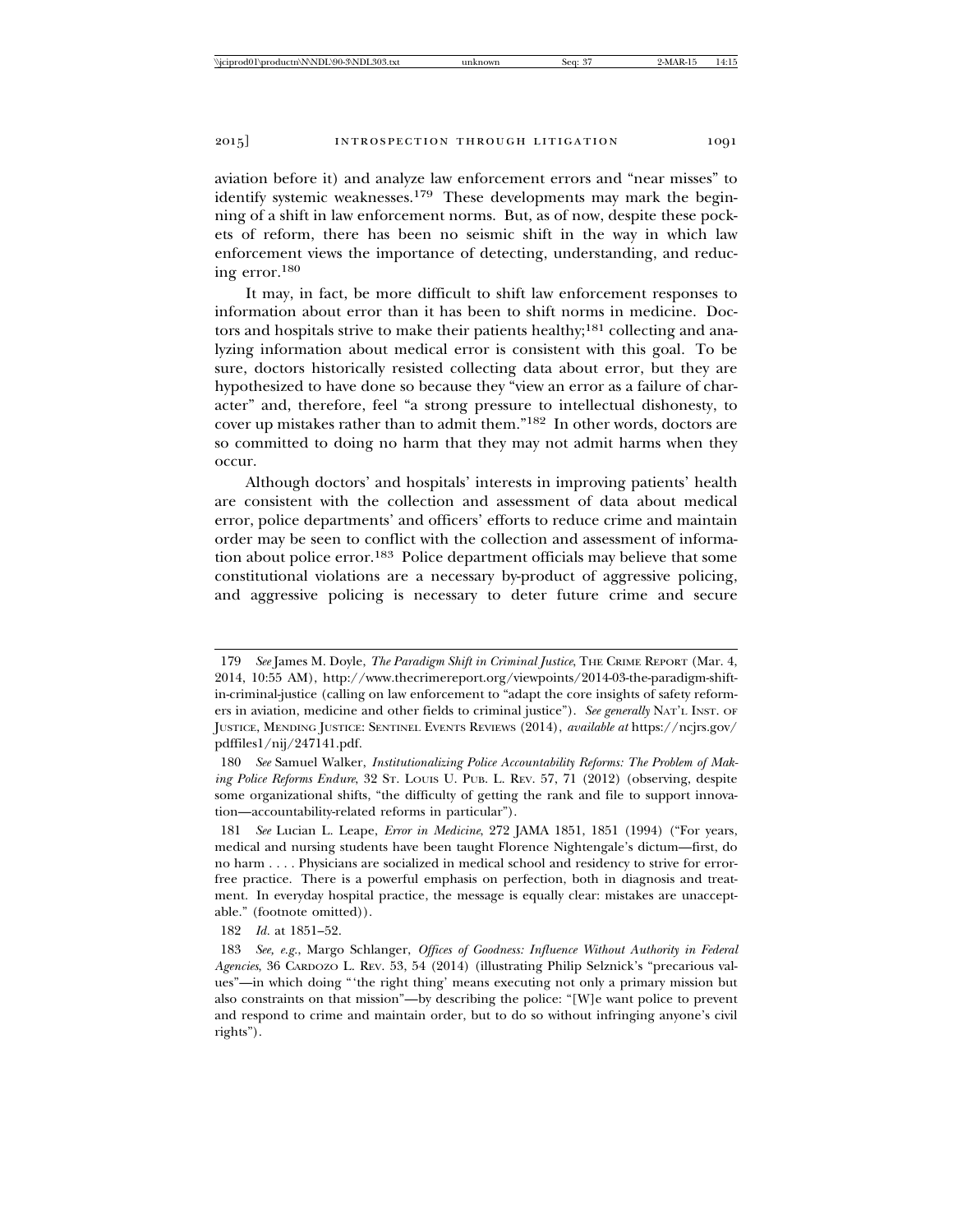order.184 Officials who hold such beliefs will also likely believe that gathering and analyzing information about claims of police misconduct—and changing policies and practices as a result—will undermine effective policing. At the very least, gathering and analyzing data about police misconduct will take time and money away from other crime control efforts.185 To the extent that law enforcement officials consider officers' crime control efforts to be compromised by efforts to respect civilians' constitutional rights, officials will have little incentive to gather and analyze information about police error from lawsuits and other sources.

### 3. External Pressures

Although hospitals typically have financial and norms-based incentives to improve their performance, not all hospitals are adequately motivated by these incentives to improve. At least some hospitals have endeavored to improve the medical care they provide only after negative press coverage, government investigations, and other external pressures.<sup>186</sup>

The few police departments that do gather and analyze lawsuits and other data about police performance appear to have been pressured to do so through the legal or political process. The Department of Justice has recommended or required most of the law enforcement agencies it has investigated to gather and analyze lawsuits for performance lessons.187 For those jurisdictions under court supervision, monitors have worked to ensure that information from lawsuits and other sources is actually collected and analyzed.<sup>188</sup>

Other jurisdictions began reviewing lawsuits as a response to political pressures. For example, Los Angeles County appointed an independent commission to evaluate the Los Angeles Sheriff's Department after a series of

187 *See* Schwartz, *Myths and Mechanics*, *supra* note 10, at 1052–57 (describing the types of policies recommended in Department of Justice technical assistance letters and required in Department of Justice consent decrees).

188 *See id.* at 1084 (describing the importance of court monitors and external auditors in police departments' efforts to implement policy changes).

<sup>184</sup> *See, e.g.*, Armacost, *supra* note 155, at 475 (observing that police departments may accept police misconduct lawsuits as the costs of aggressive policing).

<sup>185</sup> Rachel A. Harmon, *Promoting Civil Rights Through Proactive Policing Reform*, 62 STAN. L. REV. 1, 8 (2009) ("Police departments do not exist to promote civil rights. Instead, they exist to prevent crime, protect life, enforce law, and maintain order. Promoting civil rights can sometimes interfere with these primary objectives because assessing misconduct and identifying, implementing, and monitoring appropriate reforms is difficult and consumes resources.").

<sup>186</sup> The press coverage and congressional investigations of VA hospitals, for example, have caused the VA to address shortcomings in its services. For descriptions of the government investigations, and an example of the press coverage, see, for example, Curt Devine, *Bad VA Care May Have Killed More than 1,000 Veterans, Senator's Report Says*, CNN (June 24, 2014, 5:35 PM), http://www.cnn.com/2014/06/24/us/senator-va-report/. For a description of the changes announced by the VA, see Kimberly Leonard, *Massive VA Health Overhaul Announced*, U.S. NEWS & WORLD REP'T (Nov. 10, 2014, 3:51 PM), http://www.usnews .com/news/articles/2014/11/10/robert-mcdonald-announces-massive-va-health-overhaul.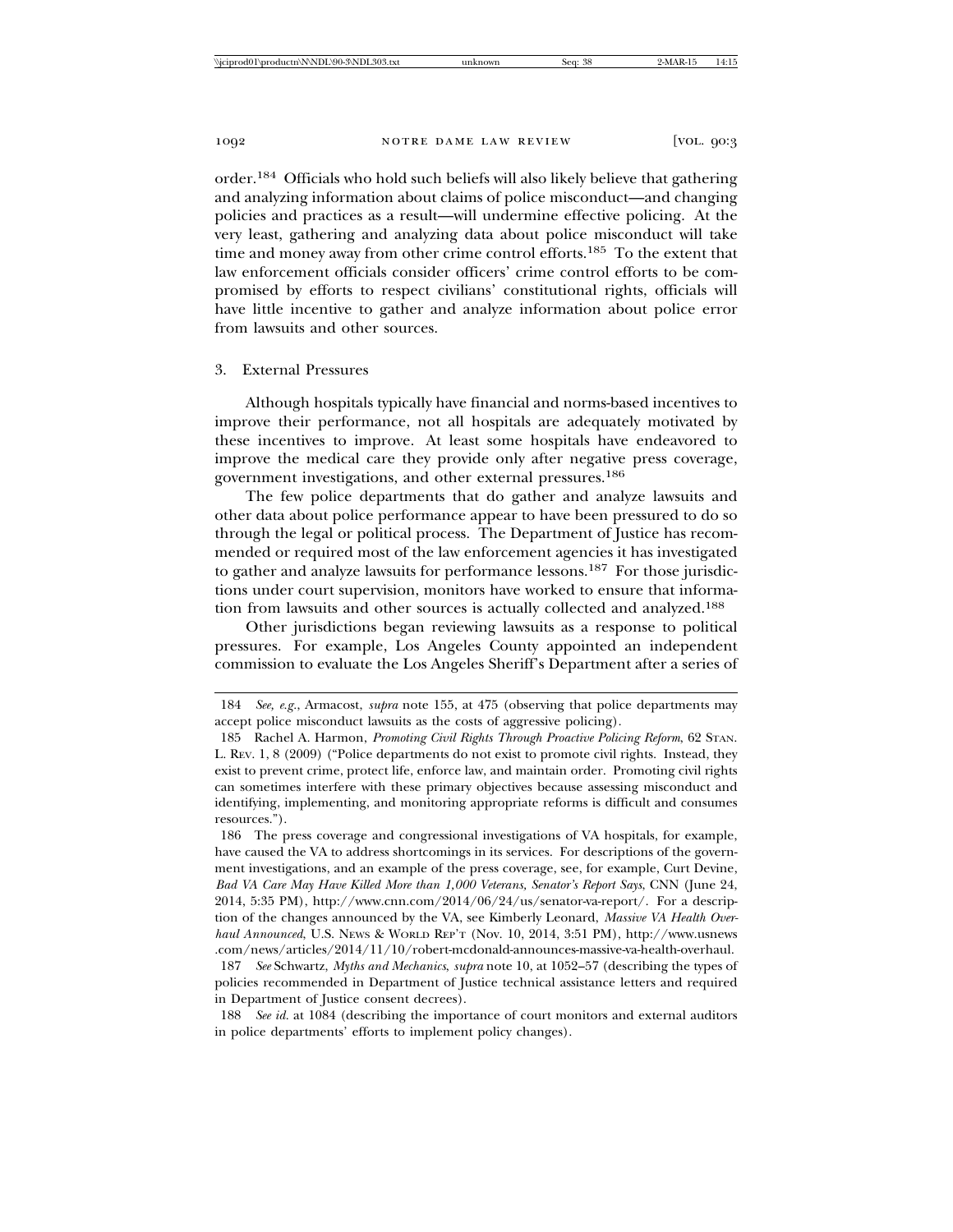high-profile shootings, a series of articles in the *Los Angeles Times*, and a series of large settlements and judgments against the Department.189 It was that commission that recommended the appointment of outside observers who decided, as part of their oversight, to analyze lawsuits as one means of risk management.<sup>190</sup> High-publicity incidents involving police officers were also the apparent cause for other departments' decisions to hire auditors who evaluate performance by reviewing information from lawsuits and other sources.191

### *B. Belief in Lawsuits' Informational Value*

Even if an organization is incentivized to improve behavior, it will not engage in introspection through litigation unless organizational leaders believe that lawsuits would offer useful lessons. Although outside researchers have convincingly shown that medical malpractice lawsuits are a source of valuable information about medical error, no comparable research about police lawsuits exists.

In 1983, long before the Institute of Medicine's report, the president of the American Society of Anesthesiologists (ASA) began a study of closed malpractice cases as a way of identifying the causes of anesthesiology injury.<sup>192</sup> The ASA recruited thirty-five insurance companies to make their claims files available; volunteer anesthesiologists coded the files and investigators reviewed the claims for consistency before submitting them to the database.193 Analysis of the closed claims revealed previously unknown causes of injury in anesthesiology patients.194 Ten years after the ASA study began, anesthesiology error had dropped precipitously, and the ASA Closed Claims Study was credited with improving the safety of the practice. Researchers, citing the ASA's success, have used closed claims to identify

<sup>189</sup> *See* KOLTS ET AL., *supra* note 42, at 1 (observing that the appointment of a commission to review the Department was the result of "[a]n increase over the past years in the number of officer-involved shootings," "[f]our controversial shootings of minorities by LASD deputies in August 1991," and the fact that "Los Angeles County . . . paid \$32 million in claims arising from the operations of the LASD over the last four years").

<sup>190</sup> *See* Schwartz, *What Police Learn*, *supra* note 10, at 849–50 (describing the commission's report and recommendations, including the appointment of special counsel to report to the County about the Department).

<sup>191</sup> *See id.* at 850–52 (describing high-profile incidents in Seattle and Chicago that caused each city to appoint civilians to oversee aspects of their departments and who began to review litigation data as part of that oversight).

<sup>192</sup> *See* Frederick W. Cheney, *The American Society of Anesthesiologists Closed Claims Project: What Have We Learned, How Has It Affected Practice, and How Will It Affect Practice in the Future?*, 91 ANESTHESIOLOGY 552 (1999), *available at* http://journals.lww.com/anesthesiol ogy/Citation/1999/08000/The\_American\_Society\_of\_Anesthesiologists\_Closed.30.aspx (describing the impetus for the ASA Closed Claims Project).

<sup>193</sup> *See id.* at 553.

<sup>194</sup> *Id.* at 554.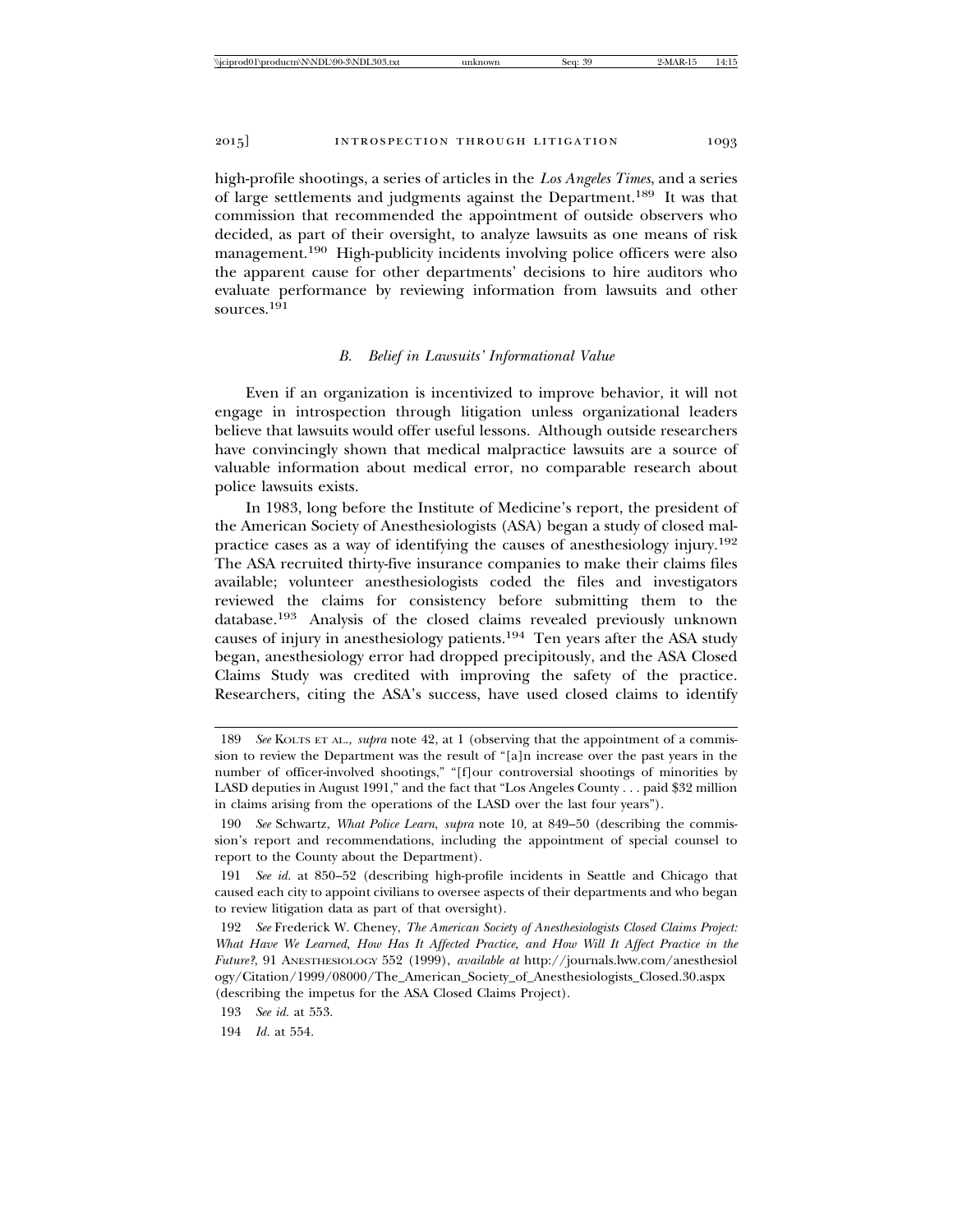causes of error in other practice areas.195 Even in the early days of the patient safety movement, researchers recognized that—although lawsuits were poor indicators of the frequency of error and lawsuit outcomes were poor indicators of the extent of a defendant's wrongdoing—medical malpractice claims "may hold lessons the medical profession ought to learn."<sup>196</sup> Accordingly, the groundwork was laid for malpractice lawsuits to play a role in hospital patient safety efforts.

Lawsuits have played a less significant role in scholarly work examining the causes of police misconduct. Although scholars have studied section 1983 cases as a way of understanding how many cases are filed and their rate of success,197 scholars have largely overlooked closed section 1983 cases as a way of identifying trends in policies and practices that lead to misconduct allegations. Perhaps insurance providers have been less willing to share closed claims data with researchers.198 Or, perhaps, those who study the police have not considered lawsuits a valuable source of information about the nature and causes of misconduct.

Although many law enforcement officials are skeptical of lawsuits as a source of useful information,<sup>199</sup> this view may slowly be shifting. The value of lawsuits as a means of understanding and improving police practices has been advocated by a small number of people, and illustrated in a small but growing number of departments. Merrick Bobb, who served as special counsel for the Los Angeles County Board of Supervisors, and was charged with reviewing the Los Angeles Sheriff's Department, was among the first and

<sup>195</sup> *See, e.g.*, M. Ennis & C.A. Vincent, *Obstetric Accidents: A Review of 64 Cases*, 300 BRIT. MED. J. 1365 (1990) (using closed claims to study obstetric errors); Allen Kachalia et al., *Missed and Delayed Diagnoses in the Emergency Department: A Study of Closed Malpractice Claims from 4 Liability Insurers*, 49 ANNALS OF EMERGENCY MED. 196 (2007) (using closed claims to study emergency room errors); Selwyn O. Rogers, Jr. et al., *Analysis of Surgical Errors in Closed Malpractice Claims at 4 Liability Insurers*, 140 SURGERY 25 (2006) (using closed claims to study surgical errors).

<sup>196</sup> Richard L. Kravitz et al., *Malpractice Claims Data as a Quality Improvement Tool*, 266 JAMA 2087, 2087–88 (1991).

<sup>197</sup> *See, e.g.*, David K. Chiabi, *Police Civil Liability: An Analysis of Section 1983 Actions in the Eastern and Southern Districts of New York*, 21 AM. J. CRIM. JUST. 83 (1996); Theodore Eisenberg, *Section 1983: Doctrinal Foundations and an Empirical Study*, 67 CORNELL L. REV. 482 (1982); Theodore Eisenberg & Stewart Schwab, *The Reality of Constitutional Tort Litigation*, 72 CORNELL L. REV. 641 (1987); Stewart J. Schwab & Theodore Eisenberg, *Explaining Constitutional Tort Litigation: The Influence of the Attorney Fees Statute and the Government as Defendant*, 73 CORNELL L. REV. 719, 728–30 (1988).

<sup>198</sup> *See* Candace McCoy, *How Civil Rights Lawsuits Improve American Policing*, *in* HOLDING POLICE ACCOUNTABLE 111, 119, 151 n.13 (Candace McCoy ed., 2010) (observing that "insurance company records [as they relate to police misconduct suits] are private and seldom released to researchers" with the exception of "one small database from an insurance source, covering the years 1974 to 1984" that was released to McCoy only because the company "is now defunct").

<sup>199</sup> *See* Schwartz, *What Police Learn*, *supra* note 10, at 874 n.184 (describing officials' criticisms of police misconduct lawsuits as a source of information).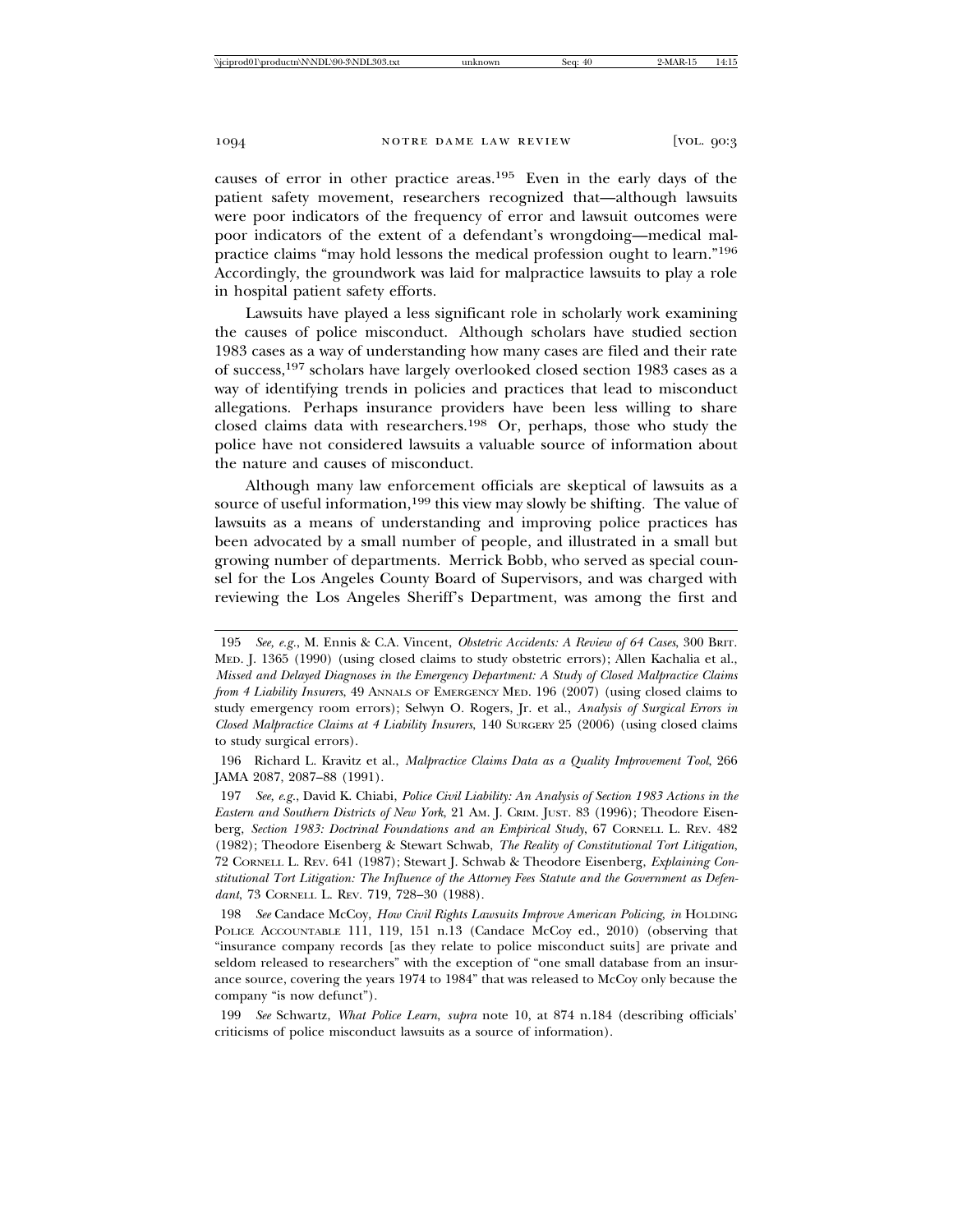most vocal advocates for lawsuits as a source of valuable information.200 The Office of Independent Review (OIR), another oversight agency for the Los Angeles Sheriff's Department, also began reviewing lawsuits when it was formed in 2001.201 A former staff attorney for OIR then served as the civilian auditor of the Chicago Police Department, and incorporated review of lawsuits into her analysis.202 Richard Rosenthal, the police auditor who caused the Portland Police Department to begin looking at lawsuits in 2004, then became the police auditor in Denver and imported his litigation review practices to that jurisdiction.<sup>203</sup>

In July 2014, inspired by the effective uses of lawsuit data in Seattle, Portland, and the Los Angeles Sheriff's Department, the New York City Comptroller, Scott M. Stringer, introduced ClaimStat, a program to track and analyze lawsuit claims against the New York City Police Department and other city agencies.204 New York City's CompStat system has been at the forefront of data collection efforts to reduce crime in law enforcement agencies across the country.205 Time will tell whether New York City's ClaimStat approach is adopted by other jurisdictions with the same enthusiasm.

## *C. Personnel*

Even if an organization wants to improve its performance, and its leadership believes that reviewing lawsuits is one way to do so, an organization will not engage in introspection through litigation unless the professional personnel who would be directly responsible for analyzing lawsuits for lessons are willing to do so.206 Hospital risk managers and defense counsel appear to have increasingly accepted the importance of gathering and analyzing

205 *See* Schwartz, *Myths and Mechanics*, *supra* note 10, at 1071–72 (describing CompStat and its adoption in police departments around the country and around the world).

206 Organizational sociologists have long recognized that professional personnel can shape the practices and norms in their organizations. *See* Schlanger, *supra* note 2, at 14–16; *see also* Schlanger, *supra* note 183 (describing what Schlanger calls "offices of goodness," offices within larger agencies charged with furthering some extrinsic mission, and possible factors leading to the success of such agencies). In the workplace, for example, professional personnel have translated broad prohibitions of discrimination into policies and practices and thereby are responsible for putting the law into action. *See generally* FRANK DOBBIN, INVENTING EQUAL OPPORTUNITY (2009); Lauren B. Edelman et al., *Diversity Rhetoric and the Managerialization of Law*, 106 AM. J. SOC. 1589, 1591 (2001); Lauren B. Edelman et al., *Internal Dispute Resolution: The Transformation of Civil Rights in the Workplace*, 27 LAW & SOC'Y REV. 497, 497–98 (1993); Susan Sturm, *Second Generation Employment Discrimination: A Structural Approach*, 101 COLUM. L. REV. 458, 462 (2001).

<sup>200</sup> *See id.* at 872–73.

<sup>201</sup> *See id.* at 848 n.34.

<sup>202</sup> *See id.* at 852.

<sup>203</sup> *See id.* at 851–52.

<sup>204</sup> *See* OFFICE OF THE N.Y.C. CONTROLLER, CLAIMSTAT: PROTECTING CITIZENS AND SAVING TAXPAYER DOLLARS 14 (2014), *available at* http://comptroller.nyc.gov/wp-content/ uploads/2014/07/ClaimStat.pdf (describing the program and citing examples from Seattle, Portland, and Los Angeles County, drawn from *What Police Learn*, of the benefits of reviewing lawsuits for lessons).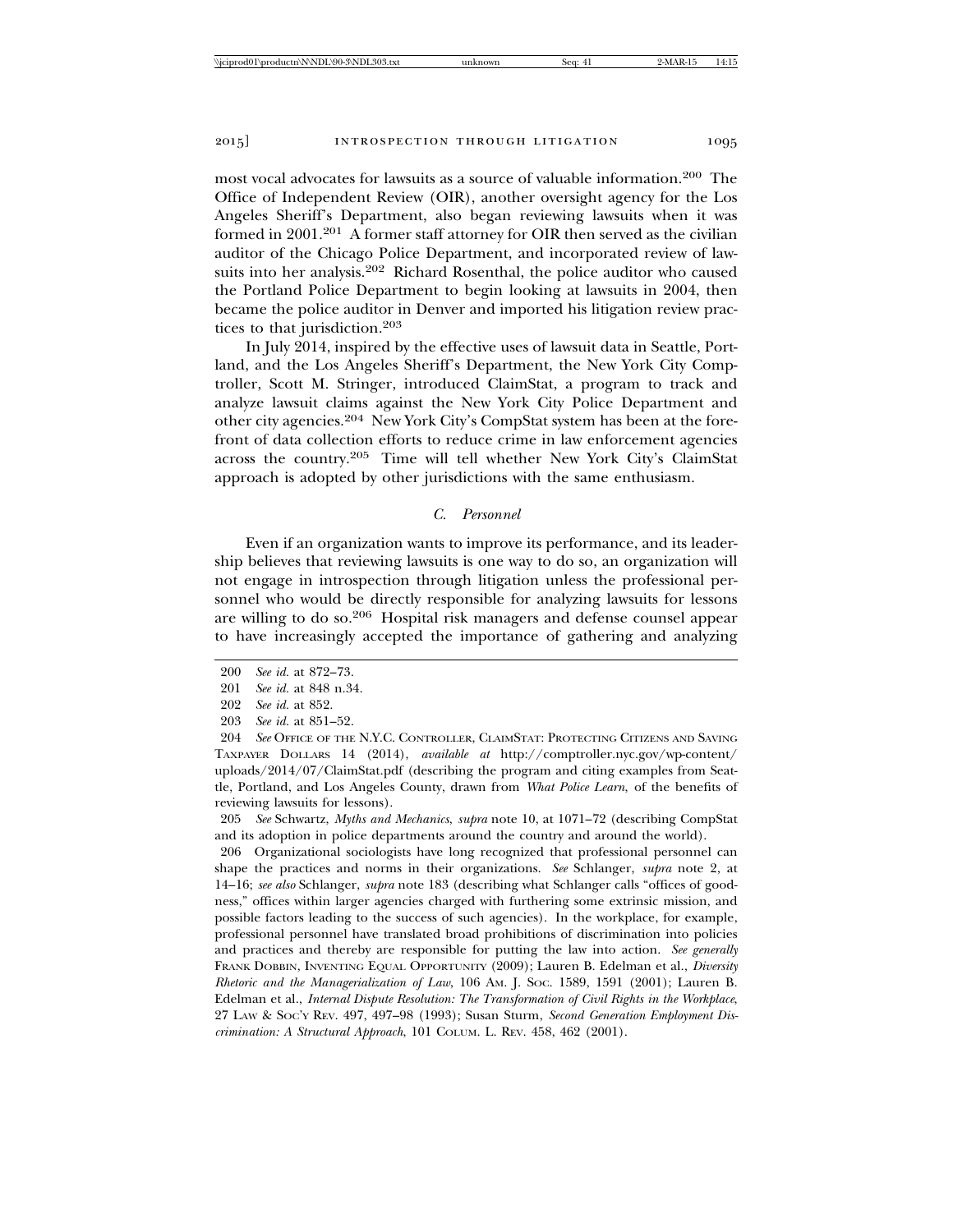information about error, including information from lawsuits. Police departments, in contrast, generally do not have risk managers, and available evidence indicates that defense attorneys representing police officers are reluctant to share information from lawsuits with police leadership.

## 1. Risk Managers

Since the malpractice crisis in the 1970s, hospitals have had risk managers focused on reducing litigation risk. After *To Err Is Human* was published in 1999,207 hospitals began hiring patient safety and quality personnel focused on reducing error in hospitals.208 Although risk managers and patient safety advocates originally worked separately, they have become more connected in recent years.209 Risk managers have increasingly seen improving patient safety as a key aspect of their work.210 Risk managers and quality improvement personnel report working closely together to identify litigation and safety risks and design interventions. And risk managers report tracking and analyzing claims, keeping abreast of discovery uncovered during litigation, and reviewing closed claims as means of reducing risk and improving safety.

Police departments, in contrast, rarely have personnel dedicated to understanding and reducing error in policing. Government, insurance, and law enforcement organizations have long encouraged police risk management as a means of addressing police risk and reducing litigation costs.<sup>211</sup> Yet, in 2004, when Carol Archbold surveyed 354 law enforcement agencies with over 200 employees, she found that just 14 of the agencies—fewer than 4%—had risk managers in their departments to address liability issues.<sup>212</sup> When police departments implement systems to gather and analyze data, it is often police sergeants and other supervisors who are charged with these responsibilities.213 Yet computerized data entry and analysis are skills that "often 'lie outside the traditional roles for which they were selected and

<sup>207</sup> INST. OF MED., TO ERR IS HUMAN (1999).

<sup>208</sup> *See* Schwartz, *A Dose of Reality*, *supra* note 10, at 1226–27.

<sup>209</sup> *See id.* at 1261–62.

<sup>210</sup> *See id.* at 1253–54.

<sup>211</sup> *See* WALKER & ARCHBOLD, *supra* note 135, at 218–20 (observing that "several professional groups and publications have identified the need for the use of risk management in police organizations" including the Public Risk Management Association, the Commission on Accreditation for Law Enforcement Agencies, and the Intergovernmental Risk Management Agency); Carol A. Archbold, *Managing the Bottom Line: Risk Management in Policing*, 28 POLICING 30, 34–36 (2005) (describing various publications promoting law enforcement risk management).

<sup>212</sup> Archbold, *supra* note 211, at 38 (describing study findings); *see also* CAROL A. ARCHBOLD, POLICE ACCOUNTABILITY, RISK MANAGEMENT, AND LEGAL ADVISING 38–39 (2004) (describing the same study).

<sup>213</sup> *See* Walker, *supra* note 180, at 76 (observing that early intervention systems are "an entirely new way of conducting police supervision" that involve "changes in the traditional work habits of police sergeants").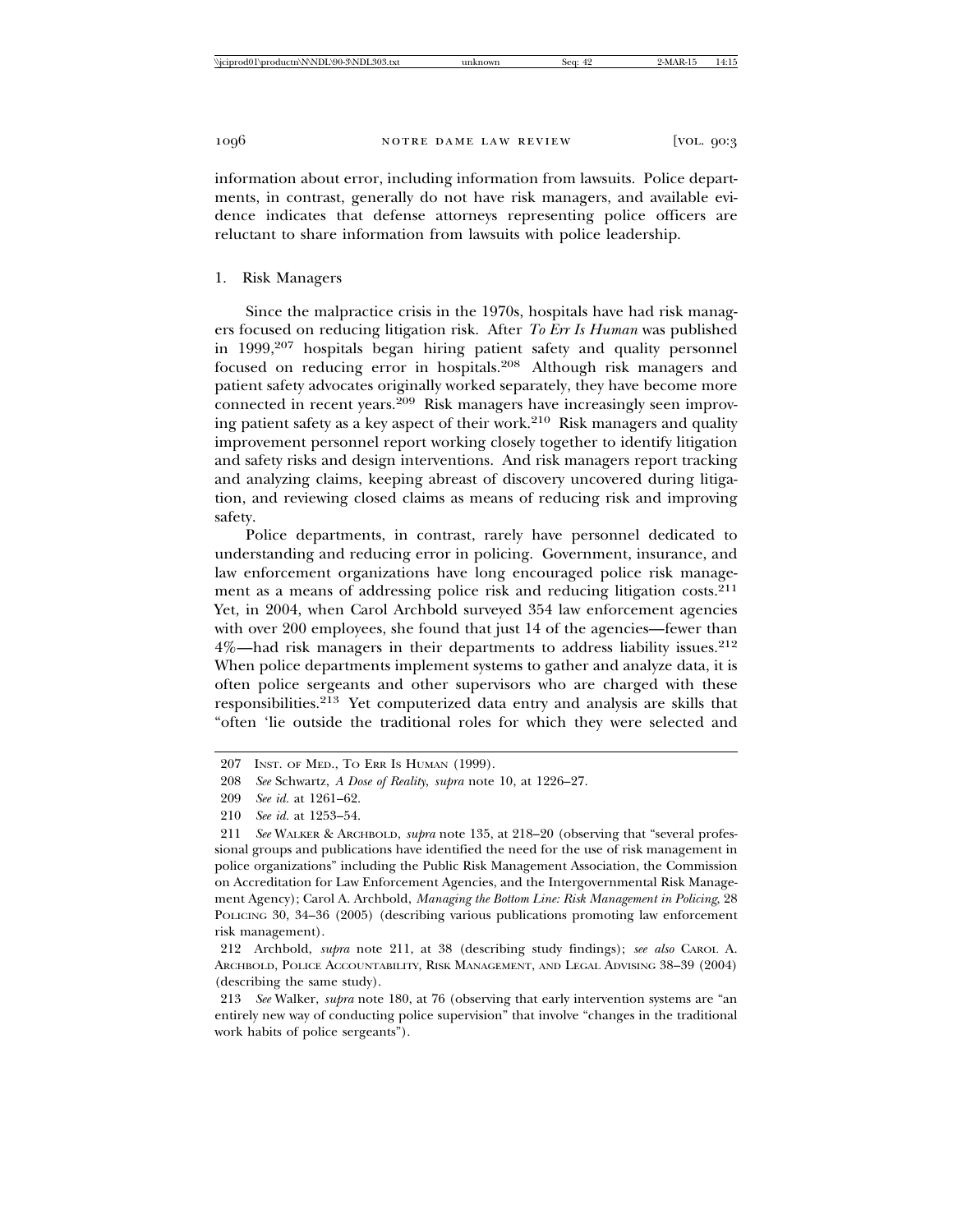trained' and in which they have much experience."214 Moreover, police line and command staff may not have the time<sup>215</sup> or motivation<sup>216</sup> to make sure that these new tasks are done correctly—much less to innovate and improve.

Departments are also relatively rarely overseen or guided by city officials or other outsiders. Charles Epp surveyed practices in over 800 police departments across the country and found that, in almost 60% of departments, command-level officers never or almost never communicate with city attorneys or city-wide risk managers about officer use-of-force issues.217 Approximately  $115$  departments across the country<sup>218</sup> have independent auditors who oversee police departments in some manner—a model that police accountability expert Samuel Walker has described as the best way to ensure lasting police reform.219 And at least some of these auditors—including those in each of the five litigation-attentive police departments I studied gather and analyze information about police performance from lawsuits and other sources. But the vast majority of the over 18,000 law enforcement agencies across the country have no outside reviewers to assist with accountability efforts.<sup>220</sup>

Hospital risk managers and patient safety personnel have been critically important to the translation of patient safety goals into policies and procedures that reduce error. Without comparable personnel in most law enforcement agencies and limited oversight by outsiders, it should come as no surprise that police departments less frequently review lawsuits for lessons.

217 Epp asked: "How frequently do command-level officers in your department consult about issues related to the use of force with your city's risk management officials or legal staff other than prosecutors?" and 4.7% responded "daily or weekly"; 7.7% responded "monthly"; 28.6% responded "several times a year"; 41.2% responded "[a] few times over several years"; and 17.2% responded "never or almost never." EPP, *supra* note 23, at 254.

219 *See* Walker, *supra* note 180, at 84–85.

<sup>214</sup> *Id.* at 71 (quoting Skogan, *supra* note 15, at 26).

<sup>215</sup> *See* POLICE EXEC. RESEARCH FORUM, CIVIL RIGHTS INVESTIGATIONS OF LOCAL POLICE: LESSONS LEARNED 20 (2013) (describing time constraints on sergeants and advising that police executives should not "burden sergeants with excess paperwork if you want them to supervise officers on the streets").

<sup>216</sup> *See supra* subsection II.A.2 (describing organizational norms that can limit introspection); *see also supra* Section I.B (describing some reasons that supervisors may be disinclined to investigate line officers' misconduct).

<sup>218</sup> The website of the National Association for Civilian Oversight of Law Enforcement lists 115 American cities and counties with civilian oversight. *See U.S. Oversight Agency Websites*, *supra* note 172; *cf.* LaDoris Cordell, *Policing the CHP: Beating Shows Officers Need Independent Oversight*, SAN JOSE MERCURY NEWS (July 9, 2014), http://www.mercurynews.com/ opinion/ci\_26105353/policing-chp-beating-shows-officers-need-independent-oversight (reporting that "200 cities and counties across this nation have oversight agencies").

<sup>220</sup> *See* Schwartz, *What Police Learn*, *supra* note 10, at 887 (describing the role of auditors in identifying and addressing implementation problems).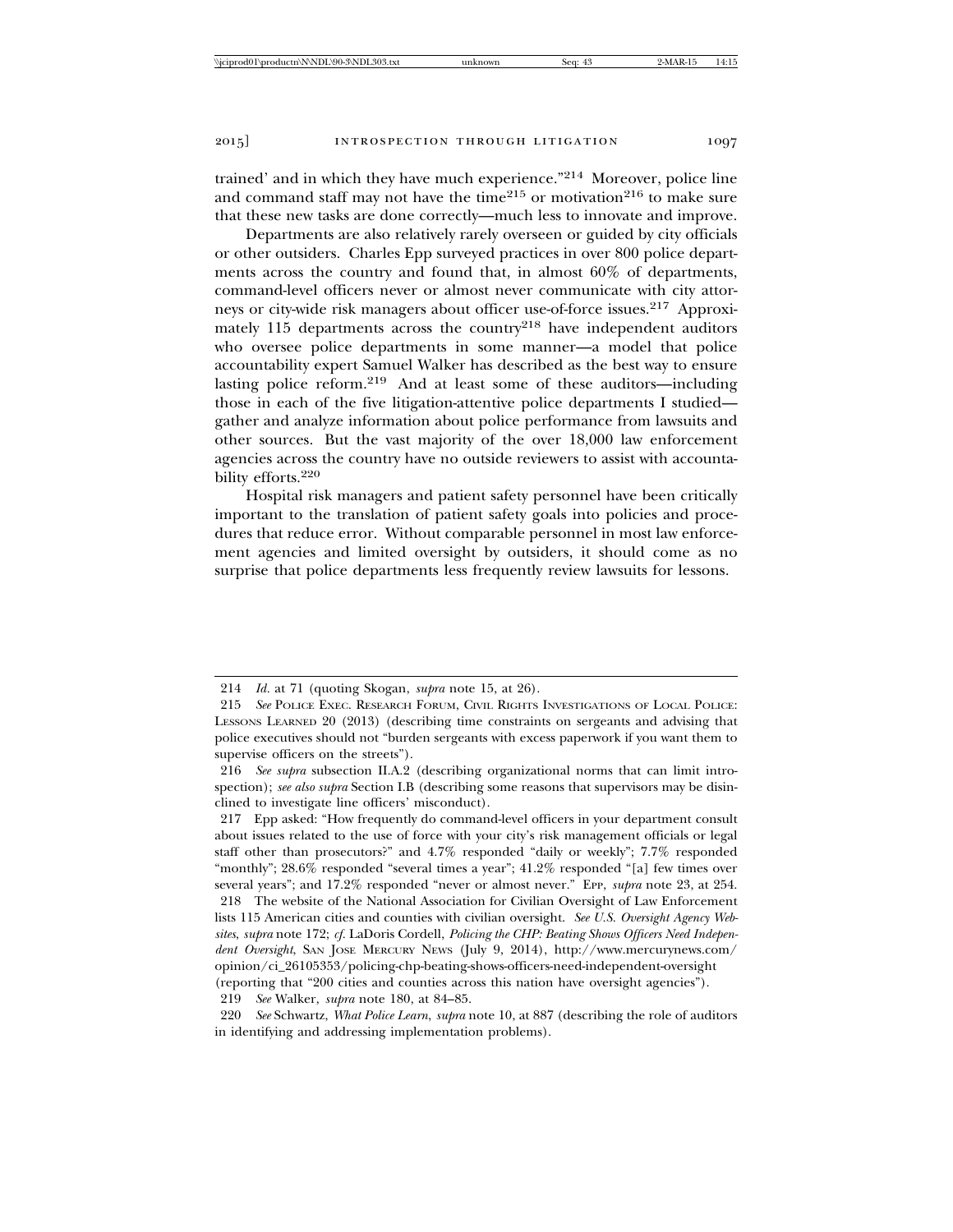### 2. Defense Counsel

Introspection through litigation is near impossible without the cooperation of defense counsel. Assuming the organization is named as a defendant, it should have access to the complaint. But organizational leadership will not have access to the details unearthed during discovery, the evidence marshaled in expert reports and briefs, or the closed case file unless defense counsel shares this information.

Hospitals that engage in introspection through litigation report getting information about suits from their attorneys.221 Hospital risk managers describe regular communications with defense counsel about lawsuits as they progress; defense lawyers may share depositions and other documents with the risk manager or provide regular reports about the status of discovery.<sup>222</sup> In some hospitals, defense counsel periodically present information about open cases to larger groups including risk management, medical staff, and patient safety personnel.<sup>223</sup> Although these meetings are intended to help defense counsel assess the merits of the case, information learned by hospital staff during these meetings is also used to further patient safety objectives.<sup>224</sup>

In contrast, those few police departments that do seek to gather and analyze litigation information have reported significant opposition by defense counsel. The Kolts Commission, which evaluated the Los Angeles Sheriff's Department in 1992, observed that defense lawyers learned valuable information during litigation but that information "did not make its way systematically to the Department and was not used for risk management purposes."225 Ten years later, the Los Angeles County OIR, charged with overseeing the Department's investigations, reported that the Office of Los Angeles County Counsel had refused to share litigation information with the oversight agency.226 Although the OIR received information about lawsuit complaints from the Department, "County Counsel . . . blocked OIR from acquiring any further documents or information generated by the civil litigation process."<sup>227</sup>

Police auditors have faced similar roadblocks to information sharing in other jurisdictions. After Richard Rosenthal, the former police auditor in Portland, was given authorization to investigate claims made in lawsuits, the city attorney refused to turn over the notices of claim he needed to start his

<sup>221</sup> *See* Schwartz, *A Dose of Reality*, *supra* note 10, at 1270–71.

<sup>222</sup> *See id.*

<sup>223</sup> *See id.* at 1271 (describing these meetings).

<sup>224</sup> *See id.*

<sup>225</sup> L.A. SHERIFF'S DEP'T, FIFTEENTH SEMIANNUAL REPORT 83–84 (2002).

<sup>226</sup> *See* OFFICE OF INDEP. REVIEW, CNTY. OF L.A., FIRST REPORT 55 (2002), *available at* http://shq.lasdnews.net/shq/LASD\_Oversight/report1.pdf.

<sup>227</sup> *Id.* Note, however, that in subsequent years, the relationship between OIR and the Office of Los Angeles County Counsel improved: it began sharing litigation materials and allowed OIR to participate in discussions of pending litigation. *See* MICHAEL Gennaco et al., Office of Indep. Review, Cnty. of L.A., Second Annual Report 79 (2003).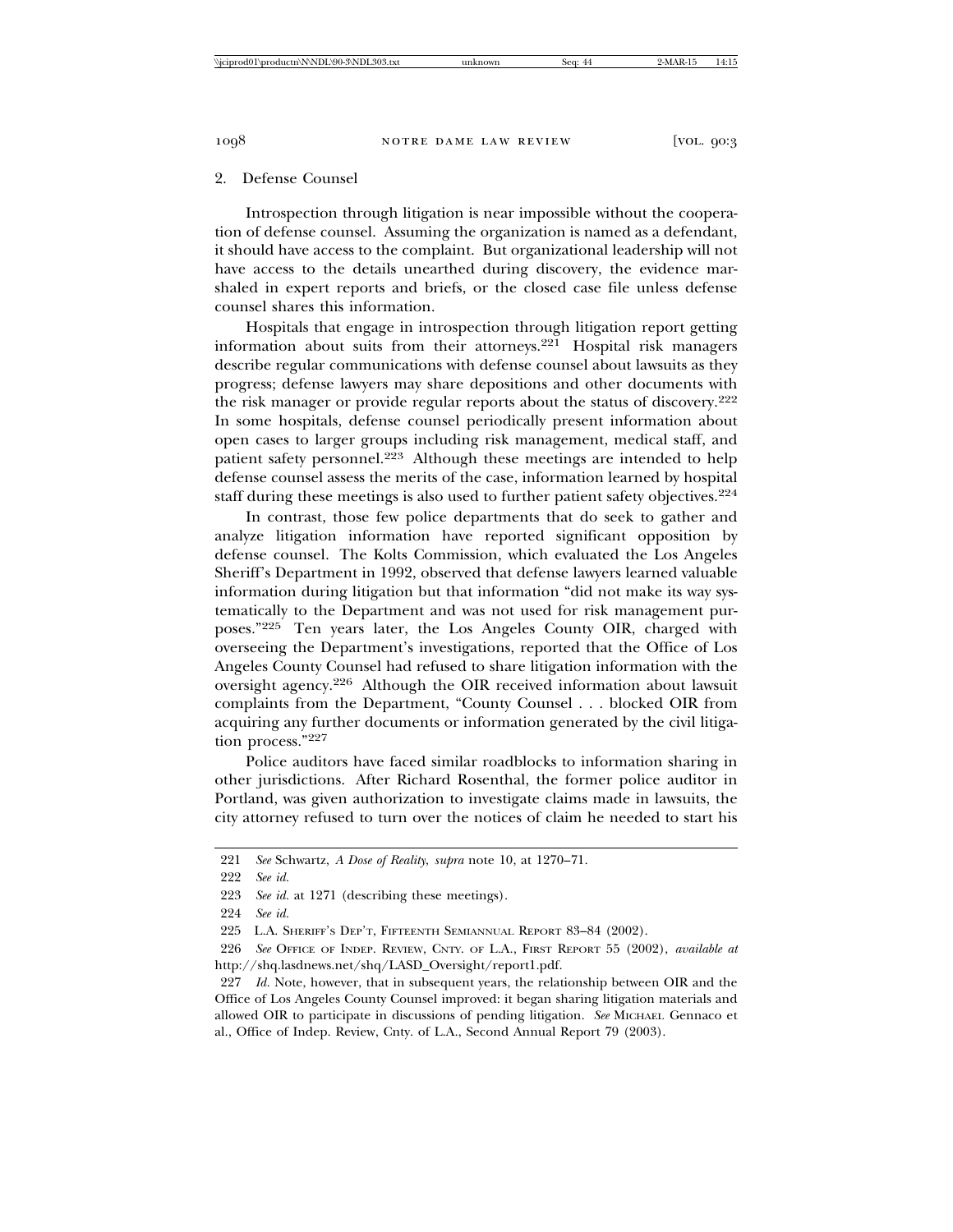investigations.228 After three years of struggling with the city attorney's office for these claims, he found another city agency that would provide him with the claims.229 When Rosenthal became the auditor in Denver, the city attorney again did not provide him with copies of the lawsuits filed against the department and its officers.<sup>230</sup> He only began receiving copies of the suits after a new deputy was hired as chief of litigation who agreed to cooperate with Rosenthal.<sup>231</sup>

Although more study is necessary to understand why malpractice defense counsel are more willing than city counsel representing the police to share information about errors, the remainder of this Section suggests two possible causes for this phenomenon. First, defense counsel may share litigation information more often with hospital administrators because hospitals have a more direct financial stake in the outcome of malpractice suits. For the hospitals that are self-insured, defense counsel share information about pending suits with hospital personnel while seeking guidance about what course of action to take—whether to settle (and if so, for how much) or whether to take a case to trial.<sup>232</sup> Hospitals with outside insurers also consult with hospital executives about litigation strategy.<sup>233</sup> Police departments, as previously described, often do not pay litigation costs out of their budgets. Moreover, it tends to be the city or county attorney, city council, or police commissioner who decides whether to indemnify an officer in a lawsuit, and the city or county council, treasurer, or comptroller who decides whether to approve a settlement.234 If a police department does not control its litigation costs, defense counsel has less reason to inform police executives about the details of ongoing litigation or seek their guidance about what course to take.

Second, defense counsel in malpractice cases may share more litigation information with hospital administrators because there are greater evidentiary protections for internal discussions of medical error. Hospital and police department personnel both report fearing that internal analysis of errors might be discoverable in litigation. For this reason, police departments may suspend internal investigations once lawsuits are filed. Even when

<sup>228</sup> *See* Schwartz, *Myths and Mechanics*, *supra* note 10, at 1065–66 (observing that in 2008, the Portland police auditor "had the authority to investigate claims made in lawsuits for three years, but the city attorney's office continue[d] to refuse to provide him with the notices of claim he need[ed] to begin the investigations").

<sup>229</sup> *See* Telephone Interview with Richard Rosenthal (June 9, 2011).

<sup>230</sup> *See id.*

<sup>231</sup> *See id.*

<sup>232</sup> *See* Schwartz, *A Dose of Reality*, *supra* note 10, at 1271 (describing periodic meetings with defense counsel and a hospital committee including risk managers, medical staff, and executives, during which defense counsel would describe the strengths and weaknesses of cases and the committee would decide whether to settle the case).

<sup>233</sup> *See id.* at 1271 n.234 (describing similar meetings with hospital personnel led by the insurer instead of by defense counsel).

<sup>234</sup> *See* Schwartz, *supra* note 149, at 904 (describing review of city and county council minutes in which settlements and judgments were approved); *id.* at 907 (describing who makes indemnification decisions).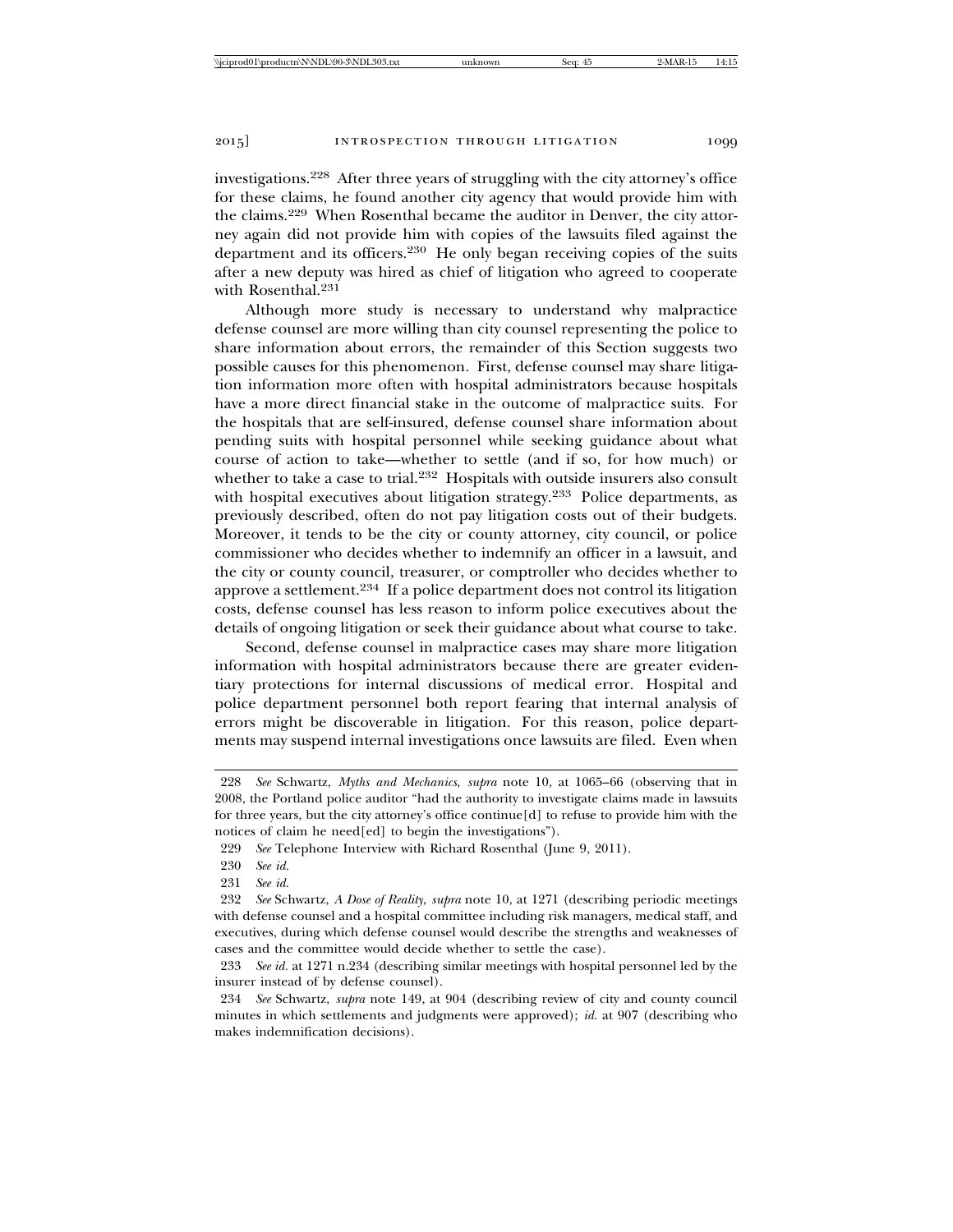cities require that lawsuit allegations be internally investigated, city attorneys have refused to turn over the complaints, citing the fear that an internal investigation will harm the defense of the case.235 Hospital personnel share the concern that internal discussions might be discoverable; as a result, hospital risk managers report tailoring internal communications so that they fall within the confines of available evidentiary privileges.<sup>236</sup>

Although police and hospital personnel share concerns about disclosure, existing law protects internal communications in hospitals far more than in police departments. Every state protects information from peer reviews of medical errors, most states protect the information in morbidity and mortality conferences, and at least twenty-one states protect information from internal error reports.237 If a hospital is designated as a patient safety organization, it can collect and analyze error information from multiple hospitals without that information being subject to disclosure during litigation.238 With such protections, defense counsel, risk management, and medical providers can discuss the details of pending litigation with the assurance that all discussions will be protected from discovery.

Law enforcement agencies' internal discussions have significantly less protection from discovery. Twenty-one states provide that internal affairs documents and civilian complaints are public record.239 In the other states, defense counsel in police misconduct litigation can argue that several privileges shield internal affairs reports and other internal documents from disclosure.240 Yet, despite defendants' assertions of privilege, internal affairs investigations are routinely produced during discovery.241 Attorneys defend-

<sup>235</sup> The Los Angeles Sheriff's Department's special counsel has repeatedly despaired that attorneys for the Department do not share damaging information in suits with the Department. *See* Schwartz, *Myths and Mechanics*, *supra* note 10, at 1065–66; *see also supra* notes 228–31 and accompanying text (describing city attorneys' refusals to share information with police auditors in Portland and Denver).

<sup>236</sup> Schwartz, *A Dose of Reality*, *supra* note 10, at 1264–66.

<sup>237</sup> *See id.* at 1264.

<sup>238</sup> *See id.* at 1264–66.

<sup>239</sup> *See* Jenny Rachel Macht, *Should Police Misconduct Files Be Public Record? Why Internal Affairs Investigations and Citizen Complaints Should Be Open to Public Scrutiny*, 45 CRIM. L. BULL. 1006 (2009).

<sup>240</sup> Privileges invoked by defense counsel in police misconduct litigation include the self-critical analysis privilege, the executive privilege, and the deliberative process privilege.  *See* Josh Jones, *Behind the Shield? Law Enforcement Agencies and the Self-Critical Analysis Privi-*

*lege*, 60 WASH. & LEE L. REV. 1609, 1612–13 (2003).

<sup>241</sup> *See, e.g.*, Carillo v. Las Vegas Metro. Police Dep't, No. 2:10-cv-02122-KJD-GWF, 2013 WL 592893, at \*6 (D. Nev. Feb. 14, 2013) (holding that internal investigation files were discoverable in plaintiff's section 1983 suit against the police department, and citing several cases that found internal affairs reports are not entitled to high levels of protection from discovery); Groark v. Timek, 989 F. Supp. 2d 378, 400 (D.N.J. 2013) (ordering the production of all internal affairs investigations involving defendant officers in a section 1983 suit); Estate of Bui v. City of Westminster Police Dep't, 244 F.R.D. 591, 597 (C.D. Cal. 2007) (ordering production of the internal affairs investigation of the incident that was the basis for the section 1983 suit).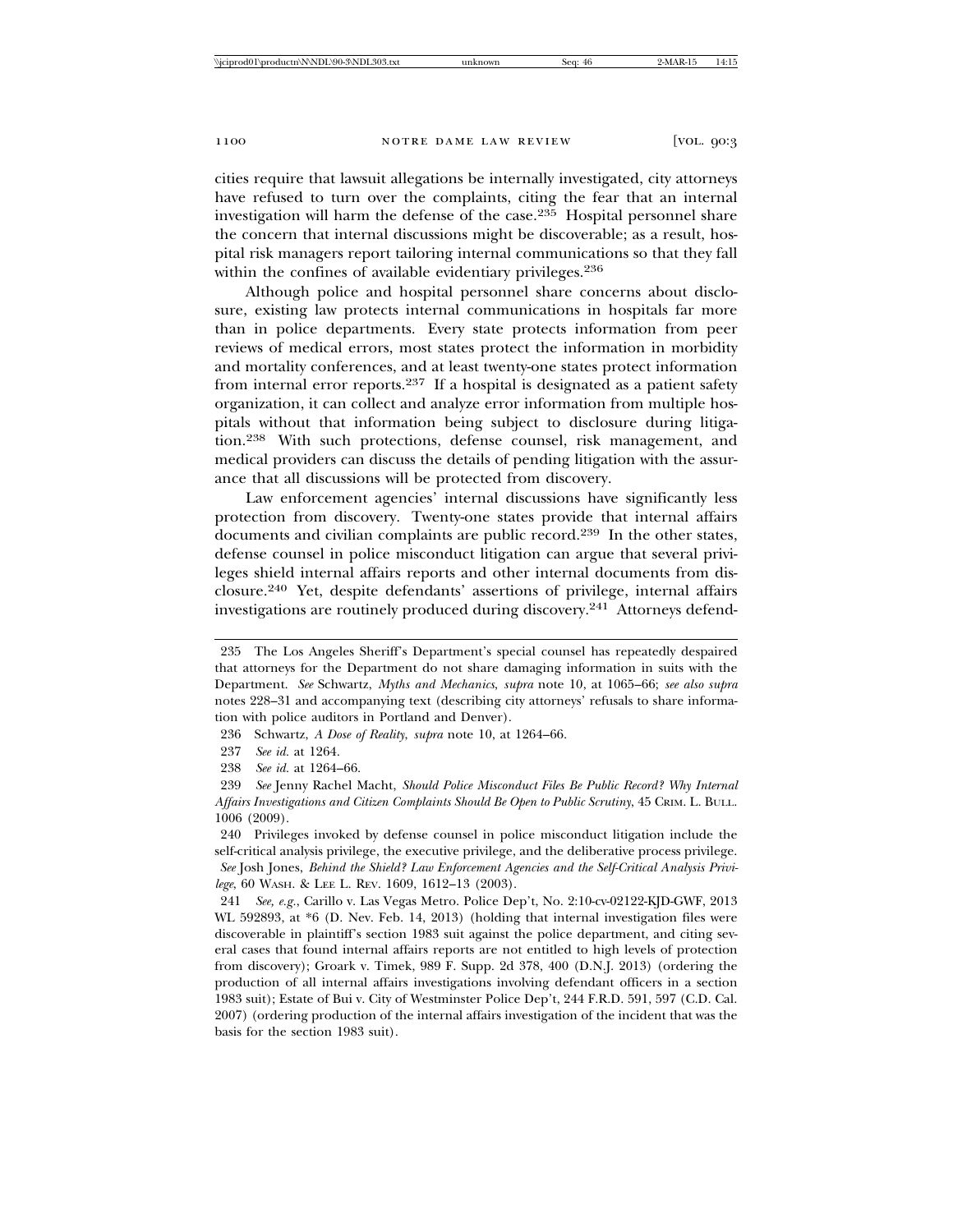ing police officers in lawsuits have refused to share information about pending litigation with police officers in apparent fear that disclosures may be discoverable.242 For this reason, perhaps, even the litigation-attentive police departments in my study did not analyze discovery and expert reports while litigation was pending; instead, police auditors reviewed case files after the cases were concluded.

## *D. Encouraging Introspection*

I have shown that lawsuits can reveal useful, previously unknown information that has fallen through the cracks of organizations' other information systems. I have also shown that some organizations—including police departments—infrequently review information from lawsuits in an effort to improve their performance. Based on a comparison of police department and hospital practices, it seems that organizations are more likely to engage in introspection through litigation if they have incentives to do so, a positive view of the value of lawsuit information to performance improvement efforts, and the personnel in place to analyze lawsuits for lessons.

Given the benefits of lawsuit data to organizational improvement efforts, outsiders—agencies, government officials, insurers, and others—might conclude that they want to encourage organizations to pay closer attention to lawsuit data.243 After closely examining practices in only two settings, it is impossible to reach definitive conclusions about the types of interventions that would increase attention to lawsuit data in all organizational settings.<sup>244</sup> Nevertheless, this Section offers several possible interventions inspired by the comparison of police departments and hospitals that might cause police to increase the attention they pay to lawsuits and might be of use to those interested in encouraging introspection in other organizational settings.

First, law enforcement agencies need stronger incentives to engage in introspection through litigation. Researchers, policymakers, and advocates should continue to call for law enforcement to engage in systemic reviews of errors when they occur. The Department of Justice should continue to require the departments it investigates and prosecutes to gather and analyze

<sup>242</sup> *See* Schwartz, *Myths and Mechanics*, *supra* note 10, at 1065–66 (observing that "[s]ome city attorneys discretely 'pocket[ ]' information developed during the lawsuit that might reflect poorly on their client" and other attorneys "more explicitly refuse to assist internal investigations" for fear that transparency would harm their client's case).

<sup>243</sup> For some discussion of how outsiders might think about the relative value of lawsuit data to an organization's performance improvement efforts, see generally *supra* Section I.D. For discussion about how introspection through litigation might coexist with other priorities, see *infra* notes 250–52 and accompanying text.

<sup>244</sup> Despite the differences between police departments and hospitals, they share several characteristics in common. Both, for example, are engaged in public or quasi-public services; both also rely heavily on their employees to make split-second, high-stakes decisions that will invariably lead to error. Indeed, hospitals and police departments may share more in common with each other than they do with other types of organizations. Accordingly, the practices in police departments and hospitals, and the comparison of the two, may offer limited guidance for other types of organizations.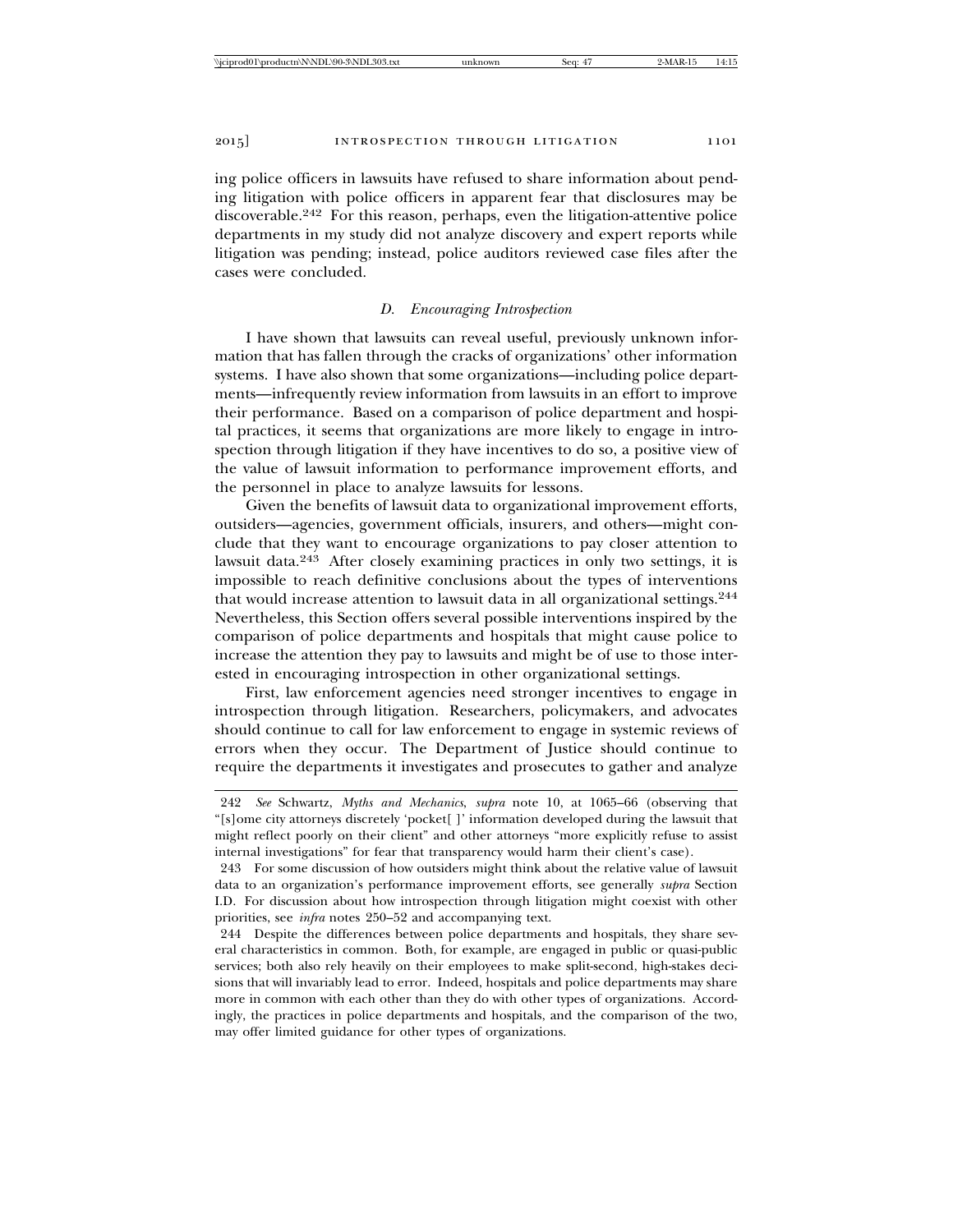lawsuits for performance lessons. Steps could also be taken to increase the financial incentives for police departments to review lawsuit data. Local, state, or federal governments could require police departments to gather and analyze lawsuit data as a condition of funding.245 Police departments could be required to bear more financial responsibility for litigation costs.<sup>246</sup> Police departments could also take a more active role in approving litigation decisions: defense counsel might be more likely to share information about pending suits with police officials if those officials had settlement authority.

Evidence of the value of lawsuit data could also be used to encourage police officials and those overseeing police departments to gather and analyze information from lawsuits. This is already happening to some extent; the effective uses of lawsuit data in Seattle, Portland, and the Los Angeles Sheriff's Department inspired New York City to adopt the ClaimStat program.<sup>247</sup> If ClaimStat helps reduce litigation costs in New York City, this model may well be adopted by other jurisdictions. Malpractice insurers' closed claims studies have identified trends in errors across multiple hospitals; perhaps, encouraged by the success of these studies, municipal insurers could begin examining police litigation trends across jurisdictions for similar lessons.

Personnel could also be hired to gather and analyze lawsuit data and other relevant information about organizational performance. The Department of Justice could recommend appointing these types of personnel to the departments it investigates and advises. Federal grants could be offered to departments that make these hires.248 Or cities and counties could hire more police auditors and risk managers on their own initiative, inspired by the productive role these personnel have played in performance improvement efforts in other jurisdictions.<sup>249</sup>

When considering the sensibility of various approaches to encourage introspection through litigation, policymakers should recognize that some approaches might have undesirable secondary effects. For example, evidentiary protections appear to reduce the fears associated with discussing pending lawsuits for quality improvement purposes in hospitals.250 Perhaps

247 *See supra* note 204 and accompanying text.

<sup>245</sup> *See, e.g.*, Harmon, *supra* note 171, at 1132–44 (describing the federal government's authority to collect data, and reasons why that authority is not being used to collect data about police behavior); Schwartz, *Myths and Mechanics*, *supra* note 10, at 1082 (suggesting that municipalities require police departments to gather and analyze suits as a condition of funding or indemnification).

<sup>246</sup> *See* Schwartz, *supra* note 149, at 958 (suggesting that departments be required to take more financial responsibility for litigation costs).

<sup>248</sup> *See* Harmon, *supra* note 153, at 54–55 (recommending that the Department of Justice offer grants to police departments to improve infrastructure and personnel in ways that promote civil rights).

<sup>249</sup> *See* Schwartz, *Myths and Mechanics*, *supra* note 10, at 1084 (describing the role of outside monitors and auditors in efforts to increase police departments' collection and analysis of information).

<sup>250</sup> *See* Schwartz, *A Dose of Reality*, *supra* note 10, at 1264–66 (describing the effects of evidentiary protections on hospitals' internal discussions of error).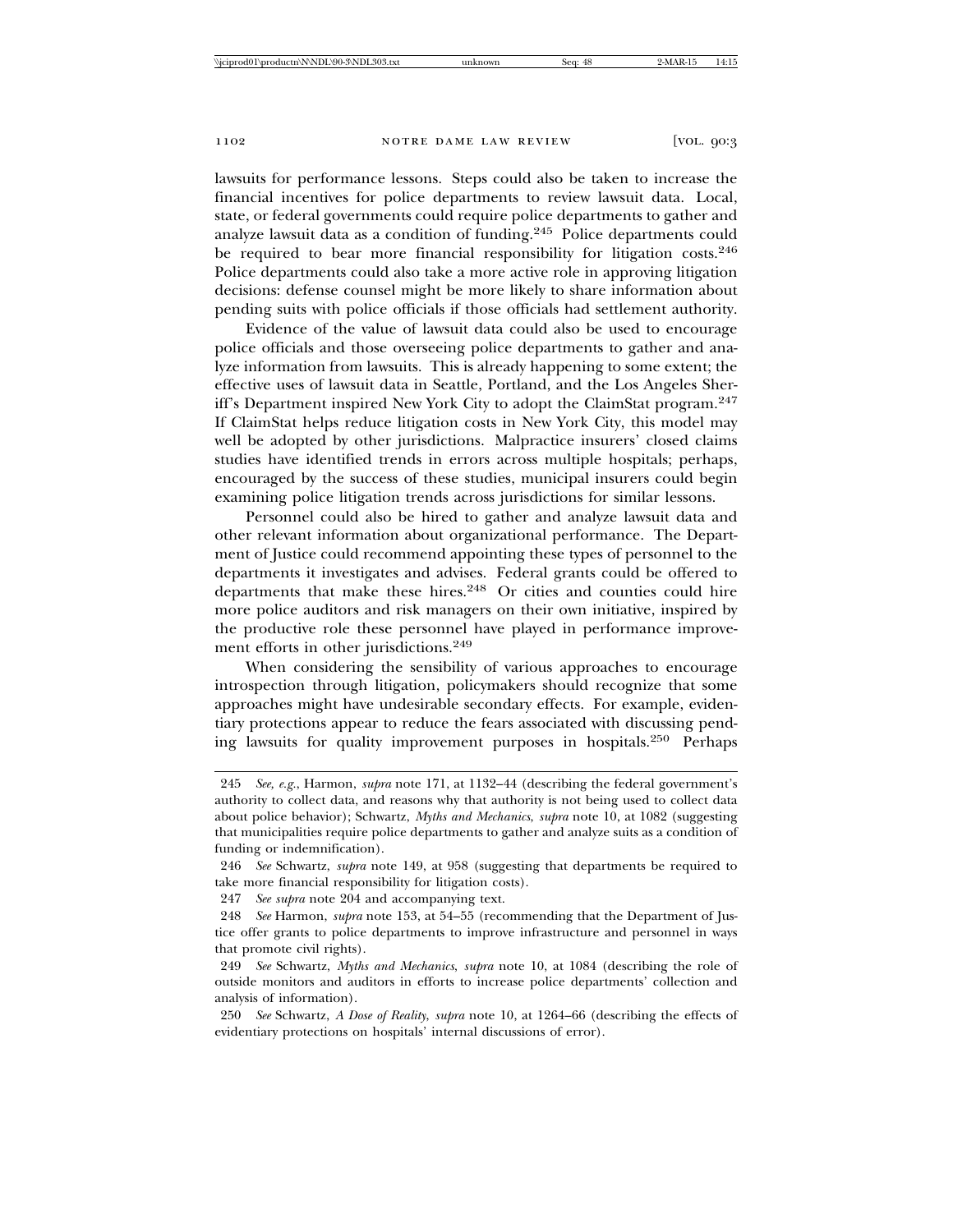similar evidentiary protections would encourage more discussion about lawsuits within police departments. Yet orders protecting discovery of internal information could limit the public disclosure of litigation information and thereby inhibit lawsuits' role as a source of information for the public.<sup>251</sup> Such orders could also impair the ability of plaintiffs to gather the information they need to prove their claims.<sup>252</sup> Moreover, there is no guarantee that giving police this type of evidentiary protection would actually lead to increased introspection without other shifts in incentives, views of lawsuits' informational value, and personnel. More study would be necessary to assess the costs and benefits of evidentiary protections for police before making a recommendation in this regard.

Other strategies to encourage introspection through litigation will not require such stark tradeoffs between different regulatory strategies. For example, hiring a risk manager will not compromise plaintiffs' ability to prevail on their claims or limit public access to lawsuit data. Moreover, some interventions would likely lead a police department to engage in multiple efforts to improve performance beyond simply reviewing lawsuits for lessons. A police risk manager might—in addition to reviewing lawsuit data—also institute a mediation program, work to improve internal affairs investigations, and assist with training and supervision issues.

Any intervention will, however, require some type of tradeoff. Hiring a risk manager will cost money that could be used for other types of performance-improvement efforts, such as hiring more internal affairs investigators or better training investigators already on the job, creating tip lines for people to more easily report misconduct, establishing a civilian complaint review board, or hiring a police auditor to oversee the department. Alternatively, the money spent to hire a risk manager could be used for other types of police accountability efforts—dashboard cameras or body-mounted cameras, for example. A comparison of the relative costs and benefits of different methods that could be used to increase constitutional policing and the effects of those interventions on crime control efforts is far beyond the scope of this Article. I leave it to policymakers to make these judgments, but encourage them to do so only after considering the particularities of the organization, existing information systems, available resources, and the benefits of introspection through litigation illustrated here.

#### **CONCLUSION**

Organizations can learn valuable information from lawsuits brought against them. Complaints describe claims of wrongdoing, discovery unearths

<sup>251</sup> *See generally* Miller & Wright, *supra* note 150, at 780 (criticizing sealed settlement agreements in police misconduct suits and advocating for more transparency); Rapoport & Teich, *supra* note 54, at 233–34 (criticizing protective orders in aviation litigation because litigation discovery generates useful, previously unknown information).

<sup>252</sup> *See* Schwartz, *A Dose of Reality*, *supra* note 10, at 1298 (raising the same concern in the medical malpractice context).